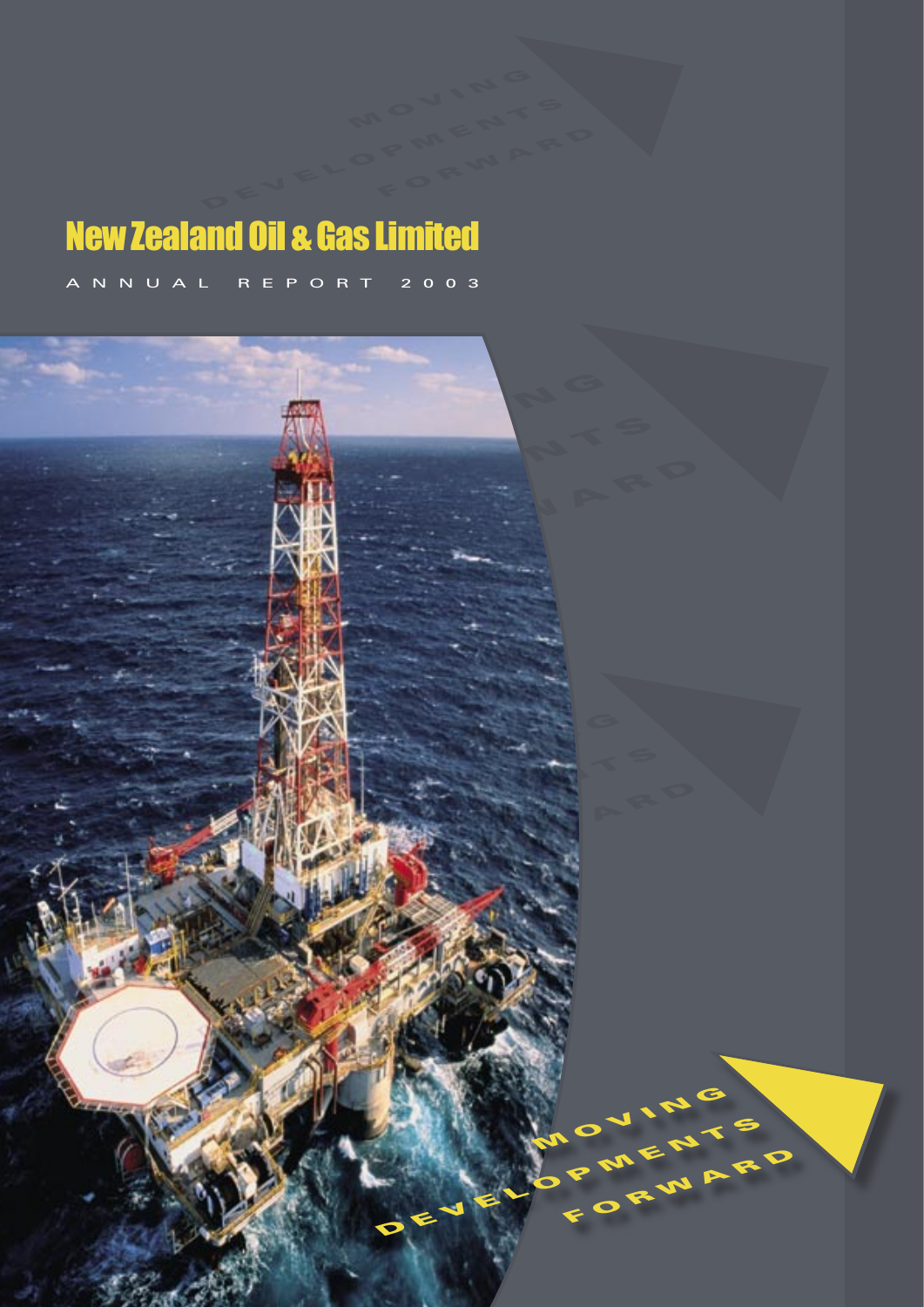## *Moving Developments Forward*

**KUPE GAS/OIL FIELD** (NZOG 19%) – formal commitment to develop the field is likely in first quarter 2004

- Kupe is one of only two substantial untapped gas fields in New Zealand
- Higher gas prices in the New Zealand market have boosted the value of Kupe over the past year
- Development engineering studies have commenced
- Negotiations are in progress to obtain financing for NZOG's share of development costs

**TUI OIL DISCOVERY** (NZOG 20%) – follow-up drilling is planned, the aim being to produce first oil as early as 2005

- The Tui discovery may represent a major new oil "play"
- A second well in a nearby prospect to be drilled late 2003/early 2004
- Several similar exploration prospects defined by recent 3D seismic

**PIKE RIVER COAL FIELD** (NZOG 72%) – to be developed to produce metallurgical coking coal

FORWARD

- Projected production rate of more than one million tonnes p.a.
- 18 year mine life to produce more than \$1.2 billion in export coal sales<br>• Go-ahead awaits land access permission
	- DEVELOPMENTS • Go-ahead awaits land access permission

## *Other key projects*

**PUKEKO** (NZOG 20%) – large oil prospect 70 km south of Tui

- A structural complex with more than 100 million barrel oil potential
- Drilling anticipated early 2004

**MANGATOA** (NZOG 50%) – major gas prospect drillable from an onshore location

• Potential to hold 1 to 2 trillion cubic feet of gas

**TUIHU** (NZOG 20%) – redrilling of a 50 billion cubic feet gas prospect, onshore Taranaki

- Drilling commenced late August 2003
- Location is optimally placed for tie in to existing pipelines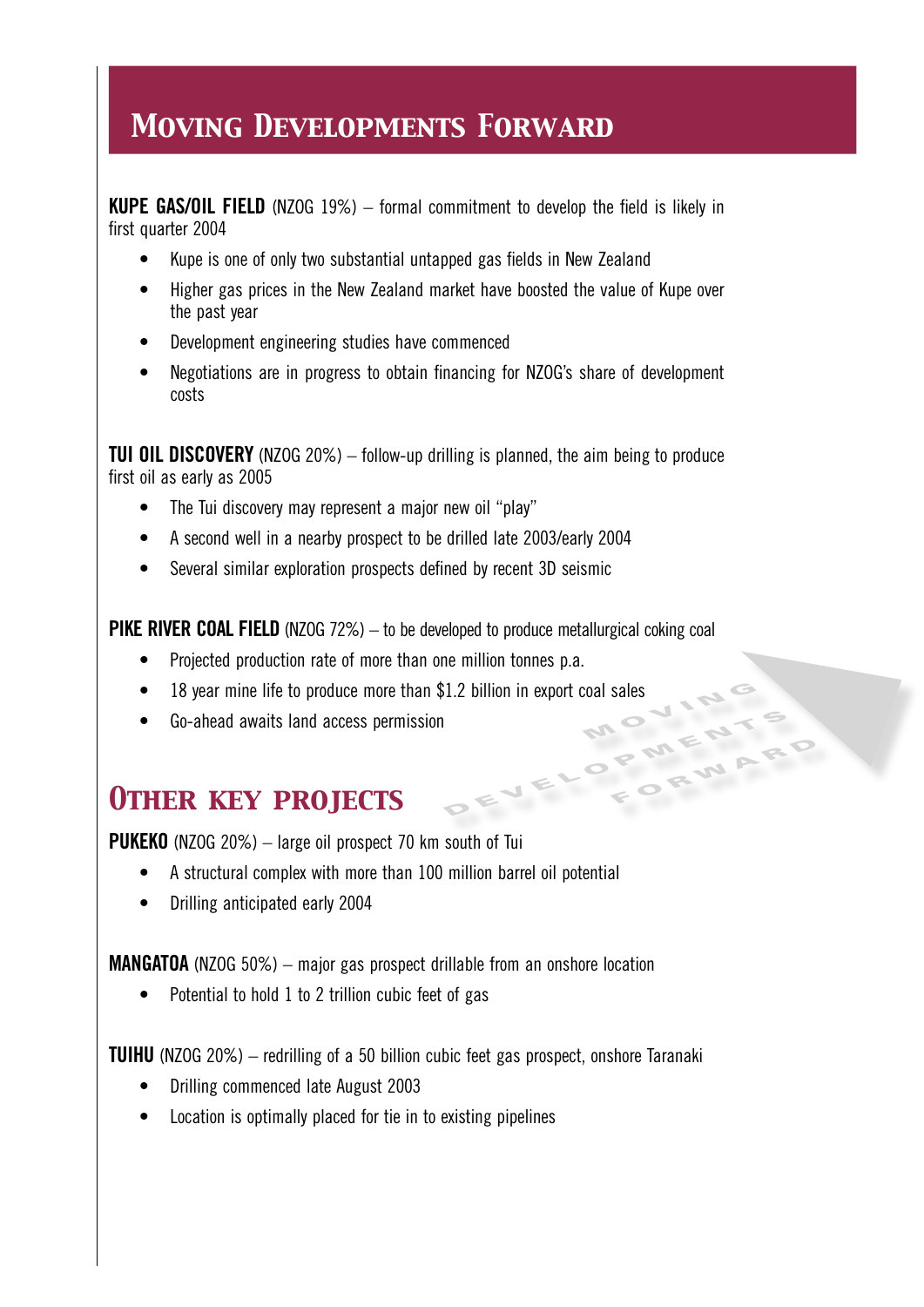## *Contents*

### *Annual General Meeting*

The 2003 Annual General Meeting of New Zealand Oil & Gas Limited will be held at the Crowne Plaza Hotel, Ballroom Two, 128 Albert Street, Auckland on Friday, 24 October 2003. The meeting will commence at 10.00am.

### *Company Profile*

New Zealand Oil & Gas Limited is an independent company listed on the New Zealand and Australian stock exchanges. Most of NZOG's 13,000 shareholders are individual investors.

NZOG is actively advancing several oil and gas development and exploration assets in the Taranaki Basin, New Zealand and a coking coal deposit in Westland, South Island of New Zealand.

### *2003 Annual Report*

The 2003 Annual Report of New Zealand Oil & Gas Limited is approved for and on behalf of the Board.

RF Meyer **RA** Radford Director **Director** Director 17 September 2003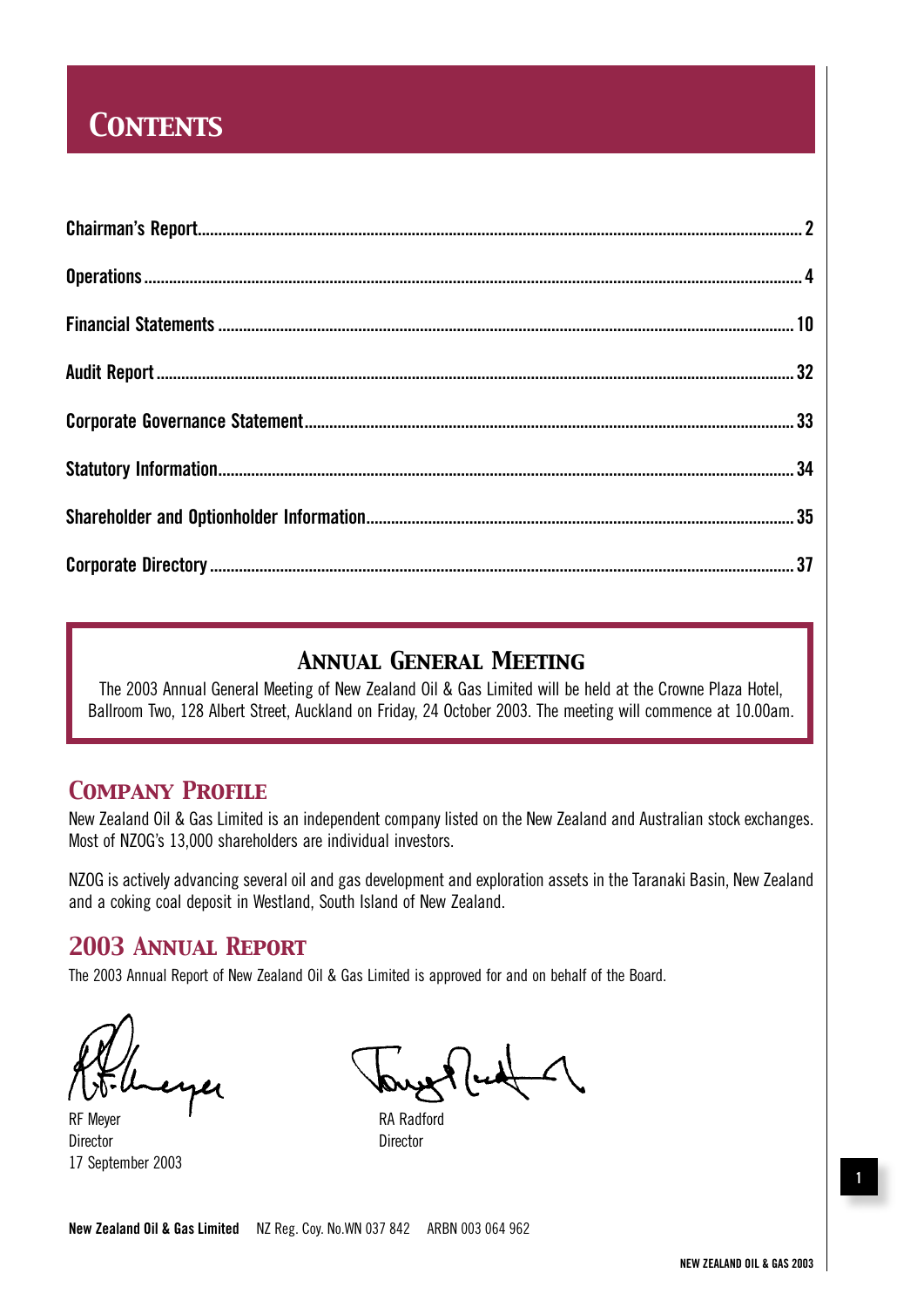Dear Investor,

On behalf of the directors, I am pleased to report on the rapid progress made in moving our recent Tui oil discovery forward and the significant advancement of the Kupe and Pike River projects.

The Tui exploration well, drilled in February 2003, intersected an oil accumulation in the Kapuni F sand that could lead to the establishment of a major new oil play to the west of the Maui field. The F sand has been very productive at Maui, where oil was discovered at this level at Maui B in 1993. This was recognised as a key factor by NZOG when obtaining the PEP38460 permit area in 1996.

Whilst the main Kapuni D Sand objective of the Tui-1 well was not successful, the discovery in the F Sand was rapidly followed by a 3D seismic survey. Several prospects in close proximity to Tui have been identified from this seismic data. Further drilling is planned, possibly as early as December this year with a well at Amokura, a prospect only 5km from Tui-1. Success at Amokura would enable a joint development with Tui to commence next year.

Elsewhere in PEP38460, the joint venture extended the licence to encompass the whole of the Pukeko prospect, which potentially contains in excess of 100 million barrels of oil. Drilling this structural complex is under consideration for early in 2004.

Elsewhere in our offshore exploration licences:

- there was disappointment that the additional seismic data acquired over the Ray prospect failed to come up with a clear target for drilling;
- the large Mangatoa gas prospect is being refined by reprocessing seismic data to determine the most suitable drilling location.

Onshore, during the year NZOG better positioned itself by:

- acquiring a majority position in PEP38728, where we are working up oil objectives untested by last year's Makino-1 well;
- taking a 20% stake in PEP38718, where, at the date of this report, the Tuihu-1 well is being redrilled in the search for gas reserves.

Within the Ngatoro production licence, the Tabla exploration well drilled late last year remains untested and a "waterflood" of the Ngatoro reservoir to restore pressure and thereby enhance oil recoveries, has yet to be implemented. These delays reflect the difficulty which NZOG is experiencing in dealing with its co-venturer Greymouth Petroleum. An early resolution of this situation seems unlikely. Despite these delays, NZOG's Ngatoro field interest remains a valuable asset.

There was very good progress made during the year in moving developments forward at Kupe and Pike River.

Negotiations for the sale of NZOG's share of Kupe gas reserves have advanced substantially in recent months, as have discussions on financing our share of field development costs, likely to be in the order of NZ\$40 million.

Initial development engineering work at Kupe is under way, and is due for completion by the end of this year. Your directors are confident that in light of the pressing need for new gas supplies, and the robust economics of the Kupe project, a decision to develop Kupe will be made in the new year. This would enable first production during 2007, with a field life of at least 15 years.

In May this year, the majority of resource consents required for the Pike River coal project were received, while final water discharge consents are still being negotiated. Also over recent months, a more definitive groundwater model has been developed which, I am glad to report, indicates that drainage of water from the mine will not be acid-producing, nor will it contain any metals harmful to aquatic life. This water study completes the information required by the Minister of Conservation, to enable him to decide whether to grant access to the coal deposit via land administered by his department.

As you will see from the financial statements, the consolidated result for the year ended 30 June 2003, was a small loss of \$0.76 million. This result is in part a reflection of exploration expenditures written off and also the fact that key projects are moving into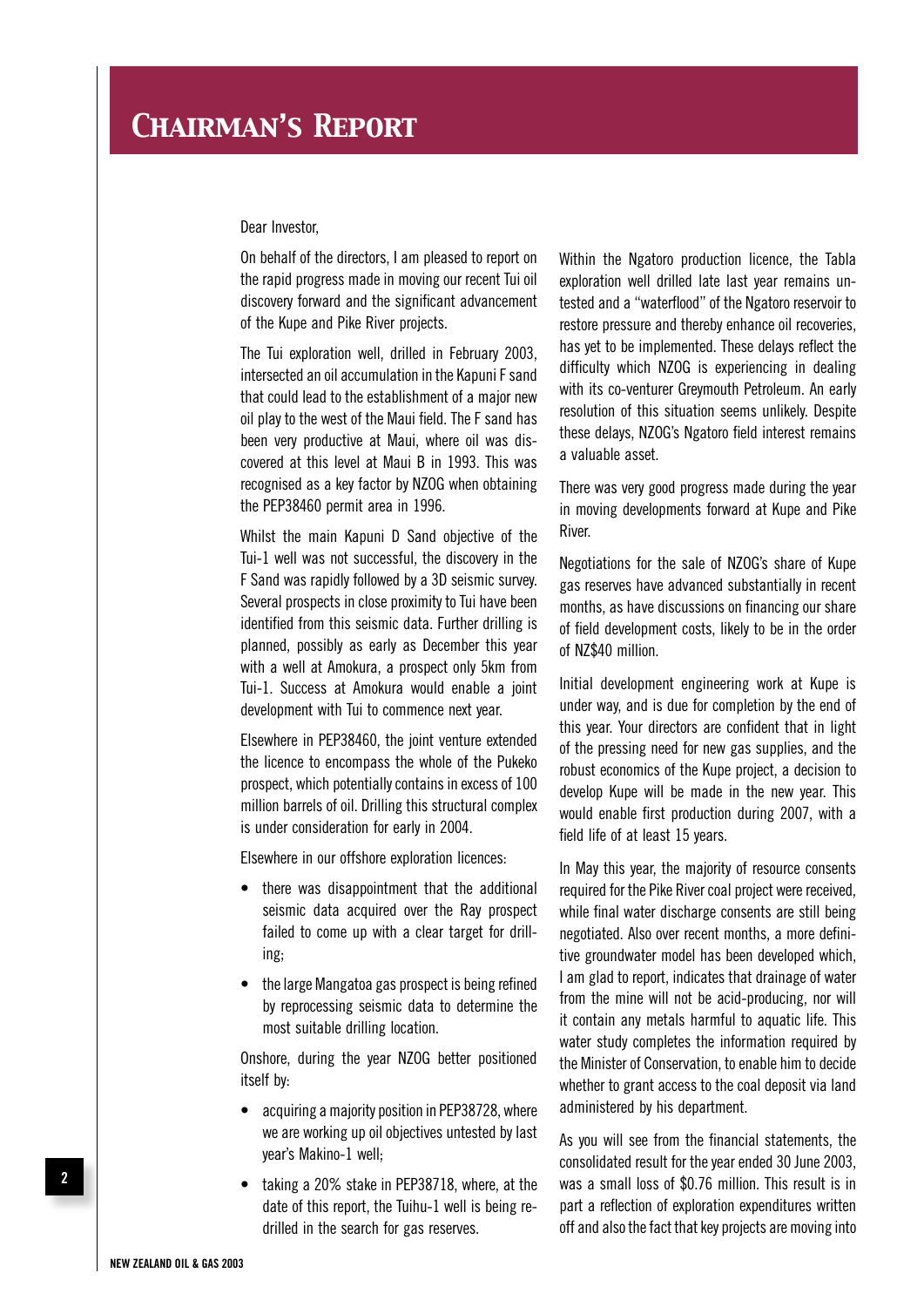development stages, so that revenues and profits have yet to flow.

During the year, additional funds were raised through an offer to all shareholders, with an individual limit of NZ\$6,000. In conjunction with that offer, shares were placed with some of the larger shareholders. Overall \$4.4 million was raised. At the 2003 annual general meeting shareholders will be asked to ratify these share issues.

In June this year, Mr David Scoffham was appointed as an additional director of the company. Shareholders are asked to confirm this appointment at the forthcoming annual general meeting. Mr Scoffham, 58, is a graduate of Christ Church Oxford (MA Physics) and Imperial College, London (MSc Geophysics). He recently took up residence in New Zealand following over 30 years international experience in the oil industry, including exploration management with

Shell and UK independent Enterprise Oil plc, where he played a major role in several important oil field discoveries.

Development of Kupe, and hopefully Tui, are the building blocks needed to transform the company over the next 2 to 3 years from being essentially an explorer, to becoming a significant producer with a strong and sustained profit stream. As always, the company also continues the hunt for the big discovery, which the plays in PEP 38460 might deliver.

On behalf of the directors

rue lud

R A Radford Chairman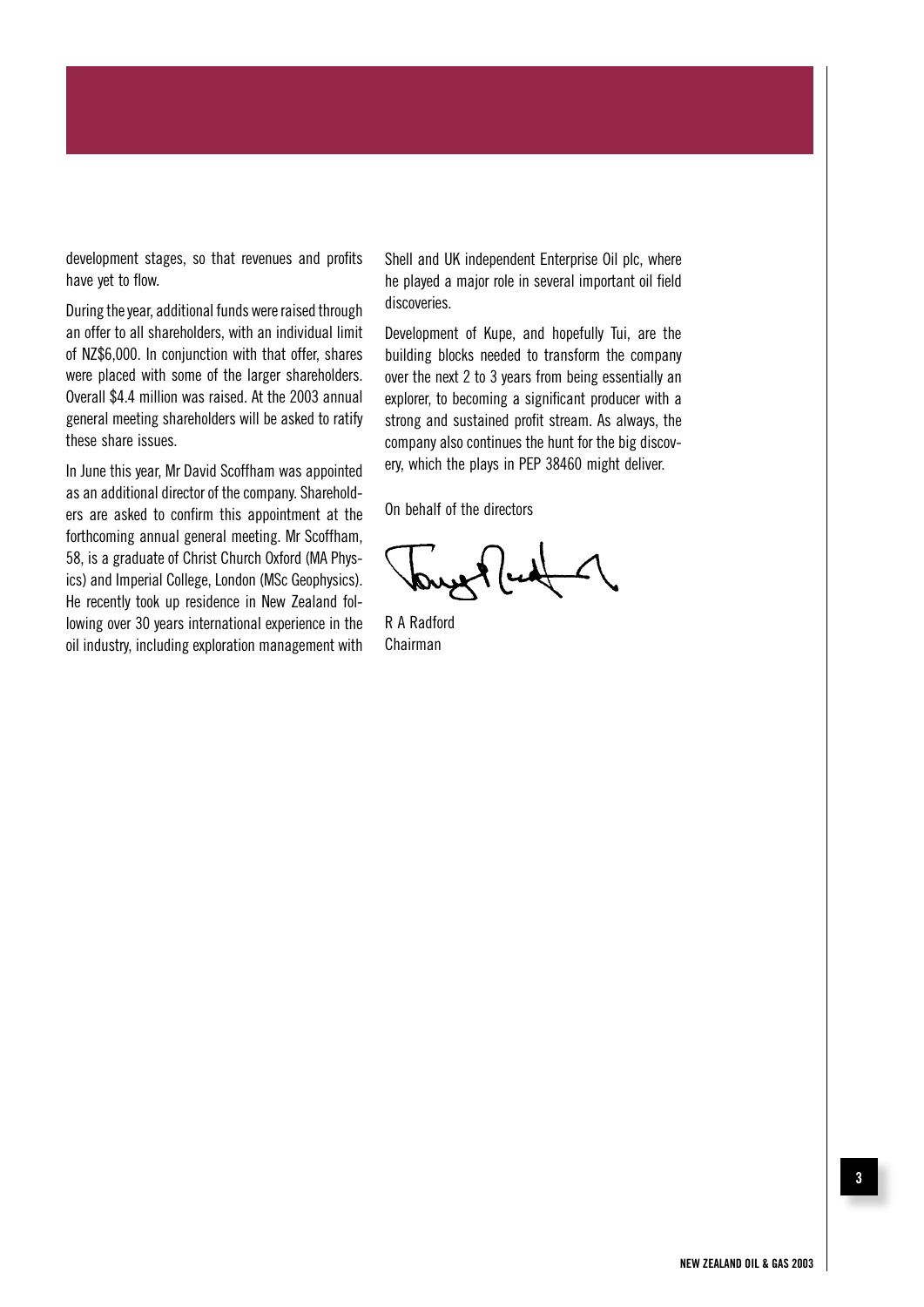### **KUPE OIL & GAS DEVELOPMENT (NZOG 19%)**

#### **Near term development of Kupe likely**

NZOG and partner, government electricity company Genesis Power, recently commissioned the initial engineering and design study for development of the Kupe field. This study will be completed before the end of 2003. In the meantime, Genesis is moving to sell some of its equity holding to achieve a sounder joint venture framework, which should facilitate taking the project into development and production, expected to be by 2007.

Gas prices have doubled since news broke of the early depletion of the giant Maui gas field, which will occur by 2007. As a result, Kupe is now a significantly more valuable asset than was the case a year ago. The company is advancing negotiations for the sale of its share of gas reserves (36-46 petajoules), on terms above current market prices. NZOG is also well advanced in obtaining financing to meet the whole of its share of the Kupe field development costs.

The initial engineering study now underway is based

on producing 190-240 petajoules of gas and 9-16 million barrels of liquids from the central area of the field, known as the CFA. NZOG's share of those reserves is 36-46 petajoules of gas and 2-3 million barrels of oil.

There is potential to double those reserves should the drilling of several nearby prospects in the Kupe mining permit (Stent/Denby/Marshall/Otaraoa) and other parts of the CFA prove successful.

The Stent and Marshall prospects, to the south of the Kupe field, both exhibit direct hydrocarbon indications on seismic, similar to those seen over the CFA. If drilling confirms commercial viability of Stent and/or Marshall, development would involve tying back pipelines into the CFA development.

### **PIKE RIVER COALFIELD DEVELOPMENT (NZOG 72%)**

### **NZOG is pressing to develop the Pike River coking coal deposit**

Progress in the past 12 months has been substantial, to the point that Pike River Coal Company ('PRCC') has now completed all steps necessary to

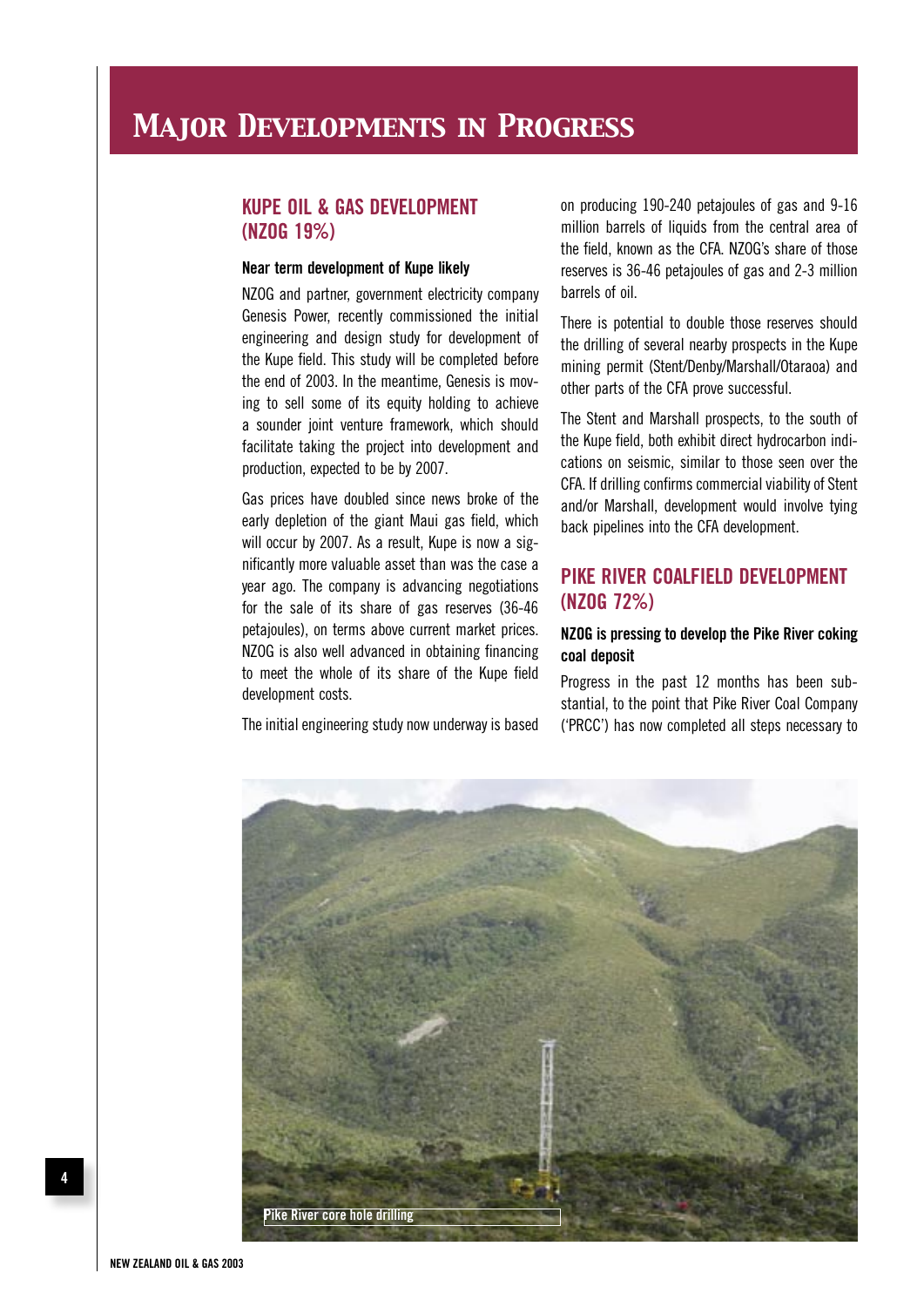

support its application for access to the Pike River coal deposit, located under land administered by the Department of Conservation (DoC).

Following a 4 hole drilling programme in early 2003, an expert international engineering and consulting firm employed by PRCC for water issues, has confirmed that water quality will be protected by the proposed mine design and post closure water treatment facilities.

PRCC has refined its development design for the Pike River mine in consultation with DoC and various interest groups, to ensure the project is environmentally benign. The proposed underground mine will have little surface impact, will not affect the neighbouring national park and through extensive pest eradication measures, is expected to enhance local native birdlife significantly. In awarding resource consents in May this year, the Commissioners recognised that the proposed mine "may even offer an opportunity to provide overall environmental gains". Steps are now being taken to resolve the appeal by DoC on the water discharge resource consent granted in 1999.

The coking coal market remains strong, so that a consent to land access would enable rapid progression to a formal go-ahead for development. Pike River coal is a semi-hard coking coal with attractive properties of low ash and high fluidity. First year production of more than 500,000 tonnes would rise to approximately 1.1 million tonnes pa by the second year continuing at this rate for 15 to 18 years, or longer.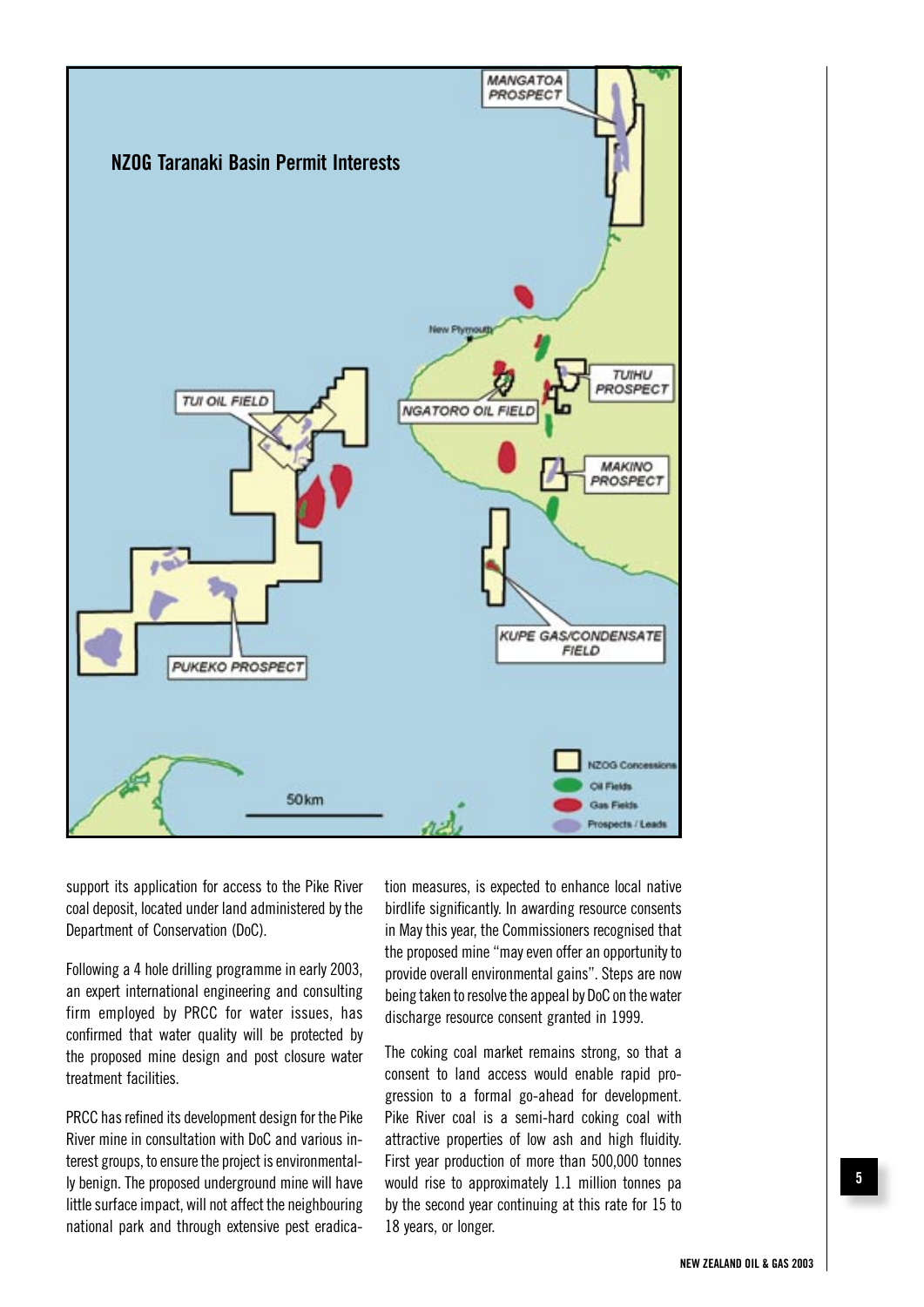

**Offshore semi-submersible drilling unit**

### **TUI DEVELOPMENT (NZOG 20%)**

#### **Drilling to follow-up the Tui-1 oil discovery**

The Tui-1 well drilled in February 2003 intersected a 10 metre oil column (100% pay) in the thick, welldeveloped Kapuni "F Sands" at 3673 metres (12,000 feet). Kapuni F Sands in the nearby Maui field are known to have extremely good productivity. Based on analysis of rock samples and downhole logs run in the Tui-1 well, individual horizontal production wells can be expected to flow at rates of 5,000 to 10,000 barrels of oil per day.

The D Sands, which were the primary target of the well, were encountered substantially as predicted, but were not associated with producible hydrocarbons despite extensive oil shows.

Since the oil discovery the partners in this licence acquired a "3D" seismic survey to get a clearer picture of the size of the Tui field and to pinpoint similar nearby structures, which may also contain oil. The 3D seismic data quality is excellent and confirms a



structural closure over Tui with potential recoverable oil of 10-15 million barrels.

In addition to the Tui field, several other prospects, with individual potential to recover 10 to 40 million barrels of oil were identified from this year's 3D seismic survey. A follow-up exploration well in one of these prospects, likely to be Amokura (5km to the west), is planned for late 2003/early 2004. Amokura and several other prospects are located within 10 km of Tui, enabling a combined development of any discoveries.

The conceptual development of Tui is simple and rapid, comprising a subsea wellhead with risers and umbilicals to a leased vessel for oil storage. If exploration drilling on nearby prospects is successful, production wells would be drilled by March 2005 with first oil by about mid 2005.

### **NGATORO FIELD (NZOG 35%)**

#### **Waterflood planned at Ngatoro to boost production and reserves**

Ngatoro was discovered by NZOG in 1991, and in the subsequent 12 years has produced 3.7 million barrels of oil. At present, production is declining due to natural depletion of the reservoir (last years average rate was 638 barrels of oil per day ('bopd') compared to 770 bopd in the year prior). A water injection scheme is proposed by NZOG to reverse this trend increasing production above present levels, to recover an additional 2.4 million barrels of oil, in addition to the currently booked reserves of 0.8 million barrels. Delays in implementing the water injection scheme reflect the difficulty which NZOG has experienced in dealing with its co-venturer Greymouth Petroleum. An early resolution of this situation appears unlikely.

Elsewhere in the permit, the Tabla-1 well drilled in December 2002 encountered a 10 metre hydrocarbon column, indicated by log analysis. Casing has been run so the well can be tested to determine if it flows gas or oil at commercial rates. This awaits agreement of the venture partners on the testing methodology.

Ngatoro and Tabla are relatively shallow (around 1600 metres). Deep gas potential within the Kapuni Formation – the main sand from which hydrocarbons are produced in the Taranaki Basin – is also recognised from the Ngatoro-1 well drilled in 1983, which flowed gas at 1.5 mmscf/d. The 3D seismic data acquired in 1995, shows the Ngatoro-1 well to be situated on the flank of a substantial structural closure at Kapuni level.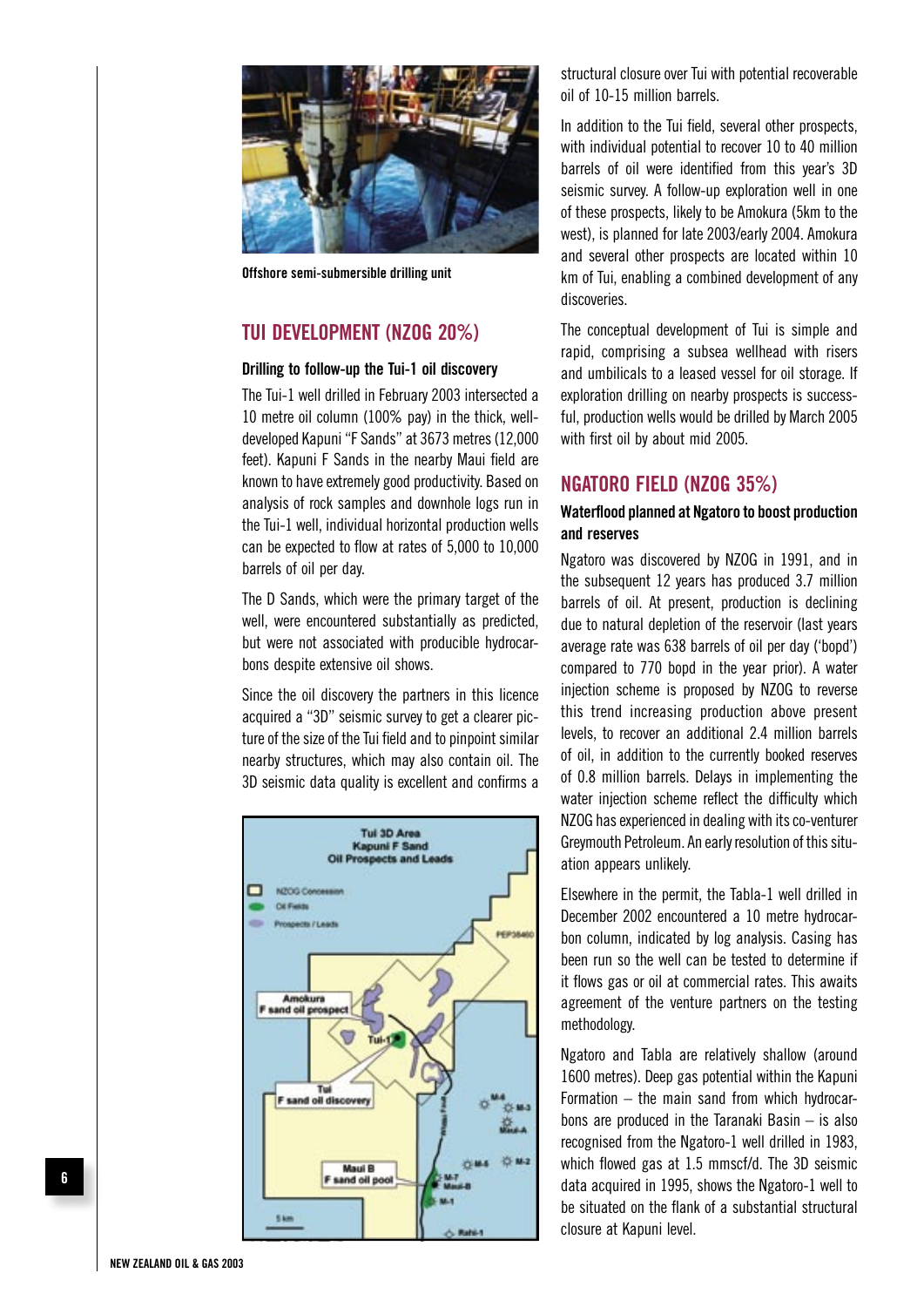## *Exploration*

### **PEP38460 – PUKEKO (NZOG 20%)**

### **Possible near term drilling of high potential Pukeko oil prospect**

The discovery of oil at Tui points to a source of oil further west in the Kahurangi Trough. If correct, this upgrades other prospects in the permit  $-$  Pukeko, Hector and Tahuroa. Pukeko would be particularly favoured, because this feature is located within the Kahurangi Trough in close proximity to the postulated source of oil.

Pukeko is a large structural complex at the level of both the F and C sands in the Kapuni Formation, some 70 km southeast of Tui, with potential of some 100 million barrels of oil.

Drilling of Pukeko is under consideration for late 2003/early 2004.

### **PEP38718 – TUIHU (NZOG 20%)**

#### **Redrilling of Tuihu started August 2003**

NZOG and its partners are redrilling the Tuihu-1 well at the time of writing this annual report. NZOG acquired a 20% interest in PEP38718 on the basis that the Tuihu prospect may produce gas at commercial rates from the Tariki sandstone, where gas shows were encountered during drilling 3 years ago. The Tariki sandstone has indicative potential of 50 billion cubic feet of gas, and there is a second, deeper target of similar size at the Kapuni Formation level.

Close proximity to pipelines (6 kilometres) means a



**Tuihu-1A drilling in progress**

discovery at Tuihu could be developed and tied into existing infrastructure within 6 months.

### **PEP38728 – MAKINO (NZOG 56%)**

### **NZOG acquires majority interest and operatorship of Makino**

The onshore PEP38728 permit is located along the eastern margin of the onshore Taranaki Basin, on trend with the Rimu and Kauri discoveries made in 2000/2001.

NZOG increased its interest to 56% and took operatorship of the PEP38728 joint venture in August 2003 in order to pursue the still undrilled targets in the Makino prospect. NZOG believes the Tikorangi and Tariki targets were not properly evaluated by the Makino-1B well drilled in 2002. These targets each have potential to recover in the order of 20-30 million barrels, half of which lies within PEP38728.

| PEIKULEUM INIEKESIS AS AI 31 AUGUSI ZUU3                                            |                                      |                                           |
|-------------------------------------------------------------------------------------|--------------------------------------|-------------------------------------------|
| <b>JOINT VENTURE</b>                                                                | <b>Gross Area</b><br>km <sup>2</sup> | <b>Interest</b><br>%                      |
| <b>Production</b><br>PMP 38148 Ngatoro                                              | 37                                   | 35.43                                     |
| <b>Development</b><br><b>PML 38146 Kupe</b>                                         | 256                                  | 19.00                                     |
| <b>Exploration</b><br>PEP 38460<br>PEP 38478<br>PEP 38718<br>PEP 38728<br>PEP 38729 | 3494<br>361<br>115<br>99<br>475      | 20.00<br>50.00<br>20.00<br>56.00<br>75.00 |

### **PETROLEUM INTERESTS AS AT 31 AUGUST 2003**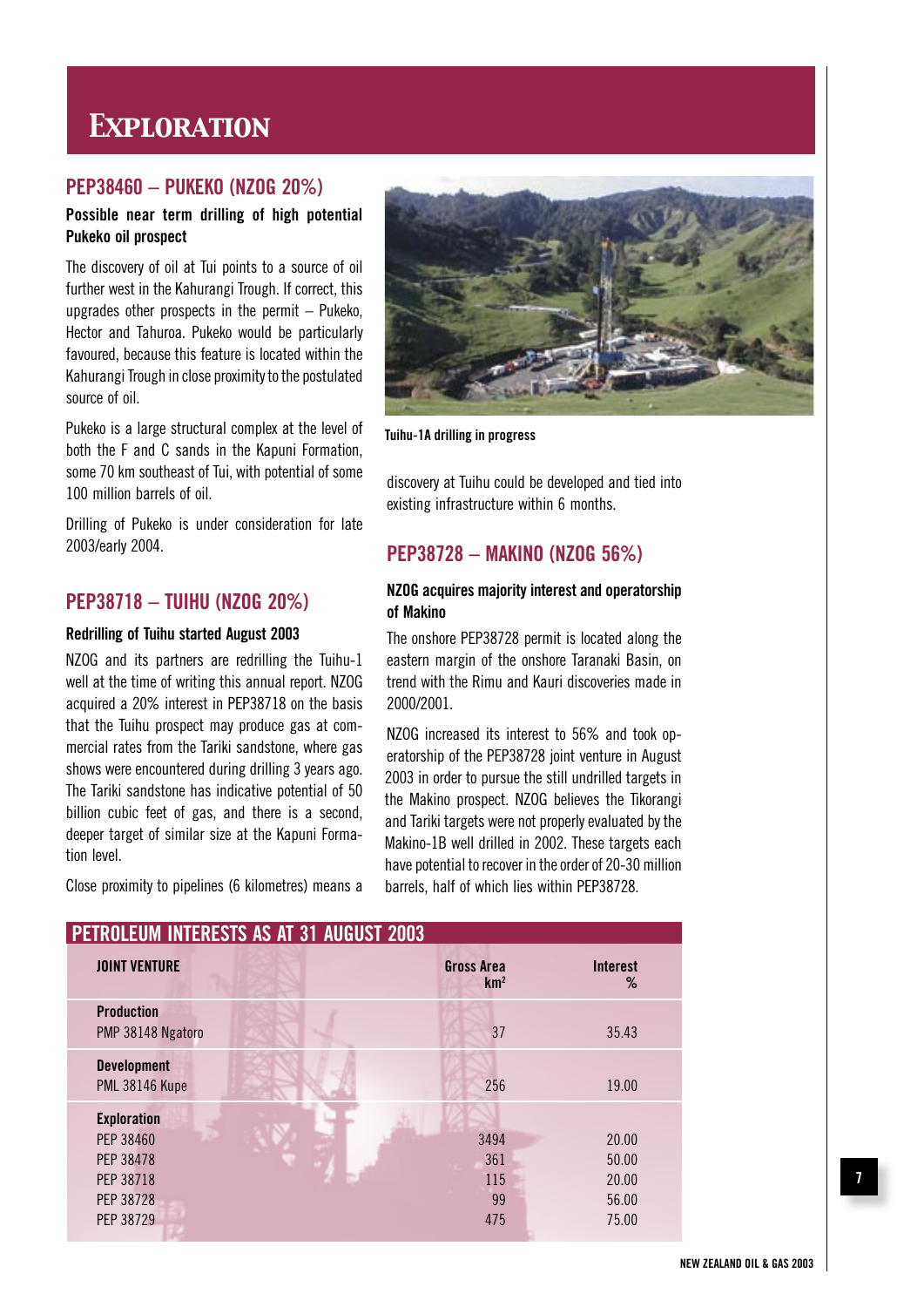### **PEP's 38729 and 38478 (NZOG 75% and 50% respectively)**

#### **Mangatoa – A major gas prospect**

The Mangatoa prospect lies mostly offshore (in PEP38478) and has been established as a substantial gas/condensate prospect by NZOG's evaluation of the offshore Te Ranga-1 well, which was drilled into the northern part of the Mangatoa structure.

Mangatoa is a large sub-thrust play at a deep Cretaceous level. The structure is a north-south elongate feature, sealed updip by the Jurassic and Triassic rocks within the overthrust. The primary target is the Cretaceous Taniwha Formation.

The Te Ranga-1 well, drilled in 1986 by Shell BP Todd, intersected some 140m of predominantly sandy Taniwha Formation in the northern (offshore) part of the structure, at a depth of approximately 3750m. Significant gas shows were recorded, but the reservoir was not flow tested. NZOG's analysis of the well data indicates an average porosity of 13% and permeability of 0.5 millidarcies for these sands.

Evaluation of the configuration of the Mangatoa structure is distorted by seismic velocity effects associated with the overthrust, and geophysical studies are in progress to define the optimal location for drilling the prospect. It is expected that Mangatoa could be evaluated using a deviated well drilled from onshore and NZOG plans to introduce new participants to the permit to fund such drilling.

Mid-case recoverable potential for the Mangatoa structure (within both PEP38729 and PEP38478) is estimated at 2,300 petajoules, with some 160 million barrels of associated condensate.

#### **Hydrocarbon Reserves Statement**

All references in the annual report relating to hydrocarbon reserves accurately reflect information compiled by the Exploration Manager, Dr E Matthews, a member of the American Association of Petroleum Geologists.

#### **Coal Reserves Statement**

Pike River coal reserves accurately reflect information compiled by Mr G Duncan (Minarco Asia Pacific), a member of the Australasian Institute of Mining and Metallurgy.

#### **Energy Values**

1,000 standard cubic feet of gas yields approximately 1 gigajoule of heat

1 petajoule (PJ) =  $1,000,000$  gigajoules (GJ) = approximately 1 billion cubic feet (BCF)

1 gigajoule =  $947,817$  British Thermal Units (BTU)

Gas energy values vary depending on the CO2 , other inerts and C2+ content of the gas, so is not fixed. Taranaki gas is generally around the above levels. For field reserve estimates where the gas quality is known, reserves can be accurately stated in PJ. For prospects where gas quality is not known the BCF is estimated volumetrically and the above assumptions applied in order to use consistent units of PJ. Calorific value is the basis for gas sales  $-$  \$/GJ.

### **FINANCIAL INFORMATION**

NZOG made a net loss of \$0.76 million for the financial year after writing off exploration costs of \$1.6 million.

Sales revenues from the Ngatoro oil and gas field for the year were \$4.3 million, down from \$6 million in the prior year, due to natural decline.

The prior year results are not comparable as Pan Pacific Petroleum NL made a contribution to the NZOG consolidated profit, until deconsolidated on 19 December 2001. The prior year result also included an unusual gain of \$5.4 million on the distribution of Pan Pacific shares.

The major cash expenditures during the year were

Tui-1 drilling costs (to the extent not met by farmout) and on the acquisition of the subsequent Tui 3D seismic survey.

During the year, 72.18 million options were issued at 2 cents (NZ\$) each, with an exercise price of 60 cents (NZ\$), exercisable up to 30 June 2005. The company also issued 12.7 million ordinary shares in February 2003 at 34.5 cents (NZ\$) each to raise \$4.4 million pursuant to a share purchase plan and a private placement.

The company held cash of \$7.4 million at 30 June 2003.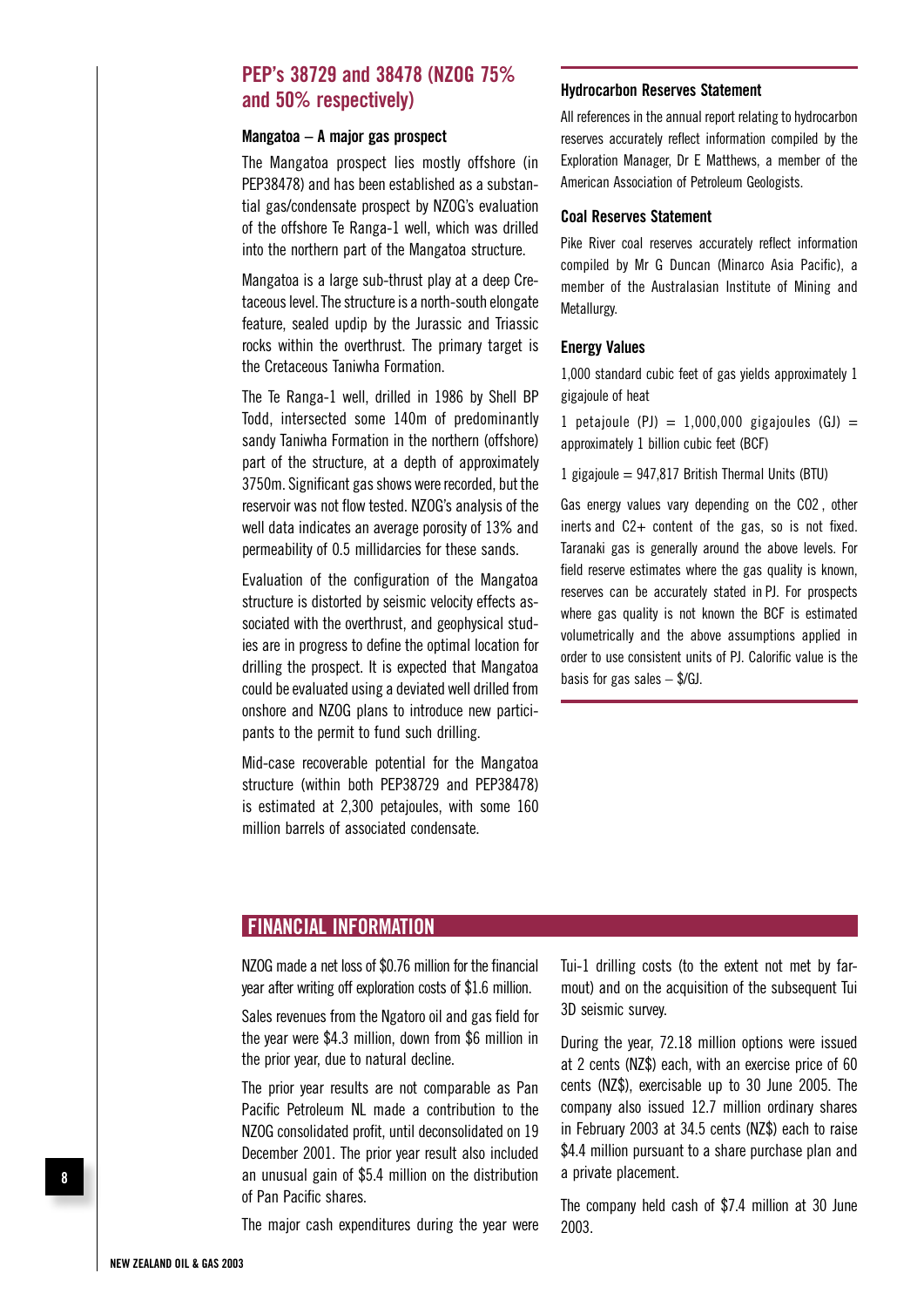### **Directors**

### **Mr R A Radford**

After gaining his ACA (NZ) via the University of New Zealand, Tony Radford worked mainly in the commercial sector, including senior financial positions in the steel/construction, tin smelting, mining, oil and gas industries within Australia and New Zealand. He has substantial experience in mining and petroleum companies, much of it related to NZOG. Tony is a founding director of the company. He is also Chairman and CEO.

#### **Prof R Meyer**

Ray Meyer obtained his BE from the University of NZ (Canterbury) and his PhD from the University of Manchester. A Distinguished Fellow of the Institution of Professional Engineers New Zealand, his career has included senior research positions in Canada and the Chair of Mechanical Engineering at the University of Auckland. He was a director of ECNZ and of Transpower and is currently a director of Watercare Services Ltd. Ray joined the NZOG Board in 2000 as deputy Chairman. He also heads the board's audit and remuneration committees.

#### **Mr P G Foley**

Originally from Auckland, Paul Foley is a senior corporate/commercial lawyer based in Wellington, where he is a partner in Minter Ellison Rudd Watts. Paul acts for listed companies operating in the petroleum exploration and minerals fields. He became a director of NZOG in 2000.

#### **Mr S J Rawson**

Steve Rawson is originally from Wellington. His career started in petroleum geophysics, later followed by managerial positions with Fletcher Energy in trading, logistics and supply. Steve is Operations Group Manager for Mighty River Power. He joined the board of NZOG in 2000.

#### **Mr D R Scoffham**

David Scoffham joined the board of NZOG in June 2003. David recently took up residence in New Zealand following over 30 years international experience in the oil industry. This included experience in Egypt, Gabon, Oman and Venezuela with Shell, and in exploration management with UK independent Enterprise Oil plc. He played a major role in several important oilfield discoveries in NW Europe which resulted in the major expansion of Enterprise Oil. David is a graduate of Christ Church Oxford (MA Physics) and Imperial College, London (MSc Geophysics).

### **Management**

#### **Mr B W Roulston (company secretary)**

Brian Roulston qualified as a chartered accountant and chartered secretary following studies at Auckland University and the Auckland Technical Institute. His commercial and financial experience includes ten years with Fay, Richwhite & Company Limited, where his role included company secretary of Horizon Oil NL, Cultus Petroleum NL (in New Zealand), and Capital Markets Limited.

#### **Dr E R Matthews (exploration manager)**

Eric Matthews is a petroleum geologist who received Master First Class from Auckland University in 1977 and was awarded a PhD from Victoria University, Wellington in 1982. His career in the oil and gas industry started with Shell NZ. He has more than 20 years oil exploration experience, working primarily on the Taranaki and Carnarvon Basins.

#### **Mr G A Ward (finance manager)**

Gordon Ward holds a Bachelor of Business Studies from Massey University (Palmerston North), and obtained his CA qualification whilst a senior auditor with PriceWaterhouseCoopers. He moved into the petroleum sector on joining NZOG's Wellington office in 1987. Gordon is also manager of the company's Pike River project.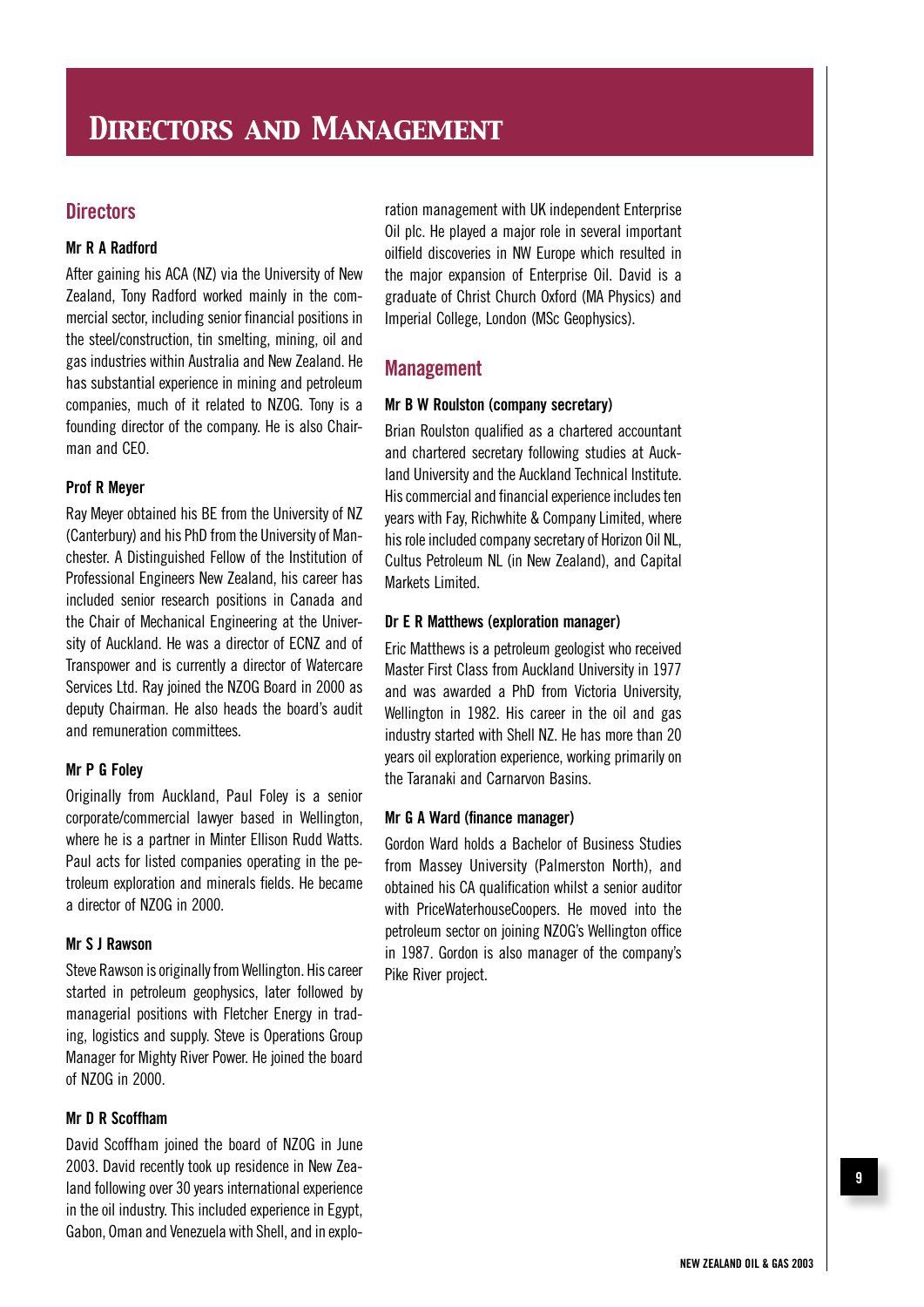## *Financial Statements*

### **STATEMENT OF FINANCIAL PERFORMANCE**

### **for the year ended 30 June 2003**

|                                             |             |       | <b>Consolidated</b> |          | <b>Parent Company</b> |  |
|---------------------------------------------|-------------|-------|---------------------|----------|-----------------------|--|
|                                             |             | 2003  | 2002                | 2003     | 2002                  |  |
|                                             | <b>Note</b> | \$000 | \$000               | \$000    | \$000                 |  |
| Total revenue                               | 2(i)        | 4,659 | 19,902              | 378      | 487                   |  |
| Operating (deficit)/surplus before taxation | 2(ii)       | (701) | 1,958               | (1, 304) | 11,019                |  |
| <b>Taxation expense</b>                     | 18          | (64)  | (137)               |          |                       |  |
| Net (deficit)/surplus for the year          |             | (765) | 1,821               | (1, 304) | 11,019                |  |
|                                             |             |       |                     |          |                       |  |
| Net (deficit)/surplus comprises:            |             |       |                     |          |                       |  |
| Parent interest                             |             | (756) | 1,486               |          |                       |  |
| Minority interest                           | 3           | (9)   | 335                 |          |                       |  |
|                                             |             | (765) | 1,821               |          |                       |  |

Consolidated financial results for the 2002 year include a contribution by former subsidiary Pan Pacific Petroleum NL ('Pan Pacific' or 'PPP') up until 19 December 2001.

### **STATEMENT OF MOVEMENTS IN EQUITY**

### **for the year ended 30 June 2003**

|                                                                                                                  |        |        | Consolidated | <b>Parent Company</b> |           |
|------------------------------------------------------------------------------------------------------------------|--------|--------|--------------|-----------------------|-----------|
|                                                                                                                  |        | 2003   | 2002         | 2003                  | 2002      |
|                                                                                                                  | Note   | \$000  | \$000        | \$000                 | \$000     |
| Equity/(deficit) at beginning of year                                                                            |        | 36,244 | 51,101       | 570                   | (3,358)   |
| Net (deficit)/surplus for the year                                                                               |        | (756)  | 1,486        | (1, 304)              | 11,019    |
| Movement in foreign currency translation reserve                                                                 | 4      |        | (66)         |                       |           |
| Movement in share revaluation reserve                                                                            | 4      |        |              |                       | 4,914     |
| <b>Total recognised revenues and expenses</b>                                                                    |        | (756)  | 1,420        | (1, 304)              | 15,933    |
| Movement in minority interest                                                                                    |        | (9)    | (4,272)      |                       |           |
| Shares issued                                                                                                    | 4(i)   | 4,380  |              | 4,380                 |           |
| Options issued                                                                                                   | 4(ii)  | 1,443  |              | 1,443                 |           |
| Options exercised (30 June 2002)                                                                                 | 4(iv)  |        | 101          |                       | 101       |
| Repurchase and cancellation of shares and elimination of<br>accumulated losses pursuant to Scheme of Arrangement | 4(v)   |        | (11, 987)    |                       | (11, 987) |
| Cancellation of other shares and elimination of<br>accumulated losses                                            | 4(iii) |        | (119)        |                       | (119)     |
| Equity at end of year                                                                                            |        | 41,302 | 36,244       | 5,089                 | 570       |

The notes on pages 14 to 31 form part of and are to be read in conjunction with these financial statements.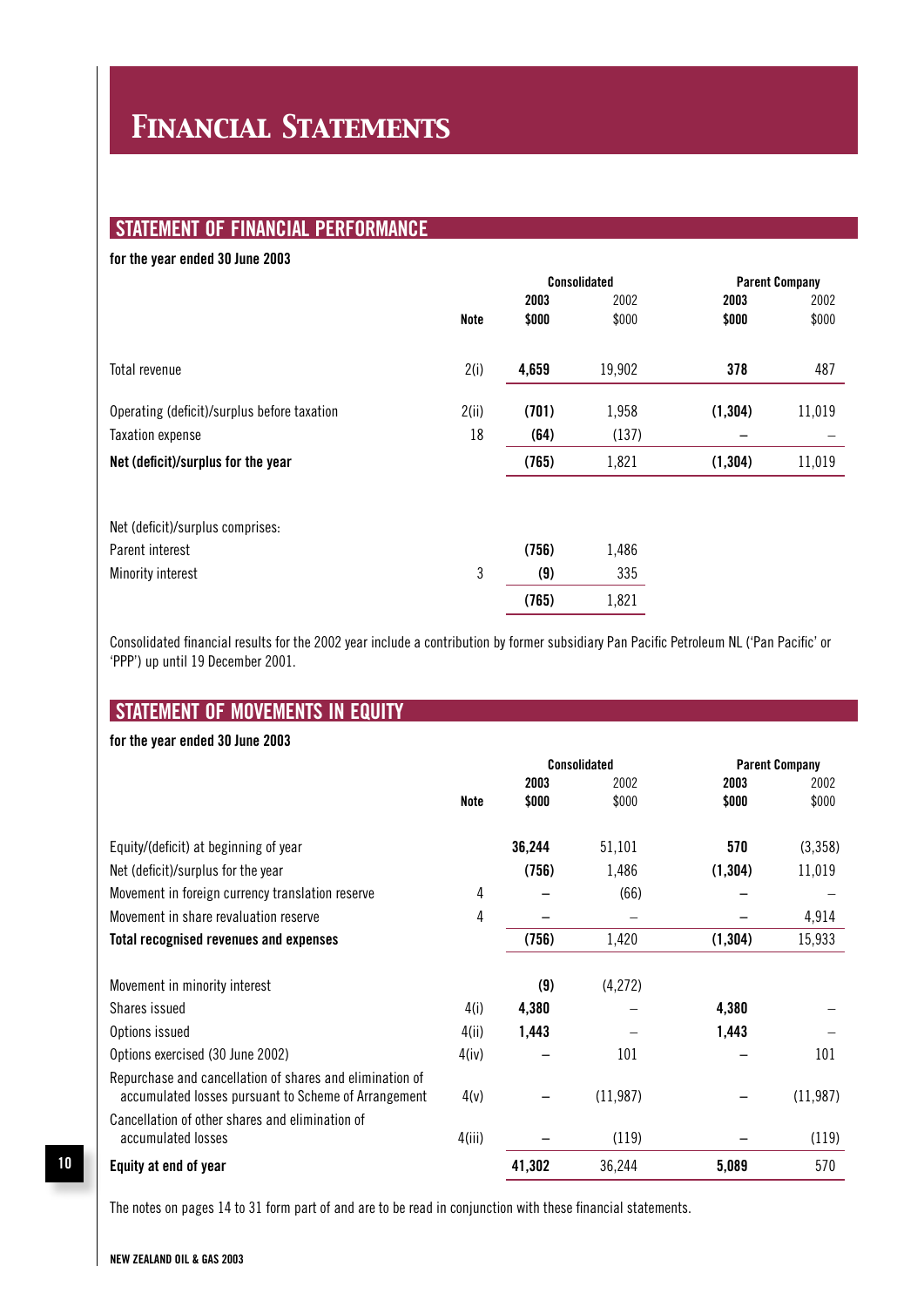### **STATEMENT OF FINANCIAL POSITION**

**as at 30 June 2003**

|                                                    |             |        | <b>Consolidated</b> | <b>Parent Company</b> |        |
|----------------------------------------------------|-------------|--------|---------------------|-----------------------|--------|
|                                                    |             | 2003   | 2002                | 2003                  | 2002   |
|                                                    | <b>Note</b> | \$000  | \$000               | \$000                 | \$000  |
| <b>Current Assets</b>                              |             |        |                     |                       |        |
| Short term securities and cash deposits            | 5           | 7,904  | 7,162               | 6,823                 | 4,642  |
| Receivables                                        | 6           | 1,484  | 1,197               | 403                   | 426    |
| Inventories                                        | 7           | 710    | 503                 |                       |        |
| Investments in resource companies                  | 8           |        | 510                 |                       | 510    |
| <b>Total Current Assets</b>                        |             | 10,098 | 9,372               | 7,226                 | 5,578  |
| <b>Non-Current Assets</b>                          |             |        |                     |                       |        |
| Receivables                                        | 6           |        |                     | 803                   | 724    |
| Investments in associate company                   | 9           | 2,719  | 2,719               | 2,719                 | 2,719  |
| Investment in subsidiaries                         | 9           |        |                     | 67,193                | 67,416 |
| Investment in resource companies                   | 8           | 962    | 962                 | 40                    | 40     |
| <b>Fixed assets</b>                                | 11          | 327    | 410                 |                       |        |
| Petroleum and coal interests                       | 13          | 31,548 | 28,060              |                       |        |
| <b>Other</b>                                       | 14          | 154    | 188                 |                       |        |
| <b>Total Non-Current Assets</b>                    |             | 35,710 | 32,339              | 70,755                | 70,899 |
| <b>Total Assets</b>                                |             | 45,808 | 41,711              | 77,981                | 76,477 |
| <b>Current Liabilities</b>                         |             |        |                     |                       |        |
| Creditors                                          | 15          | 3,715  | 4,449               | 262                   | 469    |
| Provisions                                         | 16          | 166    | 409                 | 38                    | 37     |
| <b>Total Current Liabilities</b>                   |             | 3,881  | 4,858               | 300                   | 506    |
| <b>Non-Current Liabilities</b>                     | 16          | 625    | 609                 | 72,592                | 75,401 |
| <b>Total Liabilities</b>                           |             | 4,506  | 5,467               | 72,892                | 75,907 |
| <b>NET ASSETS</b>                                  |             | 41,302 | 36,244              | 5,089                 | 570    |
| <b>EQUITY</b>                                      |             |        |                     |                       |        |
| Attributable to Shareholders of the Company        | 4           | 38,317 | 33,250              | 5,089                 | 570    |
| Attributable to Minority Shareholders of the Group | 3           | 2,985  | 2,994               |                       |        |
| <b>TOTAL SHAREHOLDERS' EQUITY</b>                  |             | 41,302 | 36,244              | 5,089                 | 570    |

The notes on pages 14 to 31 form part of and are to be read in conjunction with these financial statements.

On behalf of the Board of Directors

eyer

**R F Meyer R** A Radford **R** A Radford **Director** 29 August 2003 29 August 2003

 $\Lambda$ 

Director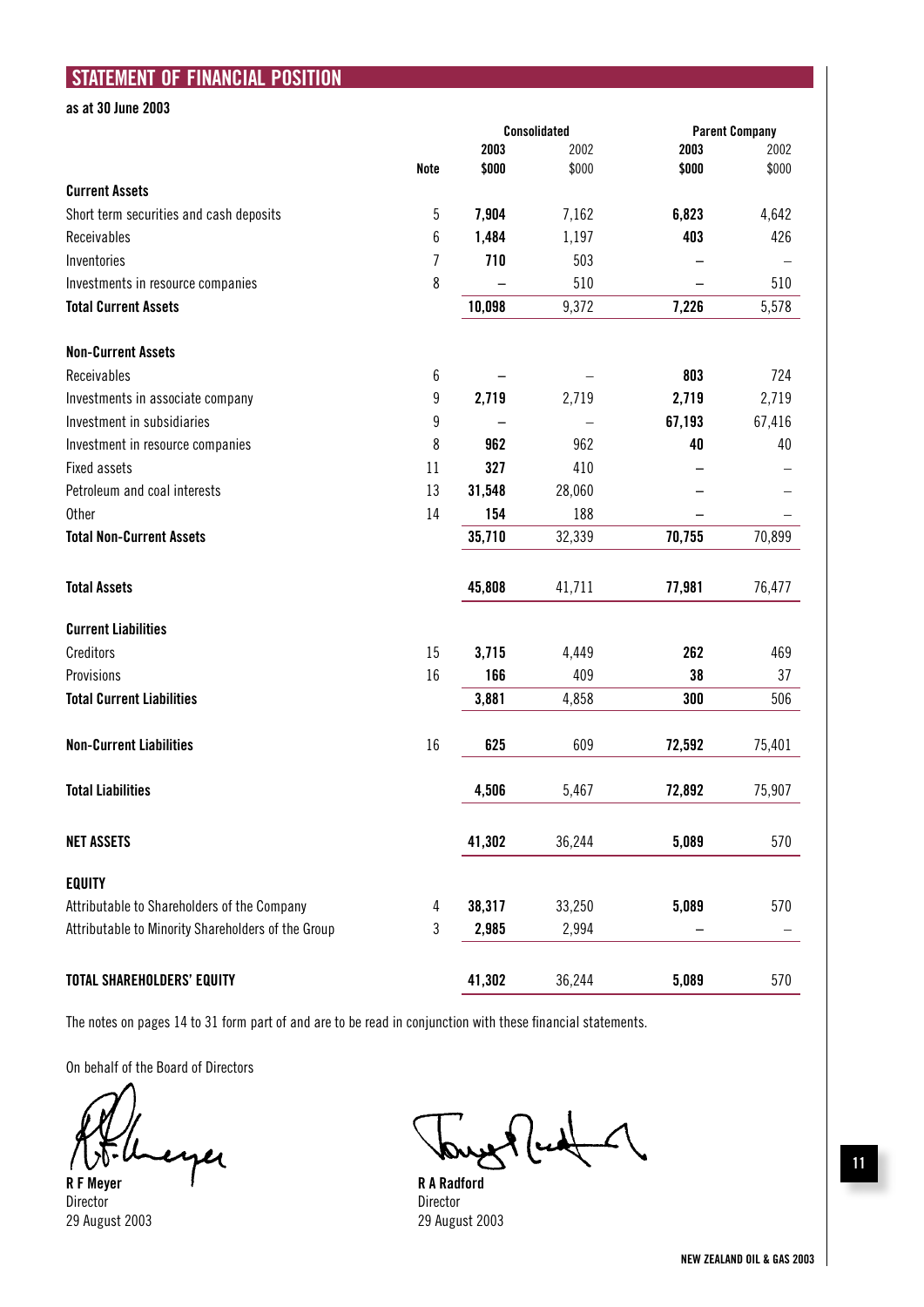### **STATEMENT OF CASH FLOWS**

### **for the year ended 30 June 2003**

|                                                 |             | <b>Consolidated</b> |           |          | <b>Parent Company</b> |
|-------------------------------------------------|-------------|---------------------|-----------|----------|-----------------------|
|                                                 | <b>Note</b> | 2003                | 2002      | 2003     | 2002                  |
|                                                 |             | \$000               | \$000     | \$000    | \$000                 |
| <b>Cash Flows From Operating Activities</b>     |             |                     |           |          |                       |
| Cash was received from:                         |             |                     |           |          |                       |
| Interest received                               |             | 256                 | 421       | 270      | 321                   |
| Petroleum sales                                 |             | 4,392               | 13,145    |          |                       |
|                                                 |             | 4,648               | 13,566    | 270      | 321                   |
| Cash was paid for:                              |             |                     |           |          |                       |
| Production expenses                             |             | (1, 849)            | (7, 837)  |          |                       |
| Other payments to suppliers and employees       |             | (1,889)             | (495)     | (1, 442) | (1, 551)              |
|                                                 |             | (3,738)             | (8, 332)  | (1, 442) | (1, 551)              |
| Net cash flows from operating activities        |             | 910                 | 5,234     | (1, 172) | (1,230)               |
| <b>Cash Flows From Investing Activities</b>     |             |                     |           |          |                       |
| Cash was received from:                         |             |                     |           |          |                       |
| Sale of fixed assets                            |             | 5                   |           |          |                       |
| Sale of investment in resource company          |             | 532                 | 586       | 532      | 586                   |
|                                                 |             | 537                 | 586       | 532      | 586                   |
| Cash was paid for:                              |             |                     |           |          |                       |
| Advances to subsidiary and associate companies  |             | 16                  | (240)     | (2,888)  | (3,860)               |
| Petroleum and coal expenditures                 |             | (6, 386)            | (5,891)   |          |                       |
| Purchase of fixed assets                        |             | (28)                | (27)      |          |                       |
| Purchase of shares in resource company          |             |                     | (40)      |          | (40)                  |
| Eliminate cash held by PPP upon deconsolidation | (i)         |                     | (5,716)   |          |                       |
|                                                 |             | (6, 398)            | (11, 914) | (2,888)  | (3,900)               |
| Net cash flows from investing activities        |             | (5,861)             | (11, 328) | (2, 356) | (3,314)               |
| <b>Cash Flows From Financing Activities</b>     |             |                     |           |          |                       |
| Cash was received from:                         |             |                     |           |          |                       |
| Issue of shares                                 |             | 4,380               |           | 4,380    |                       |
| Issue of options                                |             | 1,443               |           | 1,443    |                       |
| Issue of shares in partly owned subsidiary      |             |                     | 791       |          |                       |
| Issue of shares from exercise of options        |             |                     | 101       |          | 101                   |
|                                                 |             | 5,823               | 892       | 5,823    | 101                   |
| Cash was paid for:                              |             |                     |           |          |                       |
| Security deposit                                |             | (15)                |           |          |                       |
| Net cash flows from financing activites         |             | 5,808               | 892       | 5,823    | 101                   |

### **Notes:**

(i) The elimination of cash held by subsidiary company, results from deconsolidation of Pan Pacific as at 19 December 2001. For further details refer to note 10.

The notes on pages 14 to 31 form part of and are to be read in conjunction with these financial statements.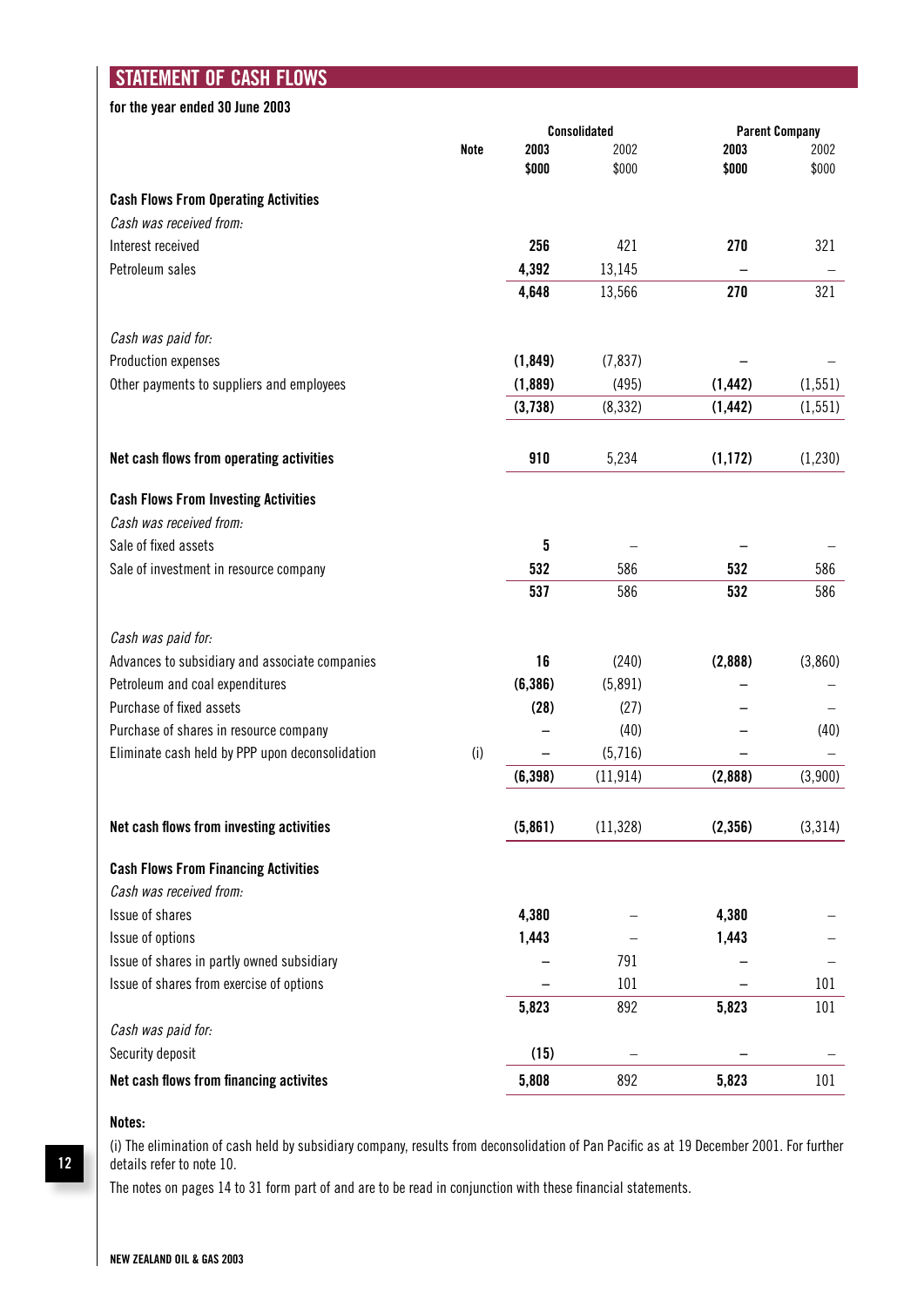| STATEMENT OF CASH FLOWS (CONTINUED)                                                                   |       |                     |          |                       |  |  |
|-------------------------------------------------------------------------------------------------------|-------|---------------------|----------|-----------------------|--|--|
|                                                                                                       |       | <b>Consolidated</b> |          | <b>Parent Company</b> |  |  |
|                                                                                                       | 2003  | 2002                | 2003     | 2002                  |  |  |
| <b>Note</b>                                                                                           | \$000 | \$000               | \$000    | \$000                 |  |  |
| Net increase/(decrease) in cash                                                                       | 857   | (5,202)             | 2,295    | (4, 443)              |  |  |
| Cash at beginning of period                                                                           | 7,162 | 12,776              | 4,642    | 9,469                 |  |  |
| Effect of exchange rate changes on cash                                                               | (115) | (412)               | (114)    | (384)                 |  |  |
| <b>CASH AT END OF PERIOD</b>                                                                          | 7,904 | 7,162               | 6,823    | 4,642                 |  |  |
| Made up as follows:                                                                                   |       |                     |          |                       |  |  |
| Short term securities and cash deposits<br>5                                                          | 7,904 | 7,162               | 6,823    | 4,642                 |  |  |
| RECONCILIATION OF NET (DEFICIT)/SURPLUS FOR THE YEAR<br>WITH NET CASH FLOWS FROM OPERATING ACTIVITIES |       |                     |          |                       |  |  |
| Net (deficit)/surplus for the year                                                                    | (765) | 1,821               | (1, 304) | 11,019                |  |  |
| Adjust for non-cash items in operating (deficit)/surplus:                                             |       |                     |          |                       |  |  |
| Amortisation of development expenditure                                                               | 526   | 1,460               |          |                       |  |  |
| Increase in provision for restoration                                                                 |       | 179                 |          |                       |  |  |
| Provision against intercompany advances written-back                                                  |       |                     |          | (21, 453)             |  |  |
| Provision against investment in subsidiaries                                                          |       |                     | 223      | 8,304                 |  |  |
| Depreciation                                                                                          | 105   | 968                 |          |                       |  |  |
| Deferred tax asset                                                                                    | 49    |                     |          |                       |  |  |
| Provision for income tax                                                                              | (59)  |                     | 1        |                       |  |  |
| Loss on sale of plant and equipment                                                                   | 5     |                     |          |                       |  |  |
| Write-off of petroleum and coal expenditure                                                           | 1,577 | 6,548               |          |                       |  |  |
| Write-off advance to associate company                                                                |       | 72                  |          |                       |  |  |
| Write back of investment in resource company                                                          |       | (490)               |          | (490)                 |  |  |
| (Gain)/loss on disposition of investment in partly owned subsidiary                                   |       | (5, 418)            |          | 741                   |  |  |
| Gain on sale of investment in resource company                                                        | (22)  | (84)                | (22)     | (84)                  |  |  |
| In-specie dividend received                                                                           |       | (119)               |          | (119)                 |  |  |
| Changes in assets and liabilities:                                                                    |       |                     |          |                       |  |  |
| (Increase)/decrease in debtors                                                                        | (285) | (715)               | 23       | 439                   |  |  |
| (Decrease)/increase in creditors                                                                      | (166) | 784                 | (207)    | 29                    |  |  |
| (Decrease)/increase in provisions                                                                     | (170) | (184)               |          |                       |  |  |
| Items included in other cash flow categories:                                                         |       |                     |          |                       |  |  |
| Exchange losses                                                                                       | 115   | 412                 | 114      | 384                   |  |  |
| Net cash flows from operating activities                                                              | 910   | 5,234               | (1, 172) | (1, 230)              |  |  |

The notes on pages 14 to 31 form part of and are to be read in conjunction with these financial statements.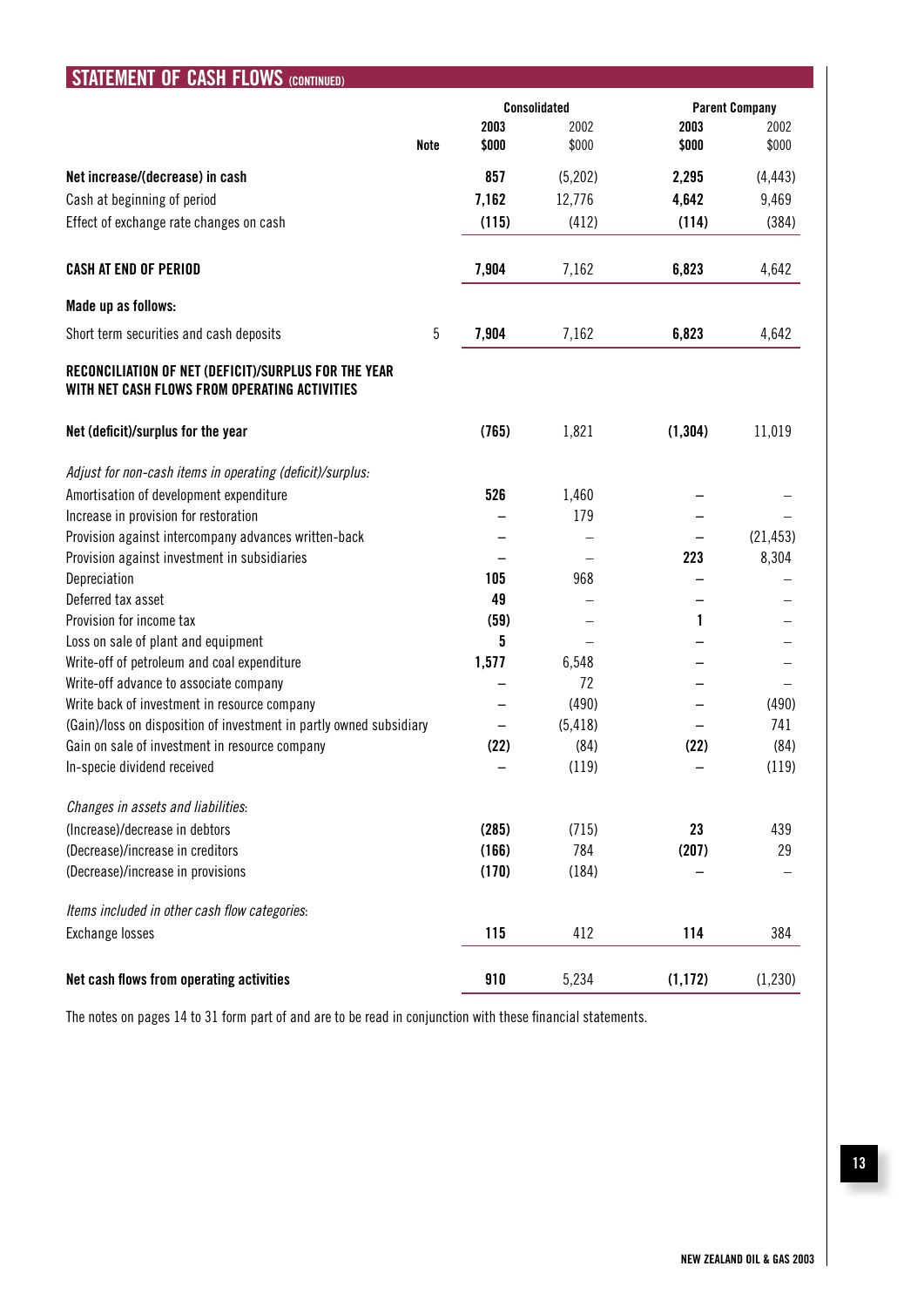### **NOTES TO THE FINANCIAL STATEMENTS**

### **1. STATEMENT OF ACCOUNTING POLICIES**

### **Reporting Entity**

The reporting entity is New Zealand Oil & Gas Limited ('the company' or 'NZOG') and all its subsidiary companies ('the group').

### **Statutory Base**

The financial statements have been prepared in accordance with generally accepted accounting practice and in compliance with the Companies Act 1993 and the Financial Reporting Act 1993. The company is an issuer under the Financial Reporting Act 1993.

#### **Measurement Base**

The measurement base adopted is historical cost adjusted by the revaluation of certain assets.

#### **Changes in Accounting Policies**

There have been no material changes in accounting policies. All policies have been applied on bases consistent with those used in the previous period.

Summarised hereafter are the significant accounting policies adopted.

#### **Basis of Consolidation**

#### **(a) Principles of Consolidation**

(i) Subsidiaries

 The consolidated financial statements incorporate the financial statements of the parent company together with the financial statements of its subsidiary companies.

 The financial statements of subsidiaries are included in the consolidated financial statements using the purchase method. All significant intercompany transactions have been eliminated on consolidation.

 Where subsidiaries are acquired during the period, their results are included only from the date of acquisition, while for subsidiaries disposed of during the period, their results are included to the date of disposal.

#### (ii) Associate Companies

 Where material, associate companies are equity accounted and investments in associate companies are shown at cost plus the share of movement in net assets since acquisition. Where, in the opinion of the directors, a permanent diminution in value has occurred, investments in associate companies are written down to their recoverable amount.

(iii) Treasury Capital

 The treasury stock accounting method is used to remove the company's interest in shares held directly or indirectly in its own capital ('treasury capital'). The effect is to reduce the company's externally available capital and reserves and to eliminate the investment in the company.

#### **(b) Balance on Acquisition**

 On the acquisition of a subsidiary, the fair value of net identifiable assets is ascertained. The difference between the fair value and the cost of investment is brought to account either as a premium (goodwill) or discount on acquisition.

 Goodwill is amortised by systematic charges against income over the appropriate periods in which benefits are expected to be realised, but not exceeding twenty years. The periods over which the amounts are to be amortised are subject to annual review.

 Any discount on acquisition remaining after elimination against the fair value of the non-monetary assets of the subsidiary is taken to the statement of financial performance as a gain.

#### **Petroleum and Coal Interests**

Expenditure incurred on petroleum and coal 'areas of interest' is accounted for using the successful efforts method. An area of interest is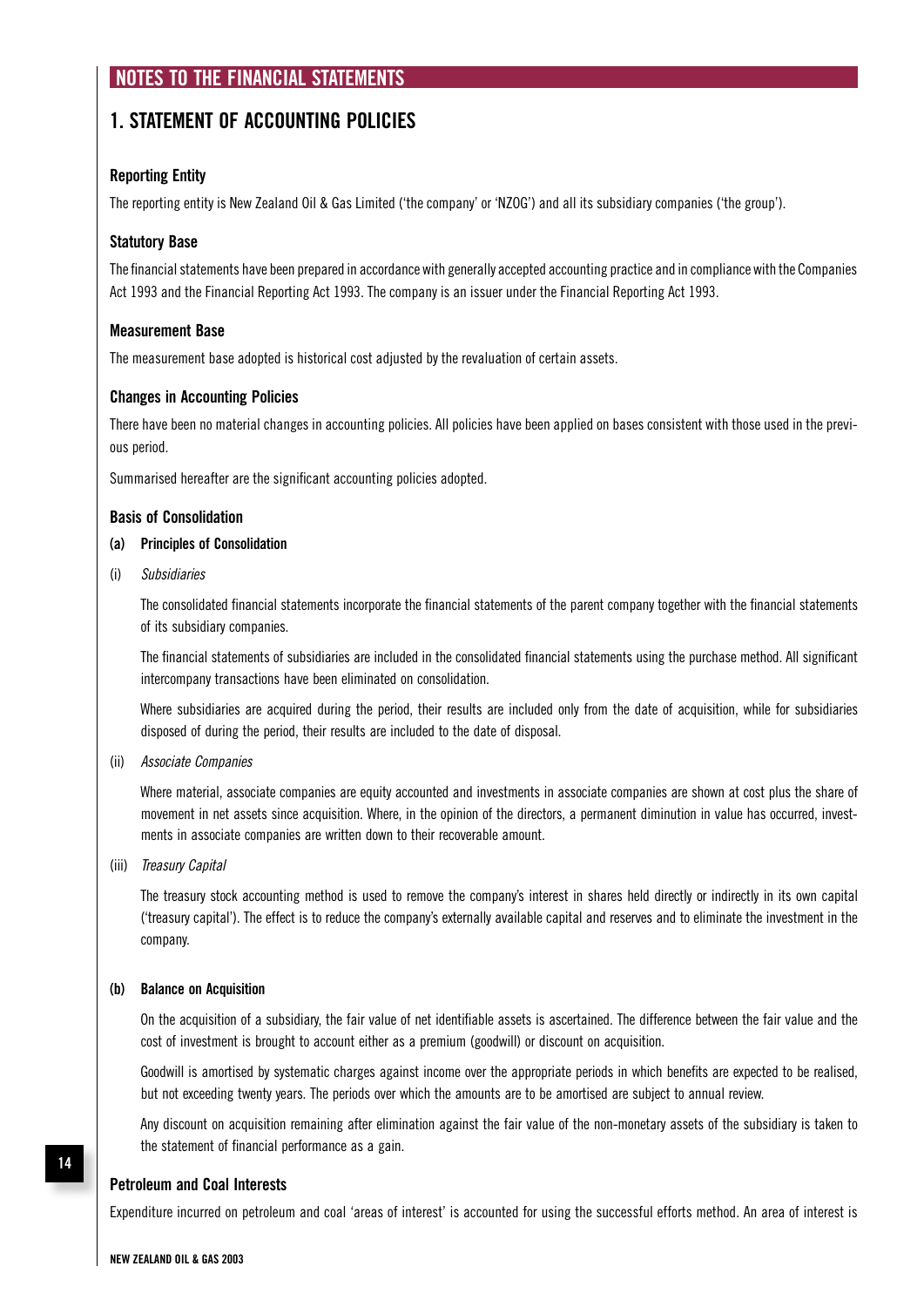defined by the group as a licence or permit area. Exploration and evaluation expenditure (together with certain inter-group advances relative to these expenditures), is written off in the statement of financial performance under the successful efforts method of accounting in the period that exploration work demonstrates that an area of interest or any part thereof, is no longer prospective for economically recoverable reserves or when the decision to abandon an area of interest is made.

Where expenditure carried forward in an area of interest or any part thereof, exceeds the directors valuation of that area of interest the costs are written down to directors valuation.

Directors valuations of areas of interests especially projects at a pre-development stage, are dependent upon a number of factors which are uncertain or tentative at the time of valuation and which may be subject to change. Such factors include the ability to secure sales contracts, levels of reserves, production profiles, estimates of future product sales prices, operating costs and capital expenditures, availability of financing and of tax losses and legislative changes.

(i) Production interests

 Production interests comprise exploration, evaluation and development costs (excluding fixed asset expenditure) incurred in relation to areas of interest in which petroleum production has commenced. Expenditure on production interests is amortised using the production output method resulting in an amortisation charge proportional to the depletion of economically recoverable proven reserves. Where such costs are considered not to be fully recoverable under existing conditions, an amount is provided to cover the shortfall.

(ii) Development interests

Development interests comprise costs incurred on areas of interest which are being developed for production.

 No amortisation is provided in respect of development areas of interest until they are reclassified as production areas following commencement of petroleum production.

(iii) Exploration and Evaluation interests

Exploration and evaluation interests comprise costs incurred in areas of interest for which rights of tenure are current and:

- (a) such costs are expected to be recouped through successful development and exploitation of the area, or alternatively, by its sale; or
- (b) exploration and/or evaluation activities in the area have not yet reached a stage which permits a reasonable assessment and/or evaluation of the existence or otherwise of economically recoverable reserves, and active and significant operations in, or in relation to, these areas are continuing.

 The ultimate value of areas of interest is contingent upon the results of further exploration and agreements entered into with other parties and also upon meeting commitments under the terms of permits granted and joint venture agreements.

Sales of prospecting and mining permit rights are shown as revenue in the period earned.

#### **Restoration and Rehabilitation Expenditure**

Significant restoration and rehabilitation expenditure to be incurred subsequent to the cessation of production from production areas of interest is provided for and expensed in the statement of financial performance based on best estimates of the expenditure required to settle the present obligation at balance date.

#### **Joint Ventures**

Where material the group consolidates its interest in the assets, liabilities, revenues and expenses of unincorporated joint ventures under appropriate headings in the financial statements using the proportionate method of consolidation.

#### **Petroleum Sales Revenue**

Petroleum sales represent the group's share of invoiced sales following delivery of oil and gas products.

#### **Unearned Income**

Payments received under 'take or pay' sales contracts where gas is not yet delivered, are treated as unearned income. The payments are recognised as income in the statement of financial performance once the gas is delivered.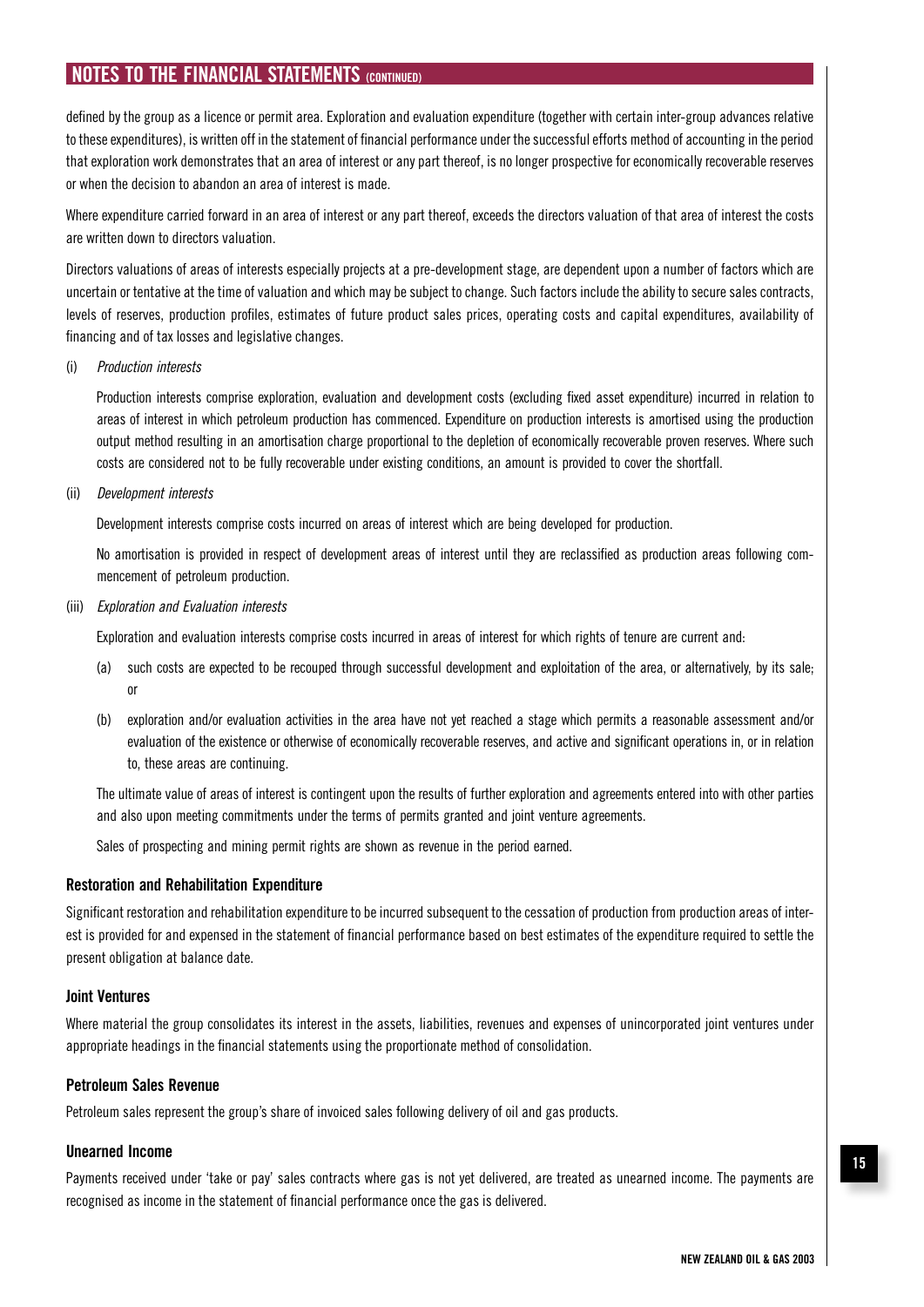#### **Administration and Operating Expenses**

The group incurs certain administration and operating expenses, which are recovered in the normal course of operations. A proportion of those expenses which relate to the group are reflected in the current period's expenditure included in petroleum and coal interests. In terms of the group's accounting policy, certain amounts of the accumulated expenditure may be written off each year. As a result, it is not possible to identify those individual administration and operating expenses, which have been charged to the statement of financial performance.

#### **Trade Debtors**

Trade debtors are stated at their estimated net realisable value.

#### **Inventories**

Field operation consumables and finished goods are valued at the lower of cost and net realisable value.

#### **Fixed Assets**

Fixed assets are stated at cost less an allowance for depreciation.

Depreciation has been provided for on a straight line basis so as to charge the cost of fixed assets over their estimated economic lives assessed as follows:

| Office partitions, furniture & fittings | 5-6 years |
|-----------------------------------------|-----------|
| Motor vehicles                          | 5-7 vears |
| Technical & computer equipment          | 2-5 years |

Pipelines and associated production facilities are depreciated over their economic life on a basis consistent with the recognition of revenue over their economic life or straight line basis whichever is more appropriate. Thus, the economic life of such equipment is dependent on future production and remaining reserves, and therefore varies from project to project. Where such costs are not considered to be fully recoverable under existing conditions, an amount is provided to cover the shortfall.

The effective remaining life of pipelines and associated production facilities has been assessed at 4 years.

#### **Investments in Short Term Securities**

Investments in short term securities are recorded at cost, or at cost adjusted for premium or discount amortisation. Premiums and discounts are capitalised and amortised from the date of purchase to maturity.

#### **Investments in Listed Resource Companies**

Investments in listed resource companies are recorded at the lower of cost and net realisable value.

#### **Investments in Unlisted Resource Companies**

Investments in unlisted resource companies are recorded at cost, except where in the opinion of the directors, there is a permanent diminution in value, in which case they are recorded at their estimated recoverable amount.

#### **Investments in Wholly Owned Subsidiaries**

In the parent company's financial statements, investments in wholly owned subsidiaries are recorded at cost or directors valuation, except where in the opinion of the directors there is a permanent diminution in value, in which case they are written down to their estimated recoverable amount.

Where wholly owned subsidiary companies have sold petroleum or coal prospecting permit rights and have advanced the net sale proceeds to the parent company, the directors of the parent company have revalued the investment in those companies to an amount not exceeding their underlying net assets.

#### **Foreign Currencies**

Transactions in foreign currencies are translated at the New Zealand rate of exchange ruling at the date of the transaction. At balance date foreign monetary assets and liabilities, including those of integrated foreign operations, are translated at the closing rate, and exchange variations are included in the statement of financial performance as operating items.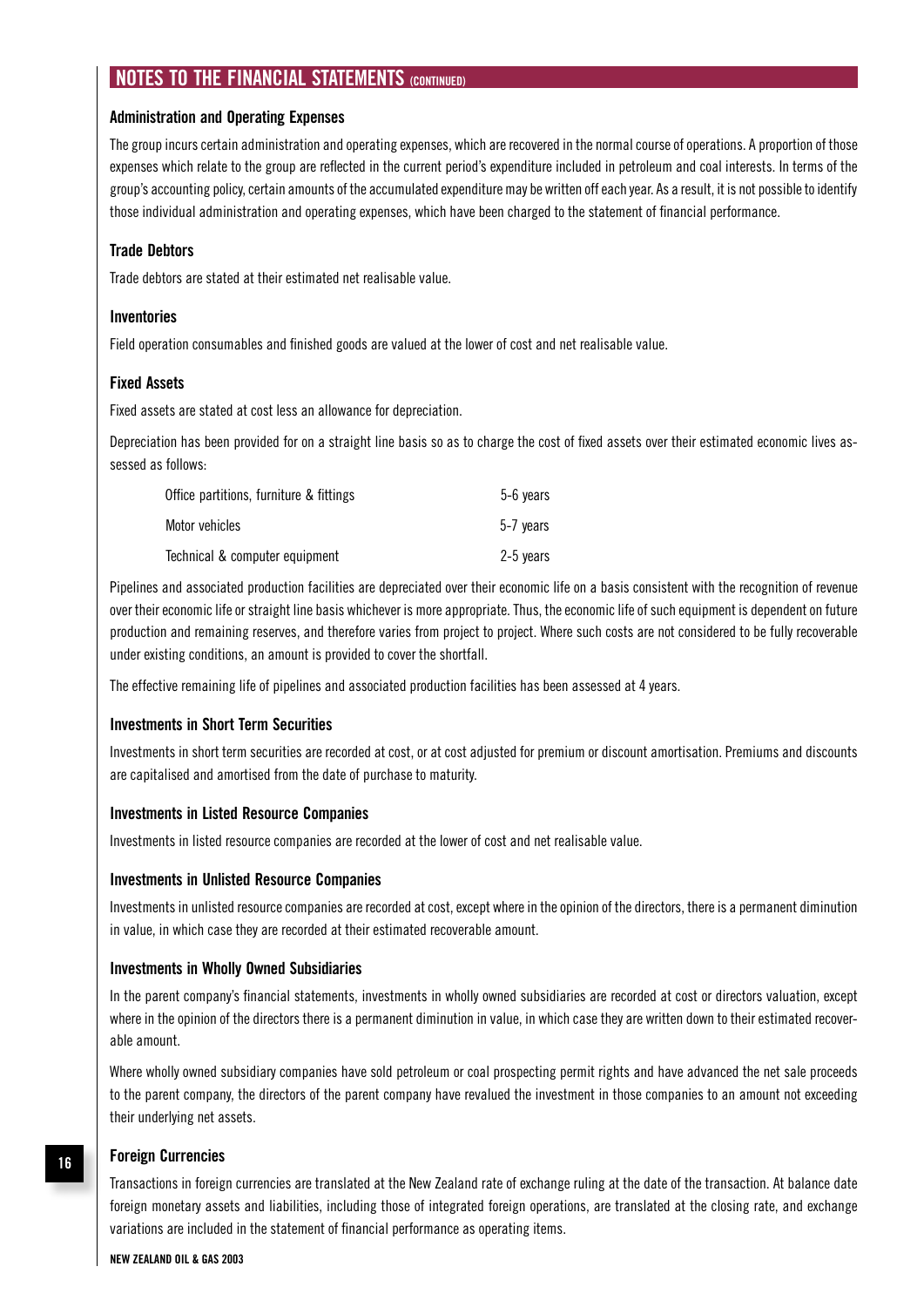The group had independent foreign operations in Australia through Pan Pacific for the period to 19 December 2001. The statement of financial position of independent foreign operations in respect of Pan Pacific for the comparative period was translated at the closing rate at 19 December 2001. The statement of financial performance and cash flows of independent foreign operations were translated at the average rate for the period in which the Company had control of the subsidiary. The exchange difference arising from the translation of the opening net investment at an exchange rate different from that at which it was previously reported was taken to the foreign currency translation reserve. At 19 December 2001 the foreign currency translation reserve has been transferred to the retained deficit.

#### **Financial Instruments**

The group is a party to financial instruments as part of its day to day operating activities. Financial instruments, as defined under the Financial Reporting Standard issued by the Institute of Chartered Accountants of New Zealand, include short term securities and cash deposits, investments in listed resource companies, debtors, creditors and borrowings, certain non current assets and non current liabilities as well as certain off balance sheet instruments entered into in order to manage the fluctuation in oil prices.

Revenues and expenses (including gains and losses) in relation to all financial instruments are recognised in the statement of financial performance. All financial instruments other than off balance sheet instruments are recognised in the statement of financial position.

#### **Statement of Cash Flows**

- (i) **Cash** includes bank bills, cash on hand and at bank, short term deposits and government stock less any overdraft.
- (ii) **Operating cash flows** represents cash received from customers and paid to suppliers and employees including production operating expenses and royalties.
- (iii) **Investing cash flows** represents cash flows arising from the acquisition and divestment of investment and productive assets. Productive assets comprise fixed assets and accumulated expenditure in petroleum and coal interests.
- (iv) **Financing cash flows** represents cash flows arising from cash transactions affecting the capital structure of the group and cash flows from debt financing activities excluding interest on debt finance which is included in operating cash flows.

Certain cash flows are netted in order to provide more meaningful disclosure.

#### **Taxation**

Income tax is recognised on the operating (deficit)/surplus before taxation adjusted for permanent differences between taxable and accounting income. Deferred tax is calculated using the comprehensive basis under the liability method. This method involves recognising the tax effect of all timing differences between accounting and taxable income as a deferred tax asset or liability in the statement of financial position. The future tax benefit or provision for deferred tax is stated at the income tax rates prevailing at balance date.

However, the net future income tax benefit relating to timing differences and tax losses is not carried forward as an asset in the statement of financial position unless the benefit is virtually certain of being realised.

#### **Comparative Figures**

As at 30 June 2002 the consolidated assets, liabilities and shareholders equity do not include the previously owned subsidiary Pan Pacific due to deconsolidation of that company on 19 December 2001. The financial results for the year ended 30 June 2002 include the five and a half month contribution from Pan Pacific. Where necessary, the amounts for the previous year are reclassified to facilitate comparison.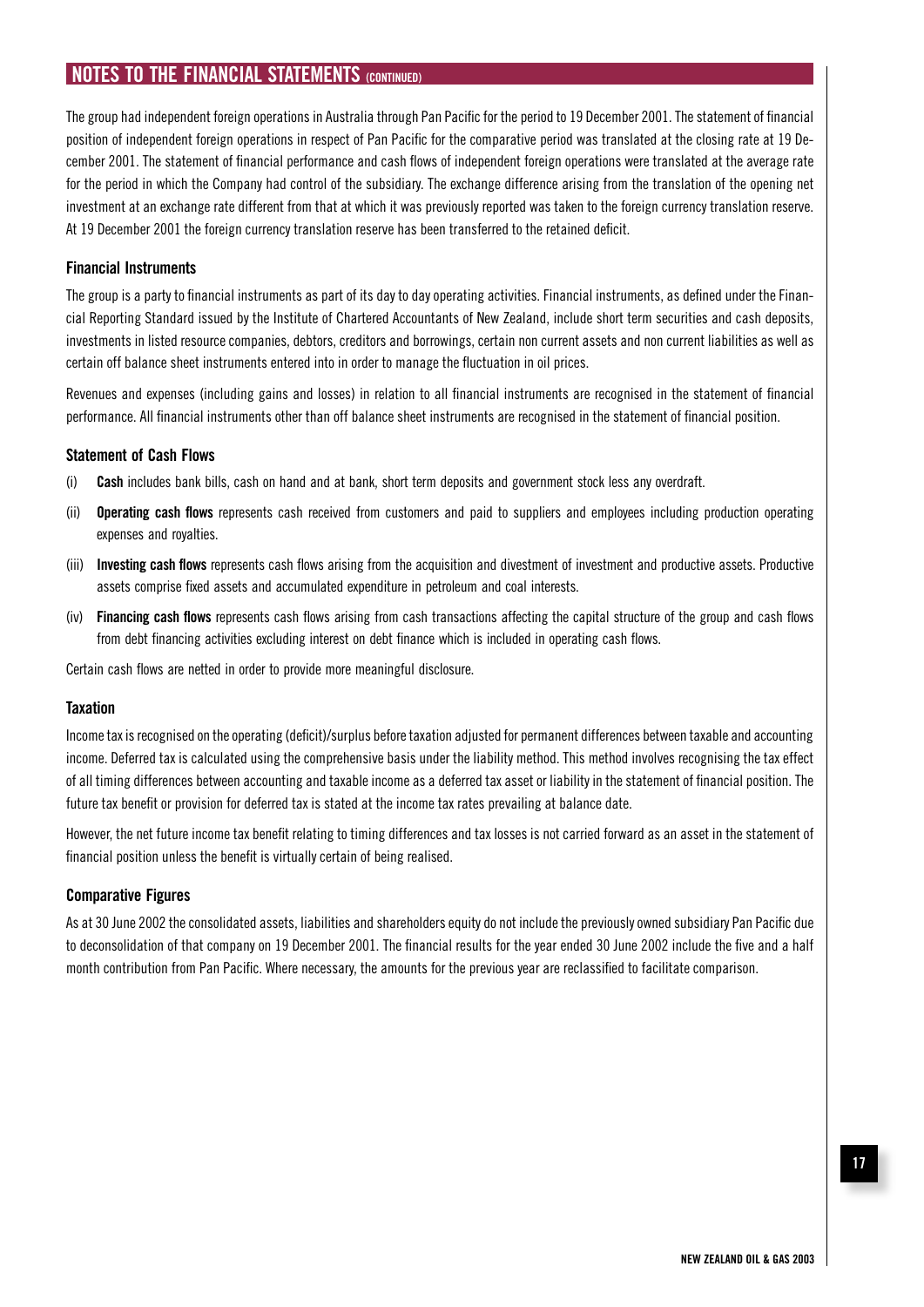### **2. TOTAL REVENUE AND OPERATING (DEFICIT)/SURPLUS BEFORE TAXATION**

|                                                                       |                 | Consolidated |       | <b>Parent Company</b> |  |
|-----------------------------------------------------------------------|-----------------|--------------|-------|-----------------------|--|
|                                                                       | <b>Excl PPP</b> | Incl PPP     |       |                       |  |
|                                                                       | 2003            | 2002         | 2003  | 2002                  |  |
|                                                                       | \$000           | \$000        | \$000 | \$000                 |  |
| Operating (deficit)/surplus before taxation has been determined after |                 |              |       |                       |  |
| <b>Crediting as income:</b><br>(i)                                    |                 |              |       |                       |  |
| Sales revenue                                                         |                 |              |       |                       |  |
| Petroleum sales                                                       | 4,310           | 13,913       |       |                       |  |
| Other revenue                                                         |                 |              |       |                       |  |
| Interest received from:                                               |                 |              |       |                       |  |
| Other short term securities                                           | 327             | 331          | 356   | 284                   |  |
| Associate and other companies                                         |                 | 37           |       |                       |  |
| Gain on sale of investment in partly owned subsidiary                 |                 | 5,418        |       |                       |  |
| Gain on sale of investment in resource company                        | 22              | 84           | 22    | 84                    |  |
| In specie dividend received                                           |                 | 119          |       | 119                   |  |
| <b>Total revenue</b>                                                  | 4,659           | 19,902       | 378   | 487                   |  |

 Petroleum sales revenue of \$4,310,000 (2002: \$13,913,000) represents the group's share of revenue from the Ngatoro oil field (onshore Taranaki). The comparative figure includes revenue from Pan Pacific of \$7,818,000.

| 526   | 1,460 |       |           |
|-------|-------|-------|-----------|
| 91    | 128   | 91    | 113       |
| 142   | 411   | 114   | 384       |
| 77    | 79    | 77    | 50        |
| 25    | 62    | 25    |           |
| 105   | 968   |       |           |
|       |       |       | 741       |
| 2,857 | 8,630 | 1,153 | 653       |
| 1,577 | 6,548 |       |           |
|       |       | 223   | 8,304     |
|       | 179   |       |           |
|       |       |       | (21, 453) |
|       | (490) |       | (490)     |
|       | 72    |       |           |
|       |       |       |           |

### **3. MINORITY INTEREST**

The amount attributable to minority interests in the statement of financial position at 30 June 2003 represents a 28.3% interest in Pike River Coal Company Limited ('PRCC') and a 40% interest in Pafule Pty Limited ('Pafule').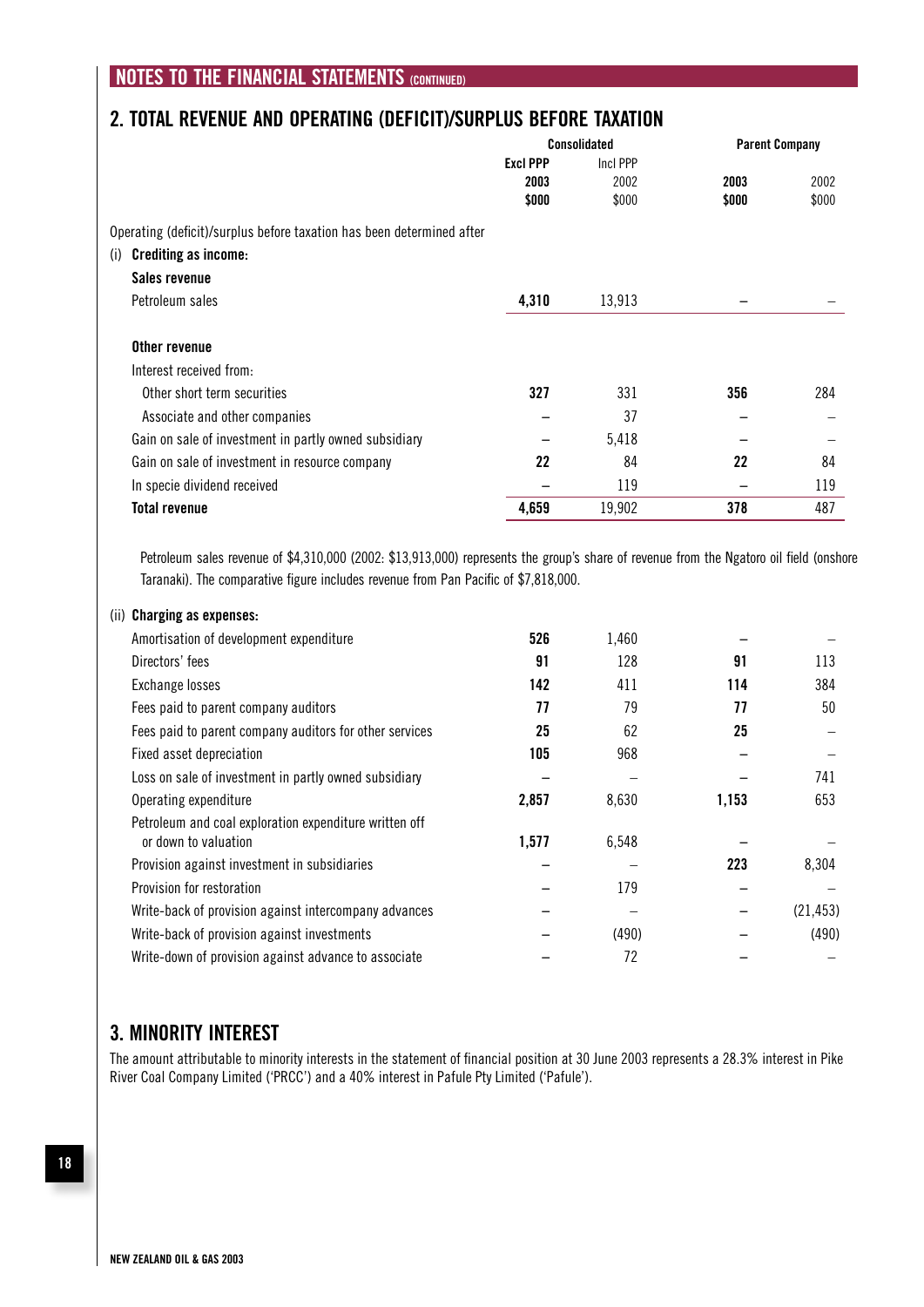## **4. SHAREHOLDERS' EQUITY**

|                                                                            |             | <b>Consolidated</b>         |           |                             |                          |                                    |                          | <b>Parent Company</b>       |           |
|----------------------------------------------------------------------------|-------------|-----------------------------|-----------|-----------------------------|--------------------------|------------------------------------|--------------------------|-----------------------------|-----------|
|                                                                            |             | 2003<br>Number<br>of Shares | 2003      | 2002<br>Number<br>of Shares | 2002                     | 2003<br><b>Number</b><br>of Shares | 2003                     | 2002<br>Number<br>of Shares | 2002      |
|                                                                            | <b>Note</b> | 000s                        | \$000     | 000s                        | \$000                    | 000s                               | \$000                    | 000s                        | \$000     |
| Reported paid in share capital                                             |             |                             |           |                             |                          |                                    |                          |                             |           |
| Paid in share capital - opening balance                                    |             | 121,255                     | 54,176    | 120,201                     | 71,920                   | 121,255                            | 54,176                   | 120,201                     | 71,920    |
| Shares issued pursuant to share<br>purchase plan/private placement         | (i)         | 12,696                      | 4,380     |                             |                          | 12,696                             | 4,380                    |                             |           |
| Shares bought back and cancelled                                           |             |                             |           |                             |                          |                                    |                          |                             |           |
| during year pursuant to Scheme                                             | (v)         |                             |           | (29, 506)                   | (17, 653)                |                                    | -                        | (29, 506)                   | (17, 653) |
| Share subdivision                                                          | (v)         |                             |           | 30,701                      |                          |                                    |                          | 30,701                      |           |
| Other shares cancelled                                                     | (iii)       |                             |           | (321)                       | (192)                    |                                    |                          | (321)                       | (192)     |
| Shares issued pursuant to 2002                                             |             |                             |           |                             |                          |                                    |                          |                             |           |
| options exercised                                                          | (iv)        |                             |           | 180                         | 101                      |                                    | $\overline{\phantom{0}}$ | 180                         | 101       |
|                                                                            |             | 133,951                     | 58,556    | 121,255                     | 54,176                   | 133,951                            | 58,556                   | 121,255                     | 54,176    |
| Options issued during the year                                             | (ii)        |                             | 1,443     | $\overline{\phantom{0}}$    | $\qquad \qquad -$        |                                    | 1,443                    | $\qquad \qquad -$           |           |
| Treasury share elimination                                                 | (v)         | (5,864)                     | (2,794)   | (5,864)                     | (2,794)                  | (5,864)                            | (2,794)                  | (5,864)                     | (2,794)   |
| Paid in share capital-closing balance                                      |             | 128,087                     | 57,205    | 115,391                     | 51,382                   | 128,087                            | 57,205                   | 115,391                     | 51,382    |
| <b>Reserves</b>                                                            |             |                             |           |                             |                          |                                    |                          |                             |           |
| Retained (deficit)/reserves brought forward                                |             |                             | (21, 023) |                             | (27, 857)                |                                    | (57, 277)                |                             | (74, 035) |
| Net (deficit)/surplus for the year                                         |             |                             | (756)     |                             | 1,486                    |                                    | (1, 304)                 |                             | 11,019    |
| Elimination of accumulated losses                                          |             |                             |           |                             |                          |                                    |                          |                             |           |
| • on shares cancelled during the                                           |             |                             |           |                             |                          |                                    |                          |                             |           |
| year pursuant to Scheme                                                    | (v)         |                             |           |                             | 5,666                    |                                    |                          |                             | 5,666     |
| • on other shares cancelled during<br>the year                             | (iii)       |                             |           |                             | 73                       |                                    |                          |                             | 73        |
| Transfer from foreign currency                                             |             |                             |           |                             |                          |                                    |                          |                             |           |
| translation reserve                                                        |             |                             |           |                             | (391)                    |                                    |                          |                             |           |
| Retained (deficit)/reserves carried forward                                |             |                             | (21, 779) |                             | (21, 023)                |                                    | (58, 581)                |                             | (57, 277) |
| <b>Share revaluation reserve:</b>                                          |             |                             |           |                             |                          |                                    |                          |                             |           |
| Opening balance                                                            |             |                             |           |                             |                          |                                    | 6,465                    |                             | 1,551     |
| Write down of investment in subsidiary                                     |             |                             |           |                             |                          |                                    |                          |                             | (1, 262)  |
|                                                                            |             |                             |           |                             |                          |                                    | 6,465                    |                             | 289       |
| Write back of previous impairment                                          |             |                             |           |                             |                          |                                    |                          |                             | 6,176     |
| <b>Closing balance</b>                                                     |             |                             |           |                             | $\overline{\phantom{0}}$ |                                    | 6,465                    |                             | 6,465     |
|                                                                            |             |                             |           |                             |                          |                                    |                          |                             |           |
| <b>Asset revaluation reserve:</b>                                          |             |                             |           |                             |                          |                                    |                          |                             |           |
| Opening and closing balance                                                |             |                             | 2,891     |                             | 2,891                    |                                    |                          |                             |           |
|                                                                            |             |                             |           |                             |                          |                                    |                          |                             |           |
| Foreign currency translation reserve:<br>Opening balance                   |             |                             |           |                             | (325)                    |                                    |                          |                             |           |
| Effect of exchange rate change                                             |             |                             |           |                             |                          |                                    |                          |                             |           |
| on opening balance of Pan Pacific<br>Transfer to retained (deficit) due to |             |                             |           |                             | (66)                     |                                    |                          |                             |           |
| disposal of Pan Pacific                                                    | (vi)        |                             |           |                             | 391                      |                                    |                          |                             |           |
| <b>Closing balance</b>                                                     |             |                             |           |                             |                          |                                    |                          |                             |           |
| <b>Total shareholders' equity</b>                                          |             |                             | 38,317    |                             | 33,250                   |                                    | 5,089                    |                             | 570       |

**19**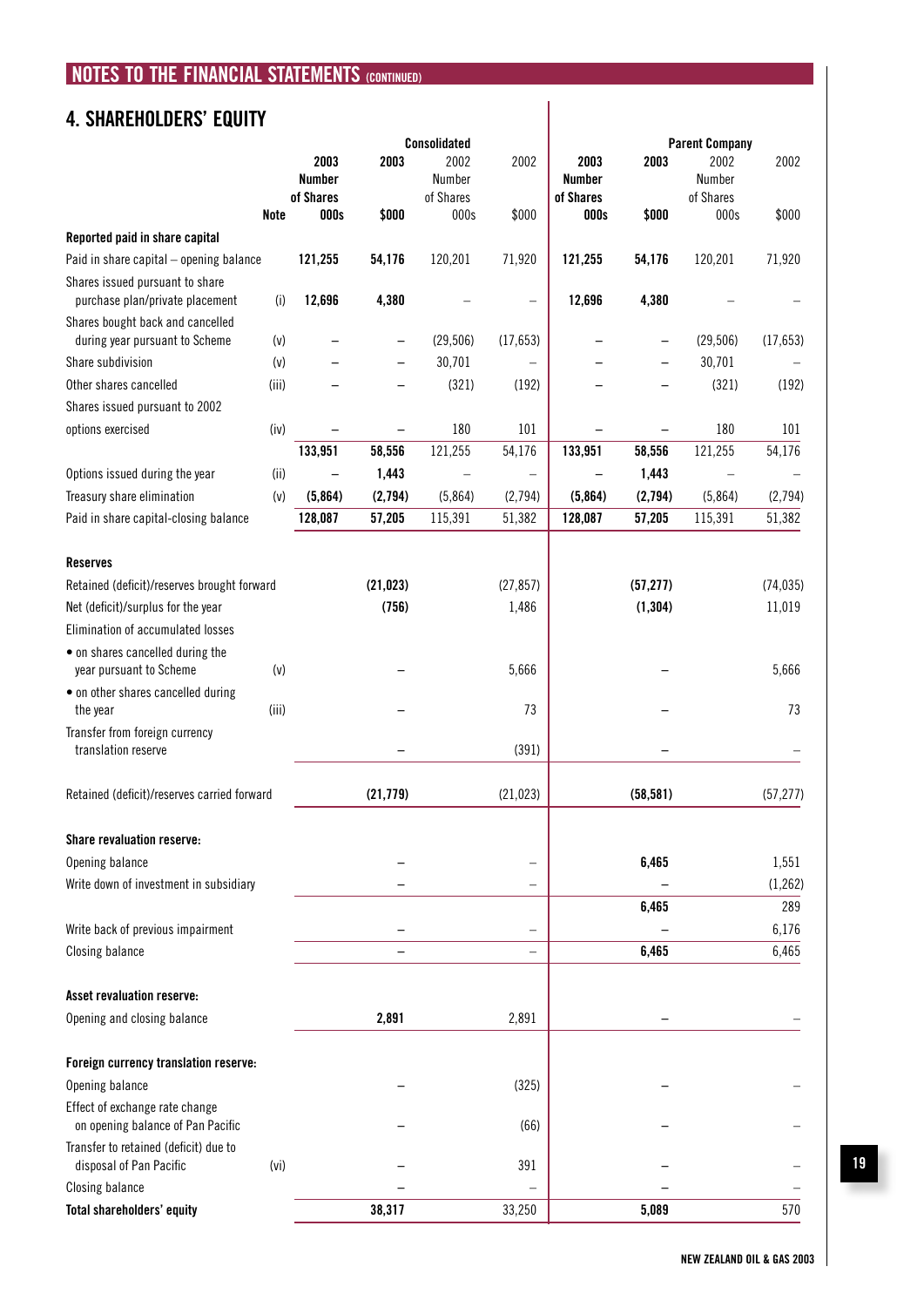#### **Notes:**

- (i) During the year pursuant to a share purchase plan and a private placement, the company issued 12,695,866 ordinary shares, at NZ34.5 cents per share for New Zealand shareholders and A32.1 cents for Australian shareholders.
- (ii) During the year the company issued 72,177,752 options (2005 options) at an issue price of NZ0.02 cents. Each option entitles the holder to subscribe for one share in the capital of the company at an issue price of NZ0.60 cents exercisable any time up to and including 30 June 2005.
- (iii) During 2002 the company received distributions of 320,717 NZOG shares from a previously related entity. On receipt the company cancelled the NZOG shares which had a paid in capital amount of \$192,000 based on the average paid up amount per share of 59.83 cents, together with related accumulated losses of \$73,000.
- (iv) During 2002 179,597 options were exercised by option holders resulting in the issue of 179,597 new ordinary shares at a price of \$0.56 each, representing cash consideration of \$101,000. The remaining 80,024,649 NZOG 2002 options not exercised, expired on 30 June 2002.
- (v) On 19 December 2001 pursuant to a Scheme of Arrangement ('Scheme') 29,505,698 NZOG shares were cancelled with a paid in capital amount of \$17,653,000, based on the average paid up amount per share of 59.83 cents, together with related accumulated losses of \$5,666,000. The NZOG shares were then subdivided to restore shareholders to the same NZOG shareholding as they held before the share cancellation. As a result of the subdivision the number of NZOG treasury shares increased from 4,669,200 to 5,864,515.
- (vi) Due to the deconsolidation of Pan Pacific as at 19 December 2001 the foreign currency translation reserve of \$391,000 was transferred to retained (deficit) reserves in the 2002 year.
- (vii) All shares issued are fully paid. Each issued share is entitled to one vote.

### **5. SHORT TERM SECURITIES AND CASH DEPOSITS**

|                 |       | <b>Consolidated</b> |       | <b>Parent Company</b> |  |
|-----------------|-------|---------------------|-------|-----------------------|--|
|                 | 2003  | 2002                | 2003  | 2002                  |  |
|                 | \$000 | \$000               | \$000 | \$000                 |  |
| Bank            | 2,102 | 2,566               | 1,020 | 46                    |  |
| Cash on deposit | 5,802 | 4,596               | 5,803 | 4,596                 |  |
|                 | 7,904 | 7,162               | 6,823 | 4,642                 |  |

Included in cash on deposit are US\$ balances of \$391,000 – NZ\$670,000 (2002: US\$473,000, NZ\$972,000).

### **6. RECEIVABLES**

|                            | <b>Note</b> | <b>Consolidated</b> |       | <b>Parent Company</b> |       |
|----------------------------|-------------|---------------------|-------|-----------------------|-------|
|                            |             | 2003                | 2002  | 2003                  | 2002  |
|                            |             | \$000               | \$000 | \$000                 | \$000 |
| <b>Current receivables</b> |             |                     |       |                       |       |
| Trade receivables          | (i)         | 1,087               | 961   | 81                    | 190   |
| Interest receivable        |             | 75                  | 20    | 106                   | 20    |
| Advances to associate      |             | 322                 | 216   | 216                   | 216   |
|                            |             | 1,484               | 1,197 | 403                   | 426   |
| Non-current receivables    |             |                     |       |                       |       |
| Advances to subsidiaries   | (ii)        |                     |       | 803                   | 724   |

#### **Notes:**

(i) Included in trade receivables is US\$176,000 – NZ\$302,000 (2002: US\$185,000, NZ\$375,000) which is not hedged.

(ii) Inter-group advances between wholly owned subsidiaries and the parent are on interest free terms and no repayment terms have been arranged.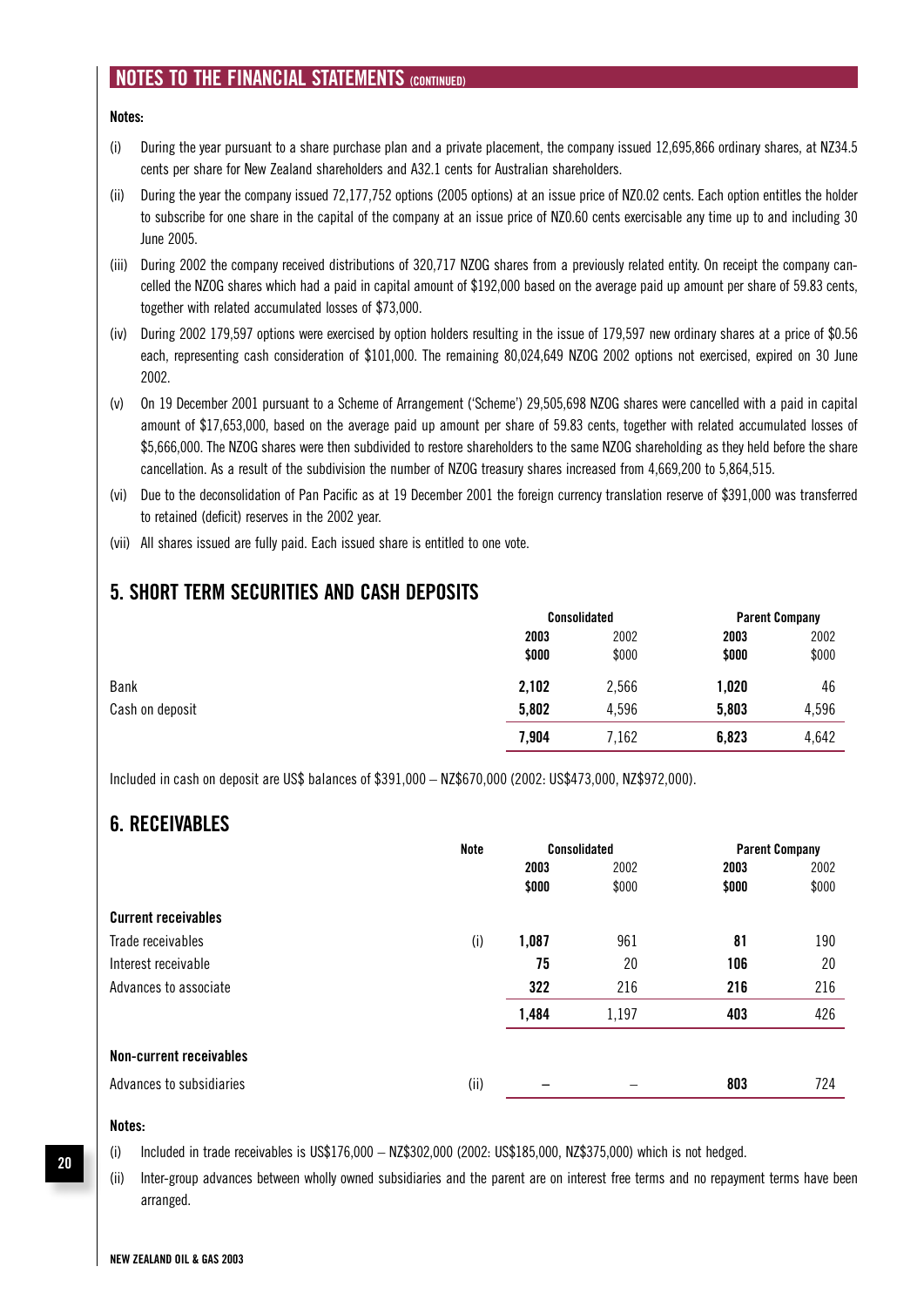### **7. INVENTORIES**

|                             | <b>Consolidated</b> |                          | <b>Parent Company</b> |       |
|-----------------------------|---------------------|--------------------------|-----------------------|-------|
|                             | 2003                | 2002                     | 2003                  | 2002  |
|                             | \$000               | \$000                    | \$000                 | \$000 |
| Field operation consumables | 442                 | 503                      |                       |       |
| Finished goods (oil stock)  | 268                 | $\overline{\phantom{0}}$ | -                     |       |
|                             | 710                 | 503                      | -                     |       |

### **8. INVESTMENTS IN RESOURCE COMPANIES**

|                                        | <b>Consolidated</b> |       | <b>Parent Company</b> |       |
|----------------------------------------|---------------------|-------|-----------------------|-------|
|                                        | 2003                | 2002  | 2003                  | 2002  |
|                                        | \$000               | \$000 | \$000                 | \$000 |
| Current                                |                     |       |                       |       |
| Shares at book value - listed company  |                     | 1,264 |                       | 1,264 |
| Less provision for diminution in value |                     | (754) |                       | (754) |
|                                        |                     | 510   |                       | 510   |
| Market value                           |                     | 530   |                       | 530   |
| Non-current                            |                     |       |                       |       |
| Shares at book value - listed company  | 962                 | 962   | 40                    | 40    |
| Market value                           | 1,220               | 1,034 | 60                    | 45    |

### **9. INVESTMENTS IN SUBSIDIARY AND ASSOCIATED COMPANIES**

|                                           | Note |       | <b>Consolidated</b> |         | <b>Parent Company</b> |
|-------------------------------------------|------|-------|---------------------|---------|-----------------------|
|                                           |      | 2003  | 2002                | 2003    | 2002                  |
|                                           |      | \$000 | \$000               | \$000   | \$000                 |
| Investment in associate – unlisted shares | (i)  | 2,719 | 2,719               | 2,719   | 2,719                 |
|                                           |      |       |                     |         |                       |
| Investment in subsidiaries                |      |       |                     | 75,719  | 75,719                |
| Provision for diminution                  |      |       |                     | (8,526) | (8, 303)              |
|                                           |      |       |                     | 67,193  | 67,416                |

#### **Notes:**

(i) Equity accounting for associate companies has not been applied as the amounts involved are not material.

### **10. DISPOSAL OF SUBSIDIARY**

As at 30 June 2002 the consolidated assets and liabilities do not include the previously owned subsidiary Pan Pacific due to de-consolidation of that company as a result of NZOG's distribution of 115,256,172 Pan Pacific shares on 19 December 2001, pursuant to the Scheme (Note 4(v)). The distribution was at a deemed sales price of 10.4 cents per Pan Pacific share giving rise to a gain for the group of \$5,418,000 (parent loss of \$741,000). The gain of \$5,418,000 represents the difference between fair value of the shares at the date of disposal and the cost of the shares to the group less the accumulated losses recognised to the date of disposal. In consideration for the shares NZOG shareholders agreed to sell back 29,505,698 NZOG shares. These NZOG shares and \$5,666,000 of related accumulated losses were subsequently cancelled. The financial effect of the scheme was to reduce the NZOG group equity (and net assets) by \$12,878,000 (as represented below). Shareholders equity was reduced by \$17,653,000. At 30 June 2003 NZOG holds a 4.8% interest in Pan Pacific.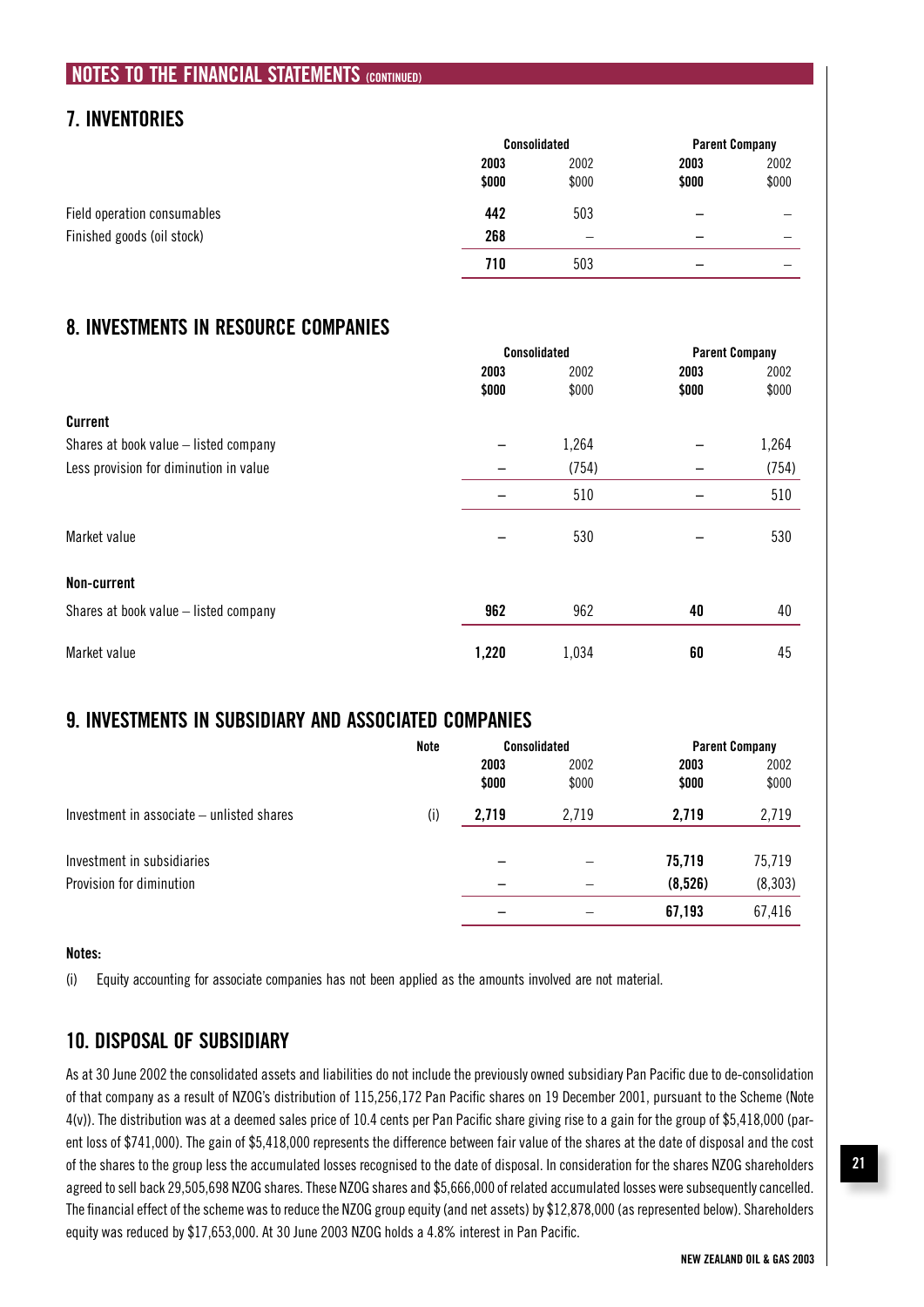|                                         | As at 19 December 2001 |
|-----------------------------------------|------------------------|
| <b>Current Assets</b>                   | \$000                  |
|                                         |                        |
| Short term securities and cash deposits | 5,716                  |
| Receivables                             | 2,363                  |
| Inventories                             | 1,640                  |
| <b>Total Current Assets</b>             | 9,719                  |
| <b>Non-Current Assets</b>               |                        |
| <b>Fixed assets</b>                     | 1,642                  |
| Petroleum interests                     | 7,404                  |
| Deferred tax assets                     | 1,091                  |
| Loans to associate companies            | 414                    |
| <b>Total Non-Current Assets</b>         | 10,551                 |
| <b>Total Assets</b>                     | 20,270                 |
| Less:                                   |                        |
| <b>Current Liabilities</b>              | 4,727                  |
| Non-Current Liabilities                 | 2,665                  |
| <b>Total Liabilities</b>                | 7,392                  |
| <b>Net Assets</b>                       | 12,878                 |

### **11. FIXED ASSETS**

|                                   | <b>Consolidated</b> |          | <b>Parent Company</b> |       |
|-----------------------------------|---------------------|----------|-----------------------|-------|
|                                   | 2003                | 2002     | 2003                  | 2002  |
|                                   | \$000               | \$000    | \$000                 | \$000 |
| <b>Production assets</b><br>(i)   |                     |          |                       |       |
| Cost                              | 1,410               | 1,410    |                       |       |
| Accumulated depreciation          | (1, 237)            | (1, 176) | -                     | -     |
| Book value                        | 173                 | 234      |                       |       |
| Other fixed assets<br>(ii)        |                     |          |                       |       |
| Cost                              | 585                 | 610      |                       |       |
| Accumulated depreciation          | (431)               | (434)    | -                     | -     |
| Book value                        | 154                 | 176      |                       |       |
| <b>Book value of fixed assets</b> | 327                 | 410      |                       |       |

**22**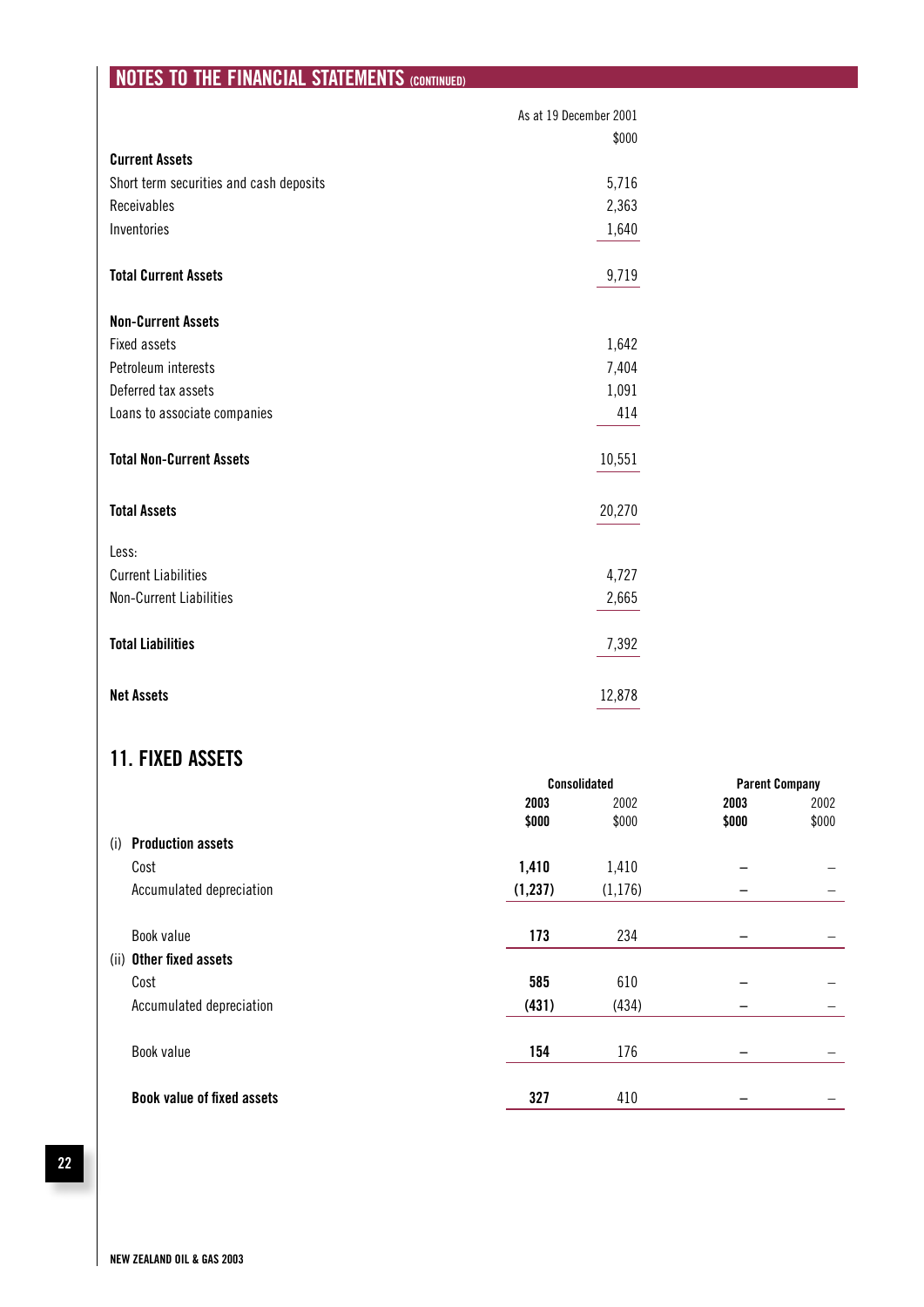### **12. JOINT VENTURES**

NZOG group interests held at 30 June 2003, in unincorporated joint ventures established to explore, develop and produce petroleum products and the contributions made by those joint ventures to group results are as follows:

|                         | <b>Note</b> | <b>Consolidated</b><br><b>Percentage Interest</b> |      | <b>Parent Company</b><br><b>Percentage Interest</b> |      |
|-------------------------|-------------|---------------------------------------------------|------|-----------------------------------------------------|------|
|                         |             |                                                   |      |                                                     |      |
|                         |             | 2003                                              | 2002 | 2003                                                | 2002 |
| Licence (Joint Venture) |             | %                                                 | %    | ℅                                                   | %    |
| PML 38146 (Kupe)        |             | 19.0                                              | 19.0 |                                                     |      |
| PMP 38148 (Ngatoro)     |             | 35.4                                              | 35.4 |                                                     |      |
| PEP 38460 (West Maui)   |             | 20.0                                              | 40.0 |                                                     |      |
| PEP 38472 (West Kupe)   |             | 50.0                                              | 50.0 |                                                     |      |
| PEP 38478 (Mangatoa)    | (i)         | 50.0                                              |      |                                                     |      |
| PEP 38718 (Tuihu)       | (ii)        | 20.0                                              |      |                                                     |      |
| PEP 38728 (Makino)      |             | 8.0                                               | 5.0  |                                                     |      |
| PEP 38729 (Opito)       |             | 75.0                                              | 75.0 |                                                     |      |

The financial statements of all joint ventures are unaudited.

#### **Notes:**

(i) A 50% participating interest in PEP 38478 (Mangatoa) was acquired on 31 August 2002.

(ii) A 20% participating interest in PEP 38718 (Tuihu) was acquired on 12 March 2003.

The contribution made by joint ventures to group results was to increase revenues by \$4,310,000 (2002: \$13,913,000) and expenses by \$2,862,000 (2002: \$15,628,000).

Included in the assets and liabilities of the NZOG group are the following joint venture assets and liabilities.

|                                          | <b>Consolidated</b> |        | <b>Parent Company</b> |       |
|------------------------------------------|---------------------|--------|-----------------------|-------|
|                                          | 2003                | 2002   | 2003                  | 2002  |
|                                          | \$000               | \$000  | \$000                 | \$000 |
| <b>Current Assets</b>                    |                     |        |                       |       |
| Short term securities and cash deposits  | 541                 | 1,827  |                       |       |
| Trade receivables                        | 31                  | 28     |                       |       |
| Finished goods (oil stock)               | 206                 |        |                       |       |
| Field operation consumables              | 504                 | 503    |                       |       |
| <b>Non-Current Assets</b>                |                     |        |                       |       |
| Fixed assets                             |                     | 234    |                       |       |
| Petroleum interests                      | 20,734              | 18,230 |                       |       |
| <b>Total Assets</b>                      | 22,016              | 20,822 |                       |       |
| <b>Current Liabilities</b>               |                     |        |                       |       |
| <b>Creditors and borrowings</b>          | 2,027               | 2,824  |                       |       |
| <b>Non-Current Liabilities</b>           |                     |        |                       |       |
| Provisions                               | 562                 | 562    |                       |       |
| <b>Total Liabilities</b>                 | 2,589               | 3,386  |                       |       |
| <b>Net Assets held in Joint Ventures</b> | 19,427              | 17,436 |                       |       |
|                                          |                     |        |                       |       |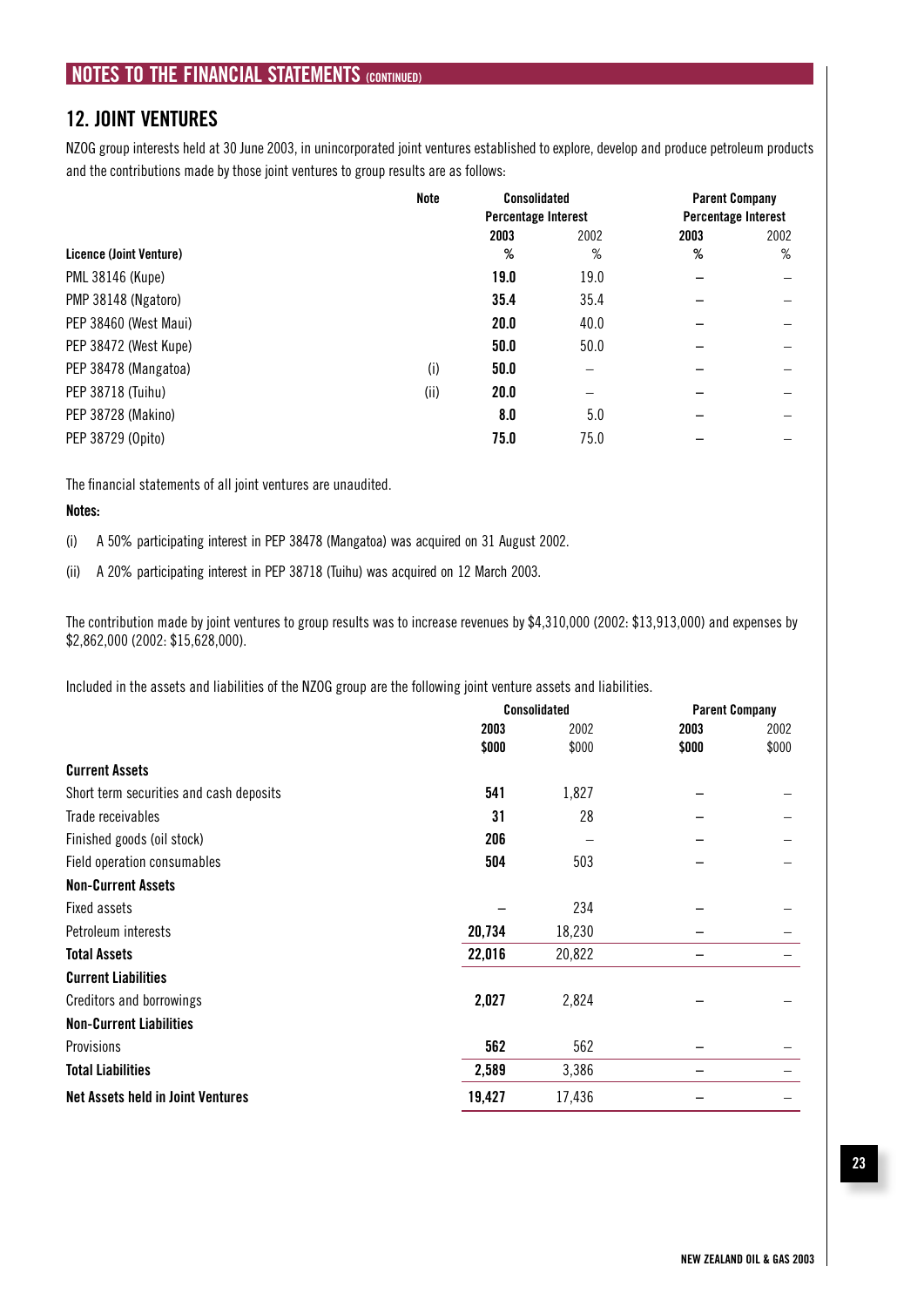### **13. PETROLEUM AND COAL INTERESTS**

| Note |        | <b>Parent Company</b> |              |       |
|------|--------|-----------------------|--------------|-------|
|      | 2003   | 2002                  | 2003         | 2002  |
|      | \$000  | \$000                 | \$000        | \$000 |
|      | 1,475  | 2,159                 |              |       |
|      |        |                       |              |       |
| (i)  | 14.257 | 14,175                |              |       |
|      | 5,002  | 1,896                 |              |       |
| (ii) | 10,814 | 9,830                 |              |       |
|      | 30,073 | 25,901                |              |       |
|      | 31,548 | 28,060                |              |       |
|      |        |                       | Consolidated |       |

#### **Notes:**

- (i) Costs are carried forward in respect of the Kupe project (PML 38146). The actual amount recoverable is dependent upon a number of factors which are uncertain or tentative at balance date and which may be subject to change. Such factors include the ability to secure sales contracts, levels of reserves, production profiles, estimates of future product sales prices, operating costs and capital expenditures, availability of financing and of tax losses and legislative changes. The directors believe that the costs carried in respect of the Kupe project are recoverable, on the basis Kupe field is expected to proceed to development.
- (ii) Coal exploration and evaluation expenditure relates to partly owned subsidiary PRCC. The amount carried in the financial statements is supported by financial studies and pricing of equity issued by PRCC to third party investors during the year ended 30 June 2002. PRCC requires access through conservation land and a water discharge resource consent, as pre-requisites to enable development to proceed. The directors believe that the carried costs are recoverable on the basis that the Pike River mine is expected to proceed to development.

#### **a) Petroleum Reserves**

|                                  |      | Crude Oil &                |                      |      |
|----------------------------------|------|----------------------------|----------------------|------|
|                                  |      | <b>Natural Gas Liquids</b> | <b>Natural Gas</b>   |      |
|                                  |      | (Million Barrels)          | (Billion Cubic Feet) |      |
|                                  | 2003 | 2002                       | 2003                 | 2002 |
| Undeveloped - Kupe               |      |                            |                      |      |
| Proven and probable reserves     | 5.8  | 5.8                        | 50.1                 | 50.1 |
| Developed - Ngatoro              |      |                            |                      |      |
| Proven and probable reserves     | 0.2  | 0.3                        | 0.4                  | 0.9  |
| b) Coal Reserves                 |      |                            |                      |      |
|                                  |      | Coal                       |                      |      |
|                                  |      | (Million Tonnes)           |                      |      |
|                                  | 2003 | 2002                       |                      |      |
| <b>IIndeveloned - Pike River</b> |      |                            |                      |      |

| Proved and probable | 15.5 | 15.5 |
|---------------------|------|------|

#### **Notes:**

- (i) Proven petroleum reserves are the estimated quantities of oil and gas which geological and engineering data demonstrate with reasonable certainty to be recoverable in future years from known reservoirs under existing economic and operating conditions. Probable reserves are defined as those which have a better than 50% chance of being technically and economically producible.
- (ii) Ngatoro reserves estimates do not include oil that may be recovered by NZOG upon implementation of the planned waterflood project, of approximately 0.6 million barrels (NZOG share).
- (iii) Coal reserves are the estimated quantities of coal which are expected with reasonable certainty to be recoverable based on a financial study (March 2002) and under existing economic and operating conditions. Proved reserves have a higher degree of confidence of economic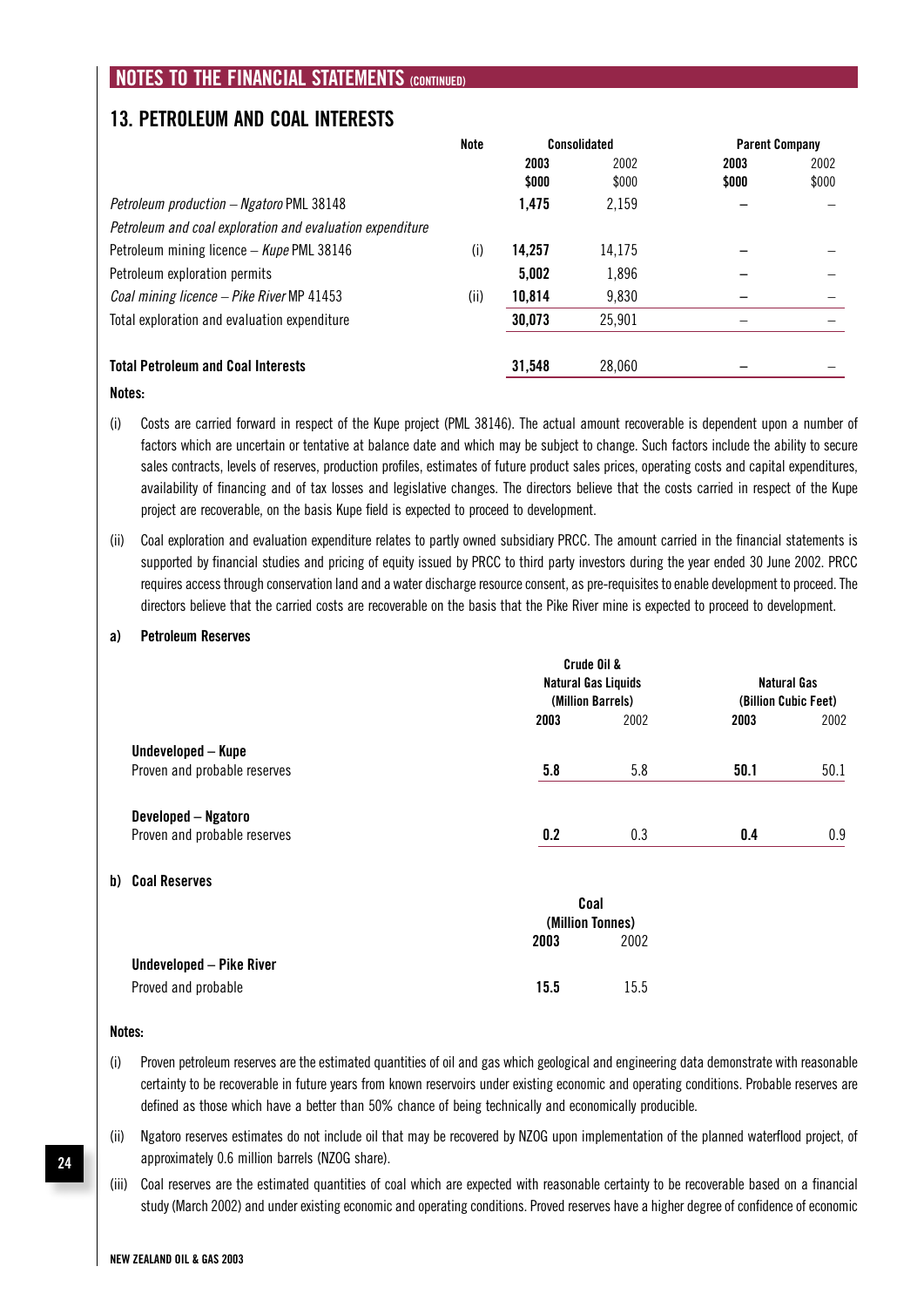extraction and have closer drilling or observation points (0.5km to 1km apart), than probable reserves which are less well defined and have less dense drilling or observation points (1km to 2km apart).

- (iv) Petroleum and coal reserves are reported in accordance with Section 10.11 and Section 10.12 respectively, of the New Zealand Stock Exchange listing rules. Petroleum reserves accurately reflect information compiled by the Company's Exploration Manager, Dr Eric Matthews, PhD, MSc, Bsc. Coal reserves accurately reflect information compiled by an engineering consultant, Mr Graeme Duncan, BE Mining (Hon), M. Aus IMM.
- (v) All reserves are unaudited.

### **14. OTHER NON-CURRENT ASSETS**

|                    | Note |       | <b>Consolidated</b> |       | <b>Parent Company</b> |
|--------------------|------|-------|---------------------|-------|-----------------------|
|                    |      | 2003  | 2002                | 2003  | 2002                  |
|                    |      | \$000 | \$000               | \$000 | \$000                 |
| Deferred tax asset | 18   | 68    | 117                 | -     |                       |
| Security deposits  | 22   | 86    |                     | -     | -                     |
|                    |      | 154   | 188                 |       |                       |

### **15. CREDITORS**

|                              |       | <b>Consolidated</b> |       | <b>Parent Company</b> |
|------------------------------|-------|---------------------|-------|-----------------------|
|                              | 2003  | 2002                | 2003  | 2002                  |
|                              | \$000 | \$000               | \$000 | \$000                 |
| Trade creditors              | 3,355 | 4,211               | 262   | 469                   |
| Owing to associate companies | 360   | 238                 | -     | -                     |
|                              | 3,715 | 4,449               | 262   | 469                   |

### **16. PROVISIONS AND NON-CURRENT LIABILITIES**

|        |                                                           |      | <b>Consolidated</b> |         | <b>Parent Company</b> |        |
|--------|-----------------------------------------------------------|------|---------------------|---------|-----------------------|--------|
|        |                                                           |      | 2003                | 2002    | 2003                  | 2002   |
|        |                                                           |      | \$000               | \$000   | \$000                 | \$000  |
|        | <b>Current</b>                                            |      |                     |         |                       |        |
|        | Employee leave entitlements                               | (ii) | 127                 | 311     |                       |        |
|        | Taxation                                                  |      |                     | 59      |                       |        |
|        | Other                                                     |      | 39                  | 39      | 38                    | 37     |
|        |                                                           |      | 166                 | 409     | 38                    | 37     |
|        | <b>Non-Current</b>                                        |      |                     |         |                       |        |
|        | Restoration                                               | (i)  | 562                 | 562     |                       |        |
|        | Employee leave entitlements                               | (ii) | 63                  | 47      |                       |        |
|        | Advances from wholly owned subsidiary companies to parent |      |                     |         | 72,592                | 75,401 |
|        |                                                           |      | 625                 | 609     | 72,592                | 75,401 |
| Notes: |                                                           |      |                     |         |                       |        |
| (i)    | <b>Movements in restoration provision</b>                 |      |                     |         |                       |        |
|        | Opening balance                                           |      | 562                 | 3,372   |                       |        |
|        | Charge to operating surplus                               |      |                     | 179     |                       |        |
|        | Deconsolidation of Pan Pacific                            |      |                     | (2,989) |                       |        |
|        | <b>Closing balance</b>                                    |      | 562                 | 562     |                       |        |
|        |                                                           |      |                     |         |                       |        |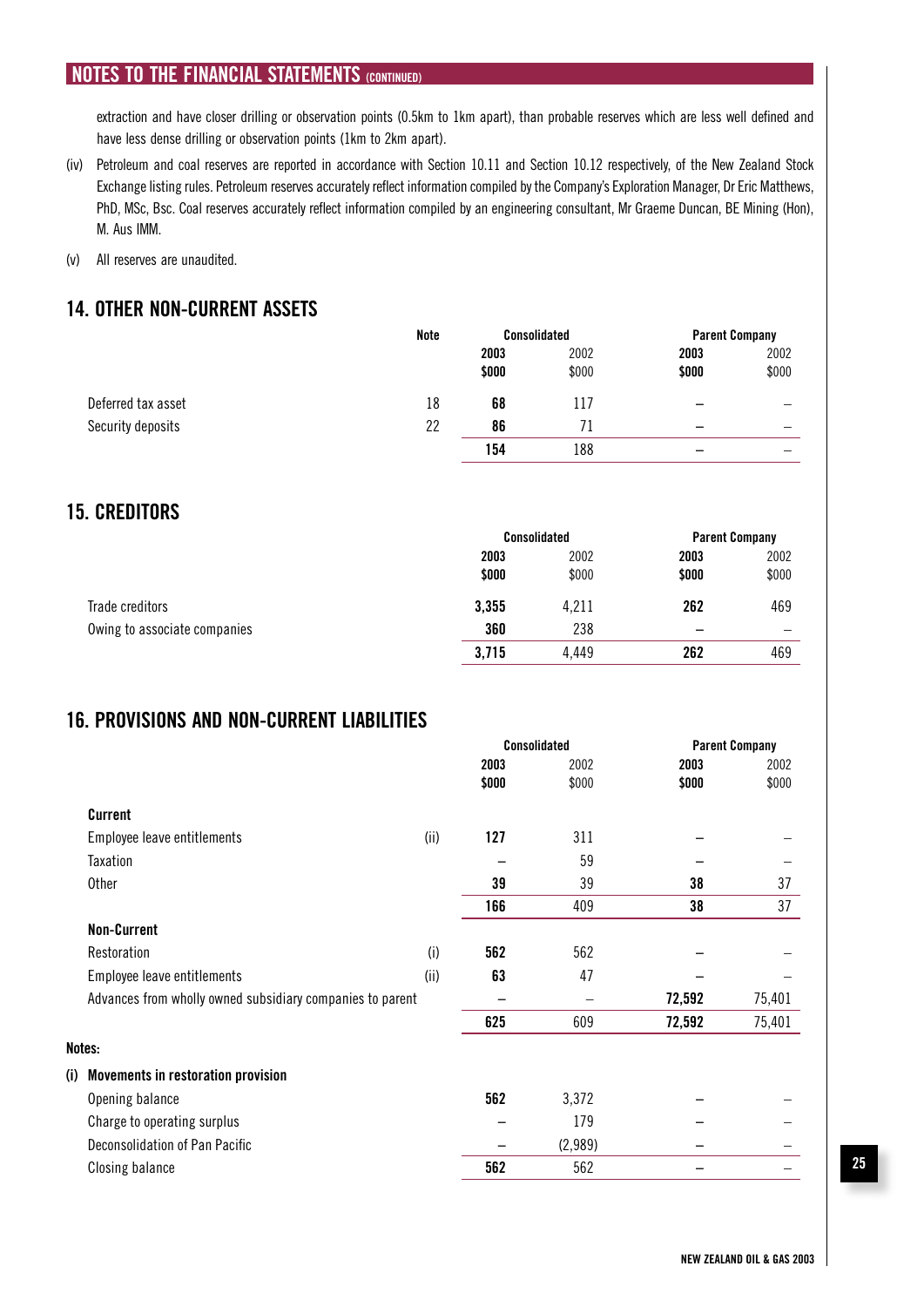|                                                | <b>Consolidated</b> |       | <b>Parent Company</b> |       |
|------------------------------------------------|---------------------|-------|-----------------------|-------|
|                                                | 2003                | 2002  | 2003                  | 2002  |
|                                                | \$000               | \$000 | \$000                 | \$000 |
| <b>Movements in employee provision</b><br>(ii) |                     |       |                       |       |
| Opening balance                                | 358                 | 226   | -                     |       |
| (Release)/charge to operating surplus          | (171)               | 132   |                       | -     |
| Closing balance                                | 187                 | 358   | -                     |       |

### **17. FINANCIAL INSTRUMENTS**

#### **Foreign Exchange Risk**

The group operates United States dollar bank accounts for oil sales proceeds as disclosed in note 5.

### **Credit Risk**

Financial instruments which potentially subject the group to credit risk consist primarily of short term securities and cash deposits, investments in listed resource companies, trade debtors and certain non current assets.

No collateral is required by the group to support financial instruments subject to credit risk. The group places its cash and short term investments with and through financial institutions with the intention of limiting the amount of credit exposure to any one financial institution.

In New Zealand there is a concentration of credit risk in respect of trade debtors for petroleum sales. All oil extracted from the Ngatoro field is presently sold to Shell New Zealand Limited under a long term contract.

The group has no reason to believe credit losses will arise from any of the above financial instruments. However, the maximum amount of loss, which may possibly be realised, is the carrying value of the financial instrument.

#### **Fair Values**

The carrying amount of short term securities and cash deposits, trade debtors and creditors and borrowings approximates fair value due to the short maturity of these instruments. Adequate provision is held in respect of trade debtors.

Estimated fair values, based upon net realisable value, of the group's remaining financial instruments at 30 June 2003 are as follows:

|                                                                               | 2003<br>Carrying<br>Value<br>\$000 | 2003<br>Fair<br>Value<br>\$000 | 2002<br>Carrying<br>Value<br>\$000 | 2002<br>Fair<br>Value<br>\$000 |
|-------------------------------------------------------------------------------|------------------------------------|--------------------------------|------------------------------------|--------------------------------|
| <b>Consolidated</b><br>Investments in resource companies<br>Security deposits | 962<br>86                          | 1,220<br>86                    | 1,472<br>71                        | 1,564<br>71                    |
| <b>Parent Company</b><br>Investments in resource companies                    | 40                                 | 60                             | 550                                | 575                            |

#### **Interest Rate Risk**

The interest rate spread and the contractual maturity dates of the group's short term securities and cash deposits are as follows:

|                                                 | <b>Maturity Date</b> | <b>Interest Rate</b> |
|-------------------------------------------------|----------------------|----------------------|
| <b>Short Term Securities and Cash Deposits:</b> |                      |                      |
| Bank and cash on deposit                        | At call              | 1.20% to 5.70%       |
| Security deposits                               | June 2003            | 5.30% to 6.0%        |

All other financial instruments are non-interest bearing.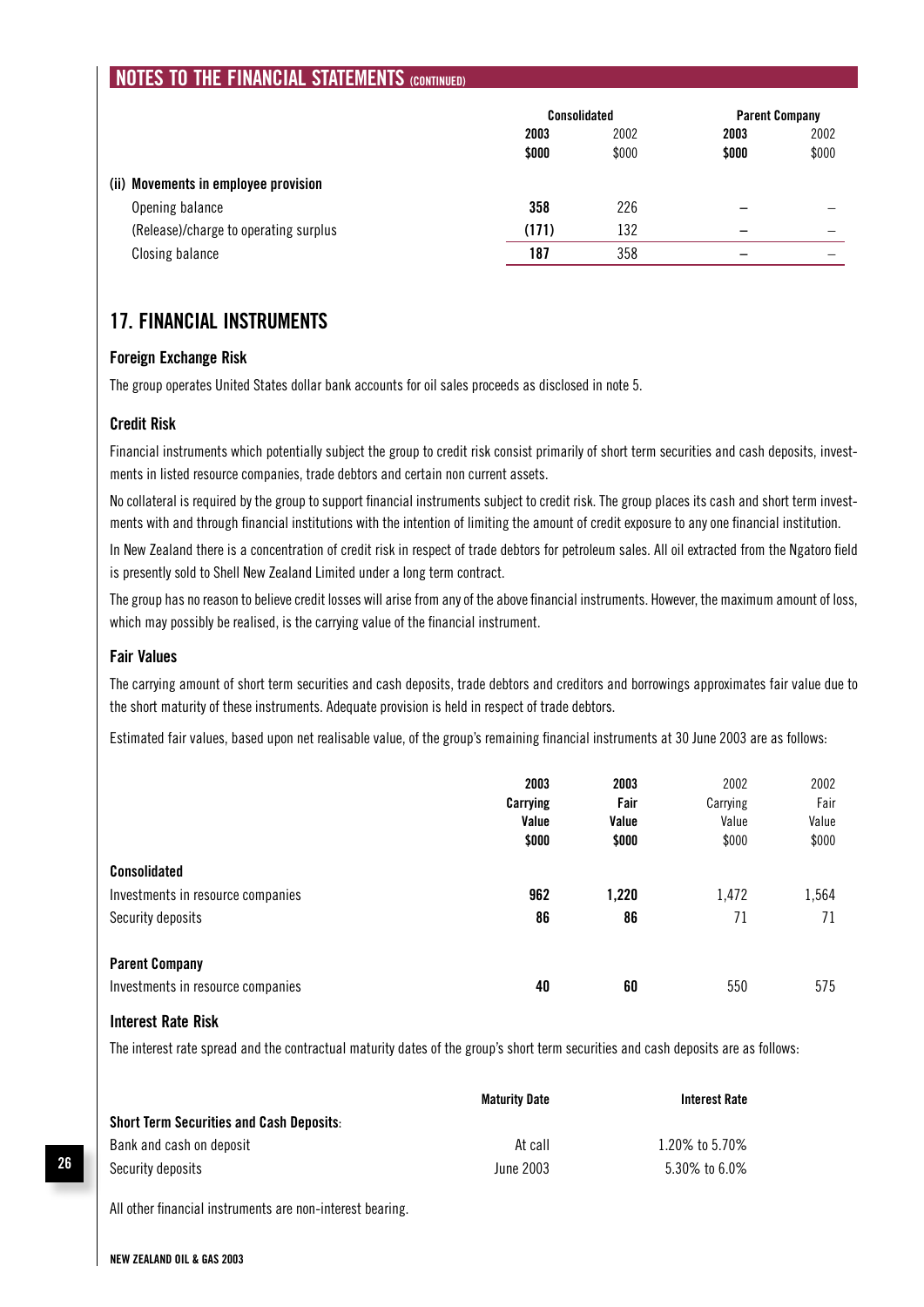### **18. TAXATION**

#### **(a) New Zealand Oil & Gas Limited and wholly owned subsidiaries**

 New Zealand Oil & Gas Limited and wholly owned subsidiaries have tax losses carried forward at 30 June 2003 of \$54,154,000 (2002: \$47,944,000). The net future income tax benefit of these tax losses is not included as an asset in the statement of financial position as the benefit is not virtually certain of being realised.

#### **(b) Consolidated and Parent**

|    | Note                                                                  |        | <b>Consolidated</b> | <b>Parent Company</b> |         |
|----|-----------------------------------------------------------------------|--------|---------------------|-----------------------|---------|
|    |                                                                       | 2003   | 2002                | 2003                  | 2002    |
|    |                                                                       | \$000  | \$000               | \$000                 | \$000   |
| i) | Income tax expense                                                    |        |                     |                       |         |
|    | Operating (deficit)/surplus before taxation                           | (701)  | 1,958               | (1, 304)              | 11,019  |
|    | Income tax (benefit)/expense at 33%                                   | (231)  | 646                 | (430)                 | 3,636   |
|    | Adjusted for tax effect of:                                           |        |                     |                       |         |
|    | Permanent differences New Zealand                                     | 247    | (311)               | 430                   | (3,636) |
|    |                                                                       | 16     | 335                 |                       |         |
|    | <b>Consolidated from Pafule and Pan Pacific:</b>                      |        |                     |                       |         |
|    | Net timing differences                                                |        | (33)                |                       |         |
|    | Permanent differences                                                 | 1      | (6)                 |                       |         |
|    | Difference in foreign tax rates                                       | (2)    | (31)                |                       |         |
|    | Income tax expense on operating<br>surplus before tax items           | 15     | 265                 |                       |         |
|    | Tax losses not bought to account<br>Add/(less):                       | 31     |                     |                       |         |
|    | Income tax under/(over) provided in prior year                        | 18     | (128)               |                       |         |
|    | Income tax expense attributable to operating surplus                  | 64     | 137                 |                       |         |
|    | ii) Deferred tax liability (consolidated from Pafule and Pan Pacific) |        |                     |                       |         |
|    | Opening balance                                                       |        | 1,776               |                       |         |
|    | Movement during the year                                              |        | (1,776)             |                       |         |
|    | Exchange movement during the year                                     |        |                     |                       |         |
|    | <b>Closing balance</b>                                                |        |                     |                       |         |
|    | iii) Deferred tax asset (consolidated from Pafule and Pan Pacific)    |        |                     |                       |         |
|    | Opening balance                                                       | 117    | 1,012               |                       |         |
|    | Movement during the year                                              | (49)   | (888)               |                       |         |
|    | Exchange rate movement during the year                                |        | (7)                 |                       |         |
|    | <b>Closing balance</b>                                                | 68     | 117                 |                       |         |
|    | iv) Taxation losses not taken into account                            |        |                     |                       |         |
|    | Taxation losses not recognised                                        |        |                     |                       |         |
|    | • New Zealand<br>(i)                                                  | 54,154 | 47,944              | 26,760                | 26,258  |

#### **Notes:**

(i) The value of taxation losses not brought to account at 30 June 2003 is conditional on the relevant group companies continuing to meet the requirements of New Zealand tax legislation.

**27**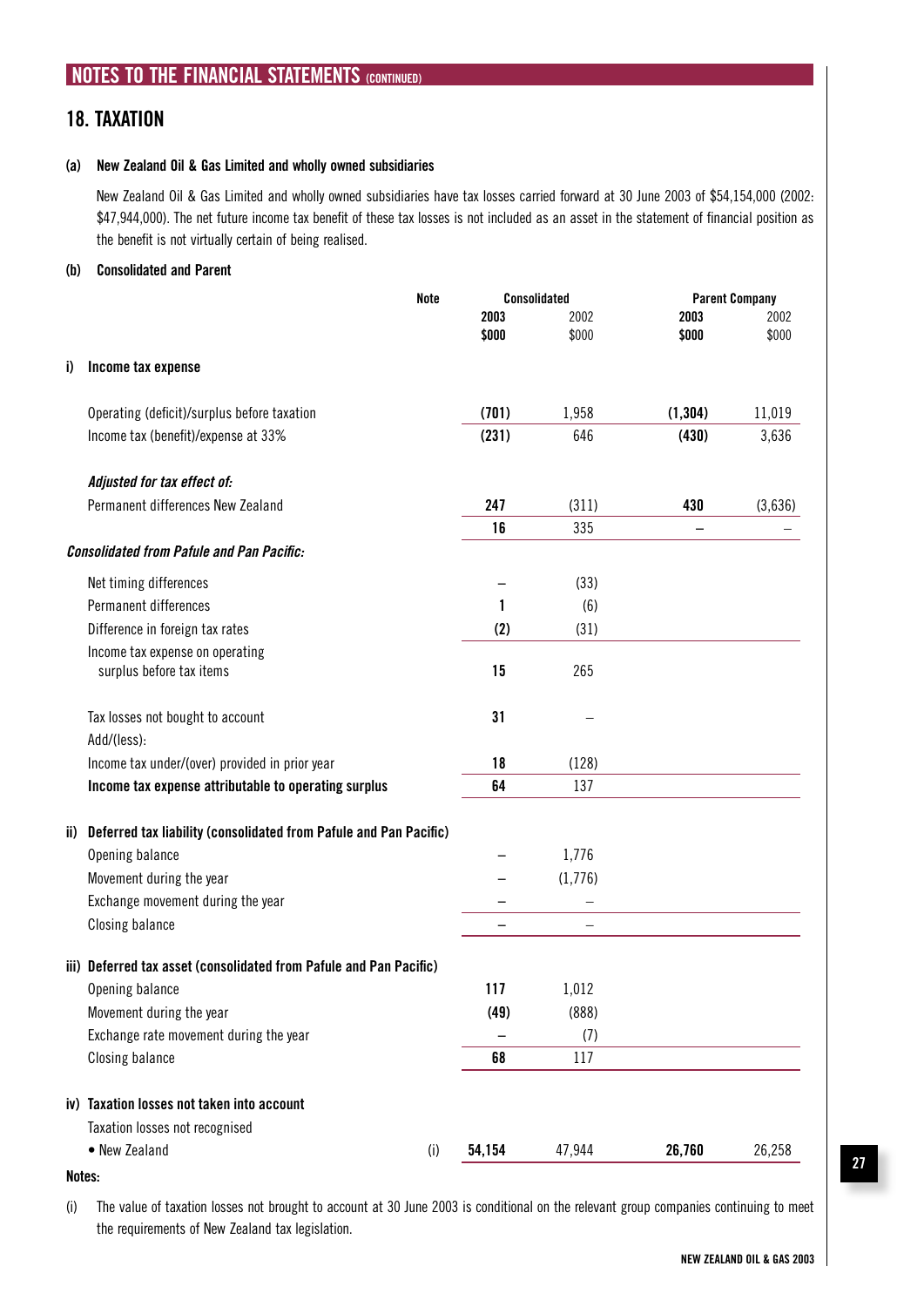(ii) The taxation losses above include timing differences of \$3,747,000 (2002: \$4,464,000) primarily relating to exploration, evaluation and development expenditures which are expected to become available as deductions in future years.

### **19. RELATED PARTY DISCLOSURES**

Related parties of the company include those entities identified in note 12 and 23 as subsidiaries, joint ventures and associates.

Material transactions with related parties during the year are set out in Notes 2, 4, 6, 9, 10, 12, 19, 20 and 23. There are no material balances due to or from related parties at 30 June 2003.

During the year the group made a payment to Mr R A Radford in respect of retirement benefits due under a previous contract of employment, which crystallised as a result of a third party termination of that contract in a prior year. The amount, which was provided in the prior years financial statements, was \$161,000 and all other matters concerning responsibilities of the third party and the company under the relevant contract were determined without cost to the company.

There are no additional related parties with whom material transactions have taken place.

### **20. EMPLOYEE SHARE OWNERSHIP PLAN**

#### **(a) Description of Employee Share Ownership Plan (ESOP)**

 NZOG Nominees Limited ('Nominees') held the following securities in the company in its capacity of plan company and trustee of the company's ESOP.

|                                           | <b>NZOG Shares</b> |        | 2005 Options  |                  |  |
|-------------------------------------------|--------------------|--------|---------------|------------------|--|
|                                           | 2003               | 2002   | 2003          | 2002             |  |
|                                           | <b>Number</b>      | Number | <b>Number</b> | Number           |  |
|                                           | 000                | 000    | 000           | 000 <sub>o</sub> |  |
| Allocated to employees                    |                    |        |               |                  |  |
| • Options to purchase                     | 5,278              | 5,314  |               |                  |  |
| • Savings shares                          | 764                | 764    |               |                  |  |
| Unallocated                               | 1,200              | 1,164  | 1,355         | 1,355            |  |
|                                           | 7,242              | 7,242  | 1,355         | 1,355            |  |
|                                           |                    |        |               |                  |  |
| As a percentage of total reported capital | 5.7%               | 6.3%   |               |                  |  |

#### **Notes:**

- 1. Other than the above option allocations, no NZOG securities held in the ESOP are subject to put or call options, nor are the NZOG securities used as security for borrowings by the NZOG group or any other person.
- 2. The NZOG Board's Remuneration Committee (which comprises only non-executive directors) nominates employees to participate in the ESOP and determines the numbers and exercise prices of options to be granted. Exercise prices are set at a minimum to market value at date of granting, to which an escalation factor generally applies.
- 3. In 2002, pursuant to the Scheme referred to in Note 4(v) and 10, all employee participants in the ESOP who had been allocated rights to purchase existing issued NZOG shares, were granted equal numbers of rights to purchase Pan Pacific shares which were received for account of the ESOP. Accordingly 5,348,000 PPP shares were subject to employee option rights at 30 June 2003 (2002:5,314,000). The exercise prices previously relating to NZOG shares, were split between the ex-distribution NZOG shares and the Pan Pacific shares in the ratio 74.4:25.6 in accordance with the values set out in the Scheme document. 1,342,593 unallocated Pan Pacific shares were held by the ESOP at 30 June 2003 (2002: 1,377,000).

#### **b) Funding**

 NZOG group holds redeemable preference shares in Nominees, at a cost of \$3,750,000, (book value \$2,719,000) which can be redeemed upon the company giving 60 days notice, from uncommitted funds held by Nominees from the exercise of options or other available sources which Nominees determines is reasonably available.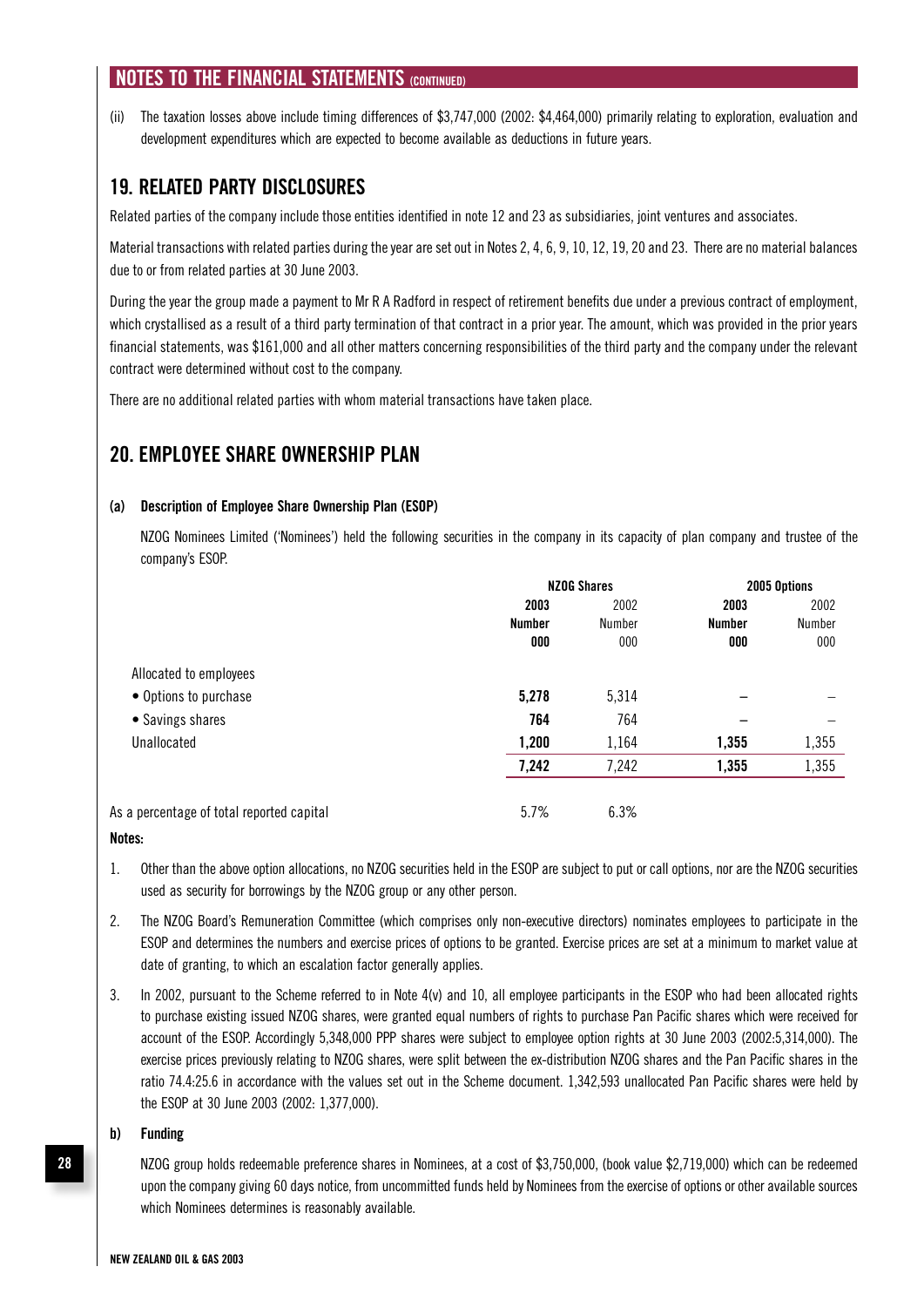Advances of \$216,000 (2002: \$216,000) are due to the NZOG group from Nominees at a nil rate of interest and are repayable on demand. No demand for repayment of these advances has been made.

Funding by employees to acquire saving shares amounts to \$297,595 (2002: \$297,595).

|                         |       | Consolidated |       | <b>Parent Company</b> |
|-------------------------|-------|--------------|-------|-----------------------|
|                         | 2003  | 2002         | 2003  | 2002                  |
|                         | \$000 | \$000        | \$000 | \$000                 |
| Investment and advances |       |              |       |                       |
| Investment in shares    | 2,719 | 2,719        | 2,719 | 2,719                 |
| Advances                | 216   | 216          | 216   | 216                   |
|                         | 2,935 | 2,935        | 2,935 | 2,935                 |

#### **(c) Control**

 Nominees is an associate company of NZOG. Voting rights in respect of NZOG shares vest in Nominees as to unallocated shares and to the respective employees in the case of allocated shares. The shareholders of Nominees hold the right to appoint the directors of Nominees.

#### **(d) Financial Position and Performance of the ESOP**

|                                              |       | Consolidated<br><b>Market Values</b> |             | <b>Consolidated</b><br>Cost |
|----------------------------------------------|-------|--------------------------------------|-------------|-----------------------------|
|                                              | 2003  | 2002                                 | 2003        | 2002                        |
|                                              | \$000 | \$000                                | \$000       | \$000                       |
| (i) Financial Position                       |       |                                      |             |                             |
| <b>Equity</b>                                |       |                                      |             |                             |
| Share capital                                |       |                                      | 3,750       | 3,750                       |
| Retained deficit                             |       |                                      | (1, 328)    | (1,266)                     |
|                                              |       |                                      | 2,422       | 2,484                       |
| <b>Assets</b>                                |       |                                      |             |                             |
| <b>Securities</b>                            |       |                                      |             |                             |
| · allocated                                  | 2,236 | 2,849                                | 2,061       | 2,061                       |
| · unallocated                                | 538   | 667                                  | 664         | 705                         |
|                                              | 2,774 | 3,516                                | 2,725       | 2,766                       |
| Less provision for diminution in value       |       |                                      | (153)       | (153)                       |
|                                              | 2,774 | 3,516                                | 2,572       | 2,613                       |
| Bank                                         | 69    | 52                                   | 69          | 52                          |
| <b>Debtors</b>                               | 8     | 98                                   | 8           | 98                          |
|                                              | 2,851 | 3,666                                | 2,649       | 2,763                       |
| <b>Less Liabilities</b>                      |       |                                      |             |                             |
| Advances due to NZOG                         | (216) | (216)                                | (216)       | (216)                       |
| Creditors                                    | (11)  | (63)                                 | (11)        | (63)                        |
|                                              | (227) | (279)                                | (227)       | (279)                       |
| <b>Net Assets</b>                            | 2,624 | 3,387                                | 2,422       | 2,484                       |
| (ii) Financial Performance                   |       |                                      |             |                             |
| Interest income                              |       |                                      | $\mathbf 2$ | 9                           |
| Accounting and legal fees                    |       |                                      | 11          | 29                          |
| Write-back provision for diminution in value |       |                                      |             | (1, 493)                    |
| Loss on sale of securities                   |       |                                      |             | 1,256                       |
| <b>Other</b>                                 |       |                                      | 3           |                             |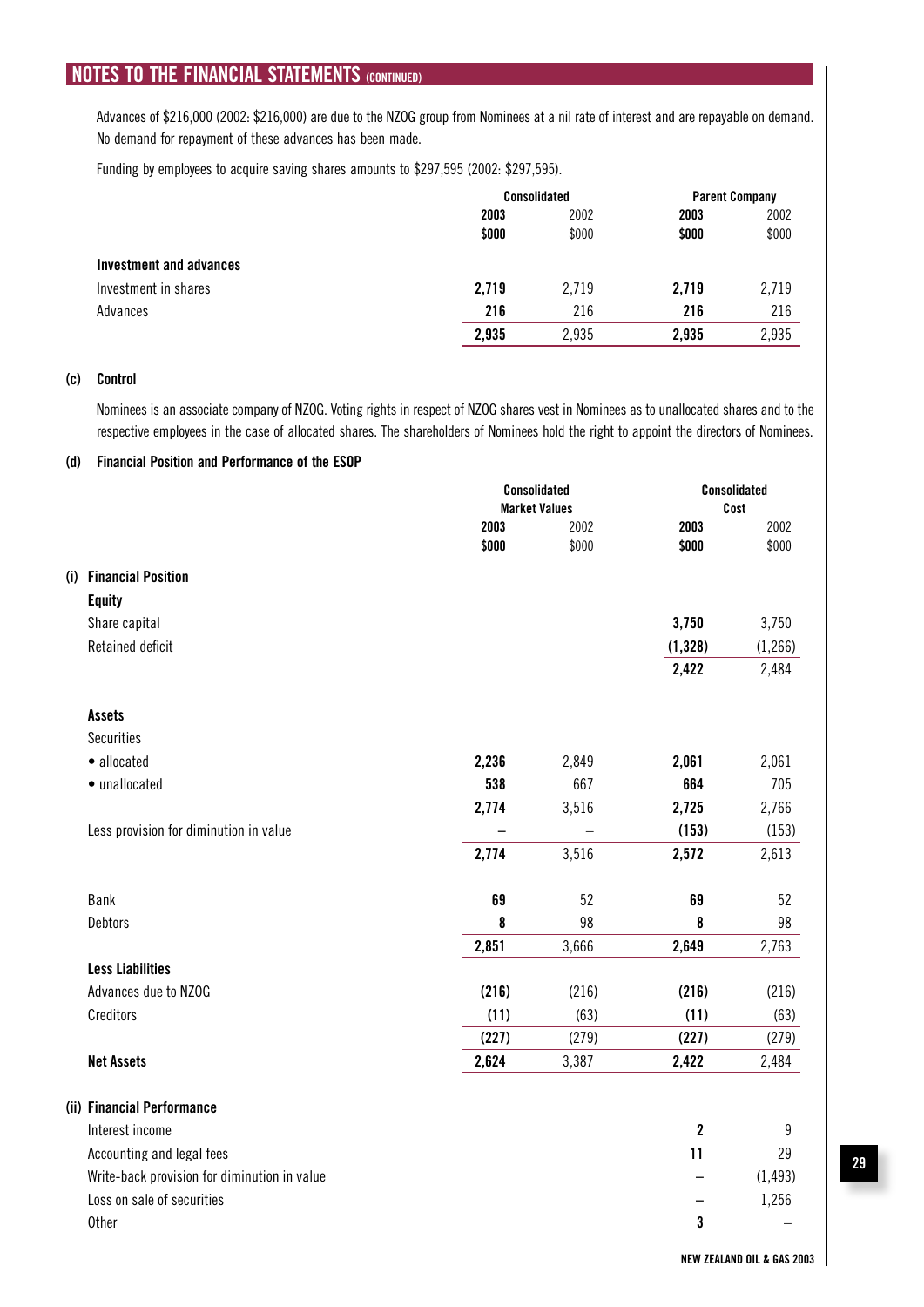In 2002 two of the NZOG ESOP trusts were wound-up and the assets, being NZOG shares and options were sold to the remaining trust. This sale crystallised a loss of \$1,235,000 which had previously been provided for. The previous provision for diminution in value of \$1,493,000 was consequently reversed.

The ESOP financial statements are unaudited at the date of these NZOG financial statements.

### **21. GEOGRAPHICAL SEGMENTS**

|                                    | New Zealand |        |       | Australia |        | Consolidated |  |
|------------------------------------|-------------|--------|-------|-----------|--------|--------------|--|
|                                    | 2003        | 2002   | 2003  | 2002      | 2003   | 2002         |  |
|                                    | \$000       | \$000  | \$000 | \$000     | \$000  | \$000        |  |
| Sales revenue (gross)              | 4.310       | 6.095  | -     | 7.818     | 4.310  | 13,913       |  |
| Net (deficit)/surplus for the year | (765)       | 1.153  |       | 333       | (765)  | 486,         |  |
| Total assets                       | 45.808      | 41.711 |       |           | 45.808 | 41,711       |  |

The company operates predominantly in the petroleum and coal industry in New Zealand.

### **22. COMMITMENTS AND CONTINGENCIES**

### **Capital Expenditure Commitments**

At 30 June 2003 the group has capital expenditure commitments of \$nil (2002: \$nil).

#### **Exploration Commitments**

- (a) In order to maintain the various permits, in which the group is involved, the group has ongoing commitments as part of its normal operations to meet various operational expenditures. The actual costs will be dependent on a number of factors such as joint venture decisions including final scope and timing of operations.
- (b) Security deposits of \$86,000 (2002: \$71,000) are held subject to licensed work programme commitments being met.
- (c) The company has committed to drilling the Tuihu prospect at an estimated cost to the company of \$1,180,000.

#### **Debts Owing to the Company**

The group has commenced legal proceedings to recover a debt due to the company at balance date. The Directors believe the debt due will be recovered in full.

In accordance with normal accounting requirements, none of the above commitments and contingencies have been provided for in the financial statements.

### **23. SUBSIDIARY COMPANIES AND ASSOCIATES**

#### **Wholly Owned Subsidiary Companies**

 ANZ Resources Pty Limited [see note (i)] Australia and New Zealand Petroleum Limited Australia & New Zealand Petroleum Limited [see note (i)] Curdridge Investments Limited Delta Petroleum Limited National Petroleum Limited Nephrite Enterprises Limited NZOG Services Limited Oil Holdings Limited Petroleum Equities Limited Petroleum Resources Limited Resource Equities Limited

Stewart Petroleum Company Limited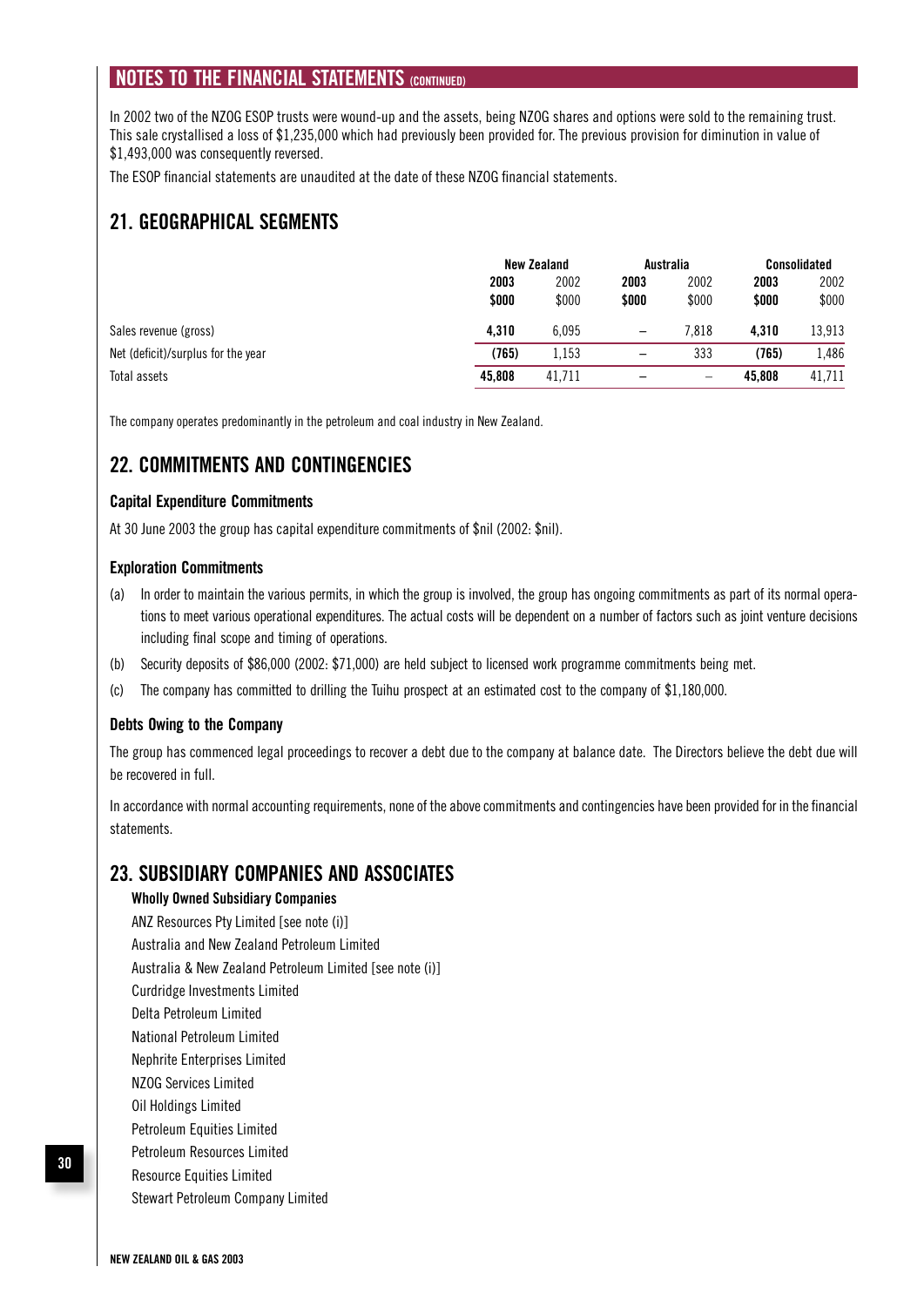|                                  |        | <b>Group Interest</b> |      |
|----------------------------------|--------|-----------------------|------|
|                                  | Note   | 2003                  | 2002 |
|                                  |        | %                     | %    |
| <b>Partly Owned Subsidiaries</b> |        |                       |      |
| Pafule Pty Limited               | (i)    | 60                    | 60   |
| Pike River Coal Company Limited  | 13(ii) | 72                    | 72   |
| <b>Associate Companies</b>       |        |                       |      |
| <b>NZOG Nominees Limited</b>     | 20     | 50                    | 50   |

#### **Notes**:

(i) Australian registered company.

(ii) All subsidiary and associate companies have a balance date of 30 June. All wholly owned subsidiaries are involved in the petroleum exploration industry. The associate company is an investment company. Partly owned subsidiary Pafule is an administration services company. Pike River Coal Company is involved in the coal mining industry.

### **24. EARNINGS PER SHARE**

| 2003<br>Cents | 2002<br>Cents |
|---------------|---------------|
| (0.6)         | 1.3           |
| 124.671.142   | 115.323.562   |
| 0.7           | 1.9           |
| 196.998.894   | 187.651.314   |
|               |               |

### **31**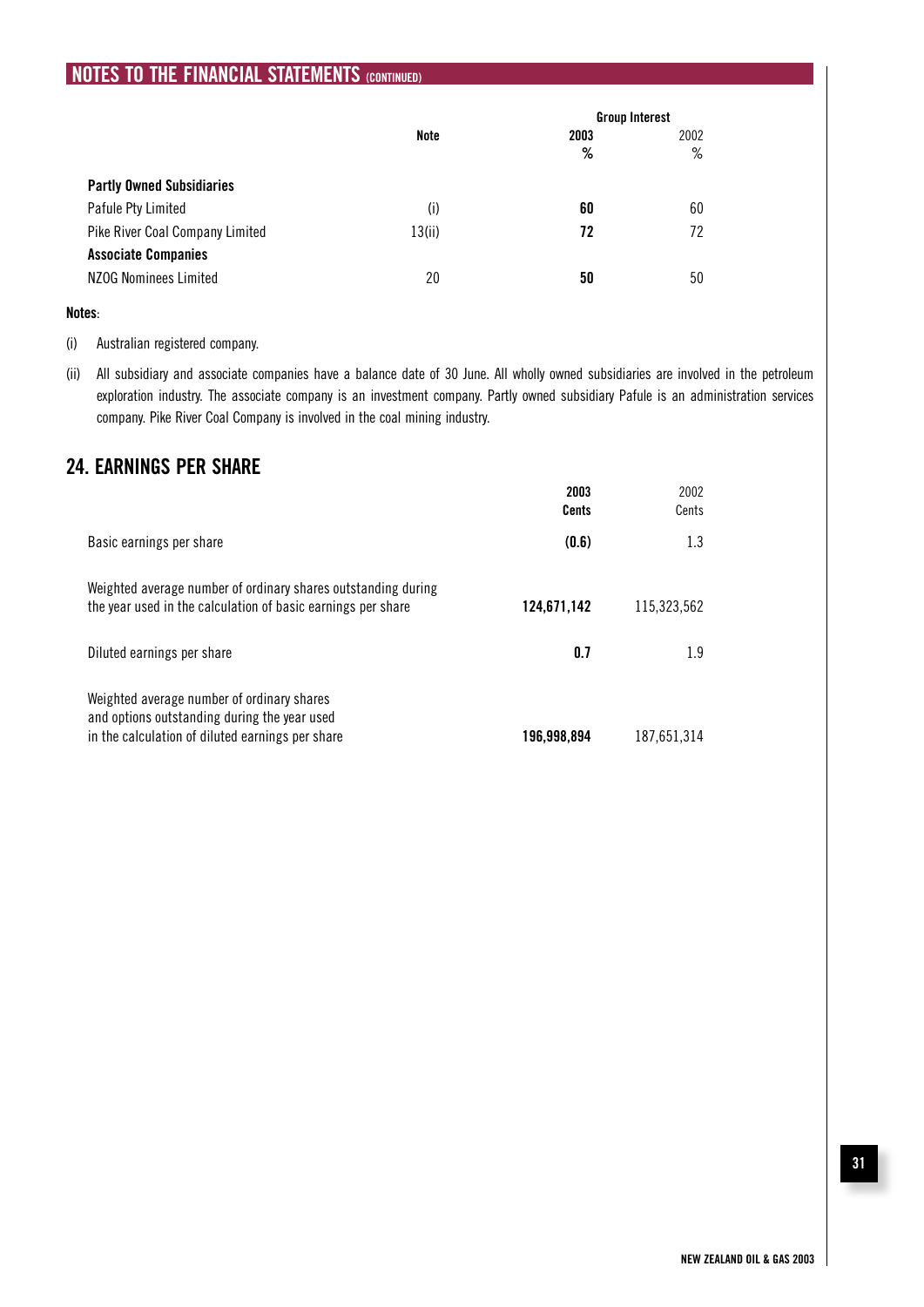## *Audit Report*



### **AUDIT REPORT TO THE SHAREHOLDERS OF NEW ZEALAND OIL & GAS LIMITED**

We have audited the financial statements on pages 10 to 31. The financial statements provide information about the past financial performance and financial position of the company and group as at 30 June 2003. This information is stated in accordance with the accounting policies set out on pages 14 to 17.

### **Directors' responsibilities**

The Directors are responsible for the preparation of financial statements which give a true and fair view of the financial position of the company and group as at 30 June 2003 and the results of their operations and cash flows for the year ended on that date.

### **Auditors' responsibilities**

It is our responsibility to express an independent opinion on the financial statements presented by the Directors and report our opinion to you.

### **Basis of opinion**

An audit includes examining, on a test basis, evidence relevant to the amounts and disclosures in the financial statements. It also includes assessing:

- the significant estimates and judgements made by the Directors in the preparation of the financial statements;
- whether the accounting policies are appropriate to the company's and group's circumstances, consistently applied and adequately disclosed.

We conducted our audit in accordance with New Zealand Auditing Standards issued by the Institute of Chartered Accountants of New Zealand. We planned and performed our audit so as to obtain all the information and explanations which we considered necessary in order to provide us with sufficient evidence to obtain reasonable assurance that the financial statements are free from material misstatements, whether caused by fraud or error. In forming our opinion we also evaluated the overall adequacy of the presentation of information in the financial statements.

Our firm has also provided other services to the company and certain of its subsidiaries in relation to taxation and general accounting services. These matters have not impaired our independence as auditors of the company and group. The firm has no other relationship with, or interest in, the company or any of its subsidiaries.

### **Unqualified opinion**

We have obtained all the information and explanations we have required.

In our opinion:

- proper accounting records have been kept by the company as far as appears from our examination of those records;
- the financial statements on pages 10 to 31:
	- comply with New Zealand generally accepted accounting practice;
	- give a true and fair view of the financial position of the company and group as at 30 June 2003 and the results of their operations and cash flows for the year ended on that date.

Our audit was completed on 29 August 2003 and our unqualified opinion is expressed as at that date.

I'Ml-

**NEW ZEALAND OIL & GAS 2003** Wellington

**32**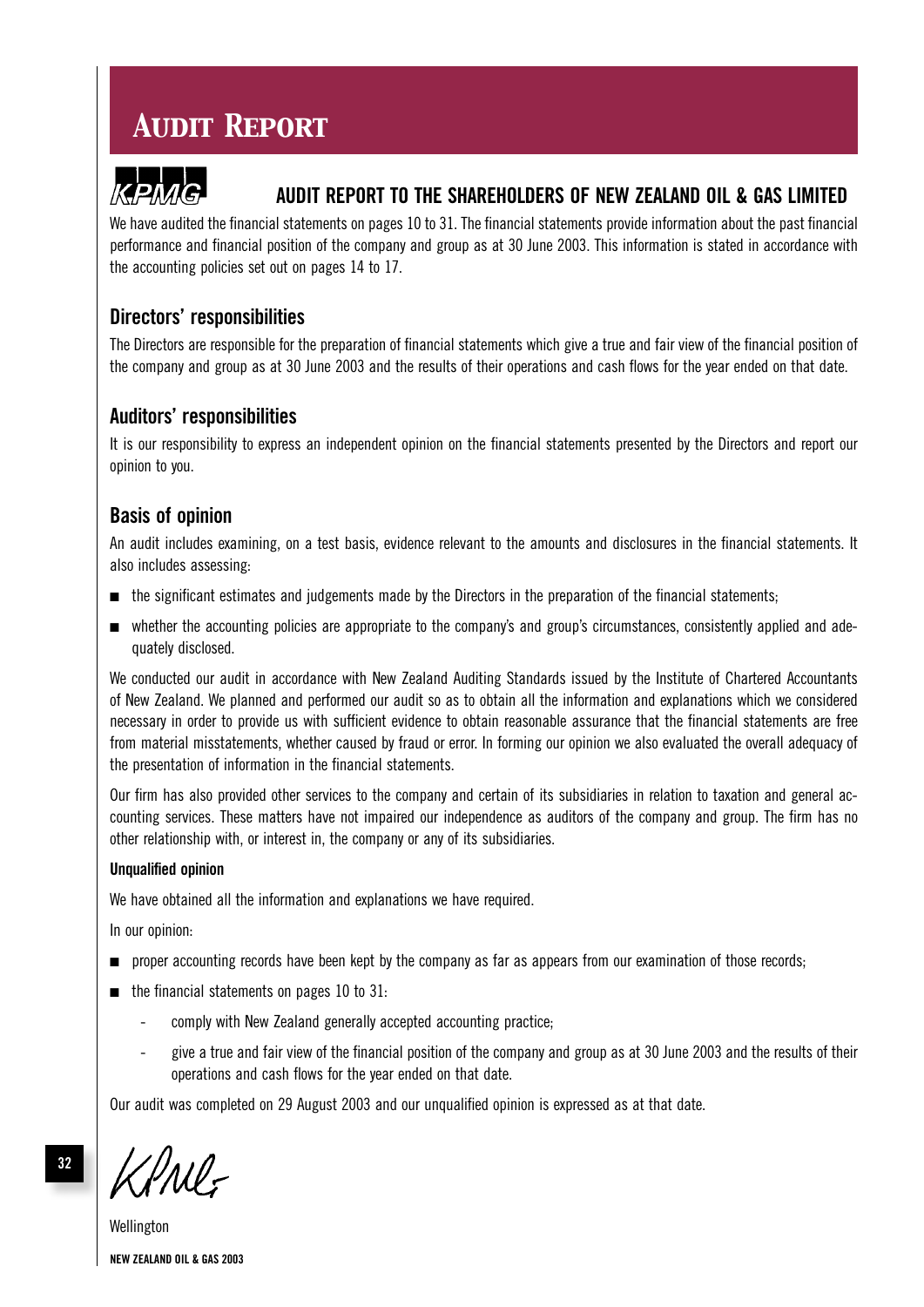## *Corporate Governance Statement*

This statement outlines the main corporate governance practices that were in place during the financial year.

#### **Board of Directors and its Committees**

The board is responsible for the overall corporate governance of the company including the strategic direction, determination of policy and matters of finance, approval of contracts and expenditures and monitoring of management's achievement of the board's instructions. Each director has the right to seek independent professional advice in relation to matters arising in the conduct of his duties, at the company's expense, subject to prior approval of the chairman, which is not to be unreasonably withheld. The board has established two committees, being the audit committee and the remuneration committee, to assist in the execution of its responsibilities.

The number of directors is specified in clause 34.1 of the Constitution as a minimum of three up to a maximum of seven. At least two directors must be persons ordinarily resident in New Zealand.

|                                                    | POSITION                                    | <b>EXPERTISE</b>                   |
|----------------------------------------------------|---------------------------------------------|------------------------------------|
| Mr R A Radford<br>ACA(NZ)                          | executive chairman<br>and managing director | resource company<br>management     |
| Prof R F Meyer<br>ONZM, BE, PhD, DistFIPENZ        | deputy chairman<br>(non-executive)          | engineering and<br>energy          |
| Mr P G Foley, BCA, LLB                             | non-executive                               | legal                              |
| Mr S J Rawson, <i>BSc, MSc</i>                     | non-executive                               | energy                             |
| Mr D R Scoffham, MA, MSc<br>appointed 27 June 2002 | non-executive                               | worldwide oil &<br>gas exploration |

### **Audit Committee**

The terms of reference of the audit committee as approved by the board of directors are:

- the committee is to be chaired by a non-executive director and comprise the entire board;
- a quorum of three is required;
- to ensure that the requirements of the board for full and appropriate reporting by the company are in accordance with financial reporting legislation, generally accepted accounting practice and stock exchange listing requirements;
- to review the adequacy of administrative, operating and accounting control systems maintained by management and monitor their appropriateness;
- to provide an avenue of communication between auditors and the board, in particular in relation to matters which relate to financial reporting and require consideration by the directors;
- to act as a delegate of the board on financial reporting issues;
- the external auditors are invited to audit committee meetings at the discretion of the committee and also have direct

access to the committee chairman.

The chairman of the audit committee is Prof. R F Meyer.

### **Remuneration Committee**

The terms of reference as approved by the board of directors are:

- the committee is to be chaired by a non-executive director and comprised of a majority of non-executive directors;
- a quorum of two is required;
- to approve the remuneration and employment terms and conditions of the chief executive;
- to approve allocations of shares and options to group staff under the company's employee share plan and advise the trustee/custodian accordingly;
- to recommend to the board, any amendments to the employee share plan:
- to review submissions from the chief executive on conditions of employment, performance and remuneration of staff of group companies.

The members of the remuneration committee are Prof. Meyer (chairman) and Mr P G Foley.

### **Health, Safety and Environment Policy**

NZOG has adopted the following health, safety and environment policy:

- NZOG board, management and employees are committed to providing a safe and healthy workplace and environment for all employees, visitors and the general public;
- embracing occupational safety and health and environmental protection and preservation as cornerstones of our OSH&E management philosophy, NZOG shall through: competent engineering practice, training, risk identification, assessment and control process, address hazard, incident and injury prevention and conservation of the environment with equal priority to its objective of discovering and producing petroleum;
- resources commensurate with this priority shall be made available to comply as a minimum with all relevant legislation to ensure that safety in design, safe systems and places of work are maintained to high oil industry standards and that all reasonable steps are taken to ensure no individual or the environment is placed in a situation of endangerment;
- as the development and maintenance of a safe work environment is recognised as both the individual and shared responsibility of all NZOG employees, commitment to this achievement shall include joint consultation;
- this OSH&E management policy is based on a commitment that the well-being of all associated personnel is a major consideration of all operations and exploration activity. People and the environment are the most important assets of the future.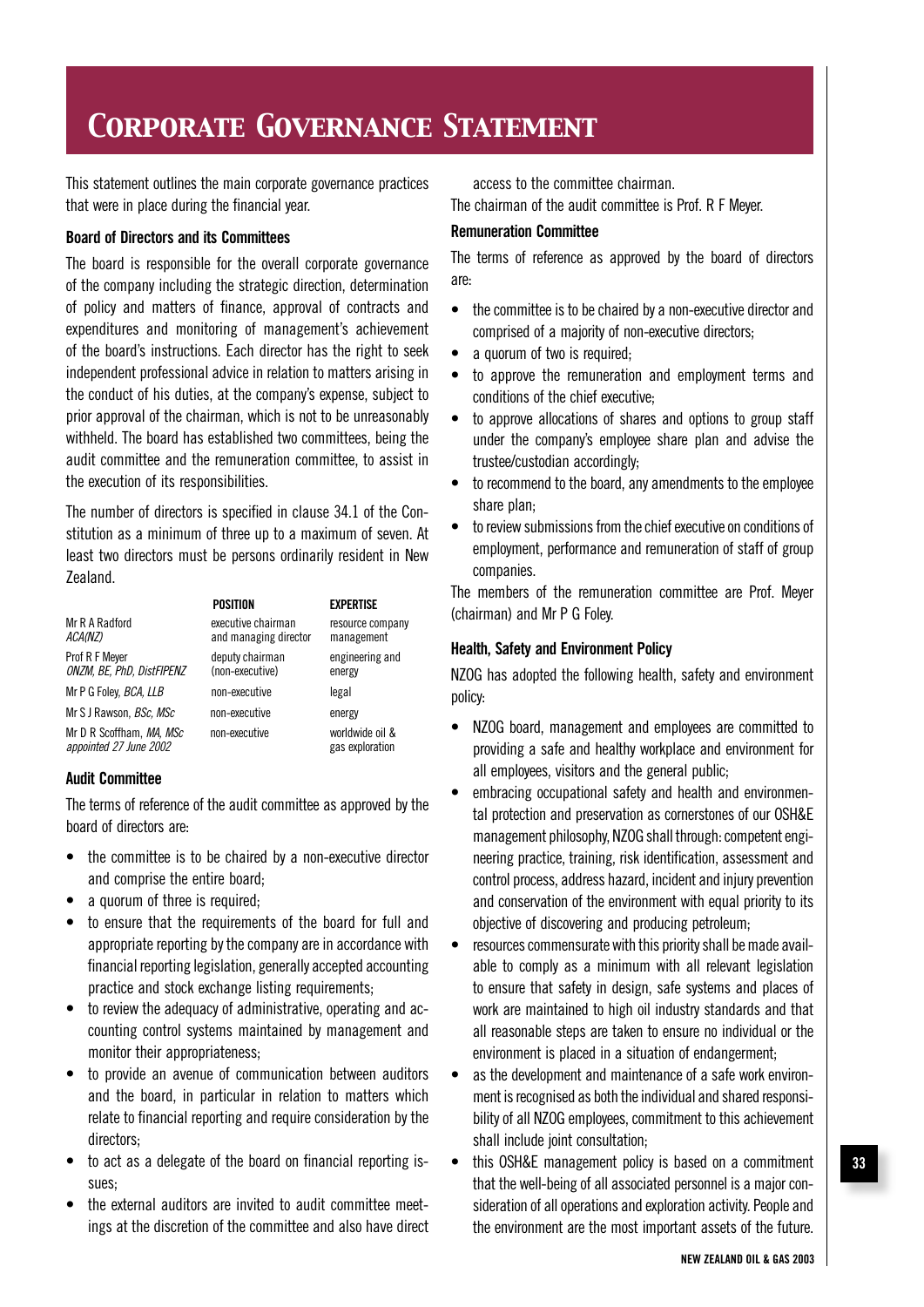## *Statutory and Other Information*

### **Directors' Remuneration**

The total remuneration and other benefits to directors for services to all group companies (including payments made by partly owned and wholly owned subsidiary companies) in all capacities during the year ended 30 June 2003 was \$296,628 being to or in respect of Messrs R A Radford \$205,378; S J Rawson \$28,750; P G Foley \$28,750; and R F Meyer \$33,750.

### **Employees' Remuneration**

During the year ended 30 June 2003, two group employees (not including directors) received remuneration (including payments made by partly owned and wholly owned subsidiary companies) of at least \$100,000, one employee being in each of the following income bands: \$110,000-\$119,999; \$120,000-\$129,999.

### **Directors' Securities Interests and Dealings**

The interests of directors (and their associates) in equity securities of the company at 30 June 2003 were:

Mr R A Radford and associates in respect of 4,628,177 shares and 3,767,647 listed options.

Mr P G Foley in respect of 50,000 listed options.

### **Acquisition/Disposition of Relevant Interests in Securities of the Company**

There were no changes during the year in respect of director's relevant interests in shares of the company.

#### **Transactions in which Directors were interested.**

Nil

### **Interest Disclosures**

During the year ended 30 June 2003 there were no new disclosures of interest by directors entered into the Interests Register maintained by the company.

### **Directors & Officers' Liability Insurance**

The company and its subsidiaries have arranged policies of directors' and officers' liability insurance, which, together with a deed of indemnity, seek to ensure, to the extent permitted by law, that directors and officers will incur no monetary loss as a result of actions legitimately taken by them as directors and officers.

#### **Developments in Corporate Governance**

With effect from 1 July 2003 new corporate governance rules and guidelines have been introduced by the Australian Stock Exchange. New rules and guidelines are also to be introduced by the New Zealand Stock Exchange. Full disclosure on compliance

with these new rules and guidelines will become a feature of annual reports from the 2004 year.

NZOG directors have considered these changes and are satisfied that NZOG already complies with the new rules. NZOG also complies with the new guidelines except where they are inappropriate for a company of NZOG's size.

### **Substantial Shareholders**

Substantial Shareholder notices as at 30 August 2003

| Name of Shareholder           | Shareholding* |
|-------------------------------|---------------|
| New Zealand Oil & Gas Limited | 13,323,200    |
| Resources Trust Limited       | 7,920,970     |
| NZOG Nominees Limited         | 8,654,000     |
| Total Issued Capital**        | 133,951,332   |

- This incorporated NZOG's treasury stock and NZOG Nominees Limited shareholding.
- \*\* Total issued capital includes treasury stock.

The above substantial shareholder notices were received pursuant to the Securities Amendment Act 1988. Under the provisions of that Act more than one party can hold a relevant interest in the same shares; and substantial shareholders are only required to notify changes in relevant interests when those changes exceed 1% of the total issued voting securities.

### **Restrictions on the acquisition of NZOG Shares**

NZOG is a "code company" under the New Zealand Takeovers Act and therefore subject to the provision of the Takeover Code regulating the acquisition of shareholdings of 20% or more in the company. The New Zealand Overseas Investment Act and the Regulations made under that Act may also apply to the acquisition of 25% or more of NZOG shares by persons or companies that are not resident in New Zealand.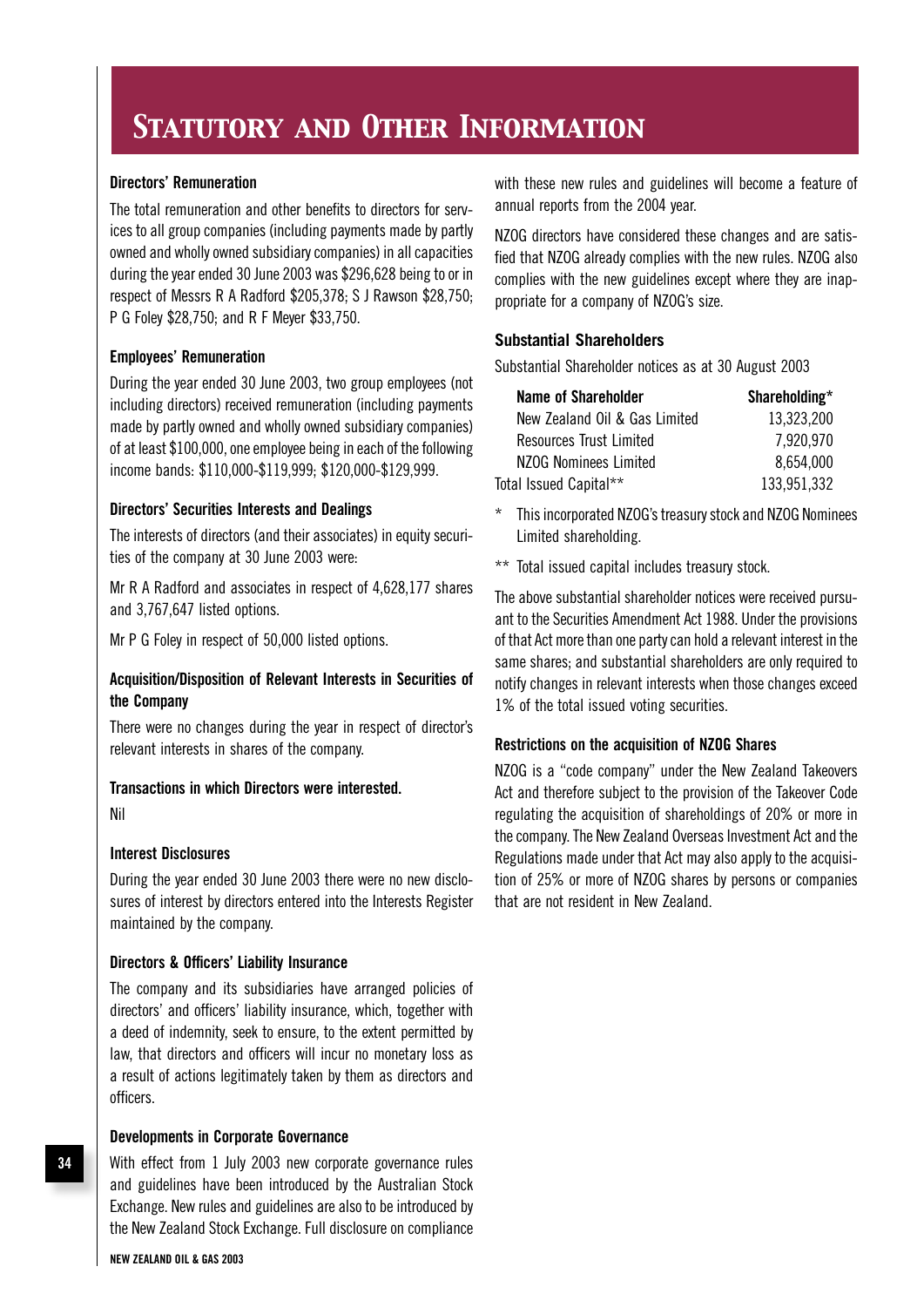## *Shareholder and Optionholder Information*

### **Top 20 Shareholders on the register as at 30 August 2003**

| <b>Name of Shareholder</b>                | <b>Shareholding</b> | % of Reported Capital* |
|-------------------------------------------|---------------------|------------------------|
| <b>Resources Trust Limited</b>            | 9,526,901           | 7.4                    |
| <b>NZOG Nominees Limited</b>              | 7,142,422           | 5.6                    |
| Sik-On Chow                               | 3,400,000           | 2.7                    |
| Chung King Tan                            | 2,200,000           | 1.7                    |
| Merrill Lynch                             | 1,294,979           | 1.0                    |
| CE & DP Boreham                           | 1,234,710           | 0.9                    |
| Mehasu Pty Ltd                            | 1,217,987           | 0.9                    |
| <b>Peter Edward Radford</b>               | 1,182,122           | 0.9                    |
| Robert Albert Boas                        | 1,100,000           | 0.9                    |
| Ming Chow & Fook Kom Wong                 | 1,050,000           | 0.8                    |
| <b>ASB Nominees Limited</b>               | 921,391             | 0.7                    |
| Franz Albert Buchler & Sina Maria Buchler | 920,000             | 0.7                    |
| <b>Edwin Alexander Craig</b>              | 795,000             | 0.6                    |
| G M Robinson & D J Bradley                | 700,000             | 0.6                    |
| <b>Tyrannus Holdings Ltd</b>              | 688,076             | 0.5                    |
| Clara Shuk Fun Ma                         | 675,625             | 0.5                    |
| A T Hopkins & A J Hopkins                 | 665,000             | 0.5                    |
| Kum Hing So                               | 662,318             | 0.5                    |
| <b>Michael Walter Daniel</b>              | 647,855             | 0.5                    |
| Rodney Fletcher Trowsdale                 | 604,782             | 0.5                    |
| <b>Held in Treasury</b>                   |                     |                        |
| New Zealand Oil & Gas Limited             | 5,864,515           |                        |

\*Reported capital represents shares held by the public and therefore excludes 5,864,515 shares held by NZOG as treasury stock.

#### **Top 20 Optionholders on the register as at 30 August 2003**

| Name of Option holder            | <b>Optionholding</b> | % of Total 2005 Options |
|----------------------------------|----------------------|-------------------------|
| Resources Trust Limited          | 6,085,858            | 8.4                     |
| Tubridgi Petroleum Pty Limited   | 3,144,915            | 4.4                     |
| Sik-On Chow                      | 1,668,592            | 2.3                     |
| Chung King Tan                   | 1,431,613            | 2.0                     |
| NZOG Nominees Limited            | 1,335,297            | 1.9                     |
| <b>Robert Albert Boas</b>        | 1,278,850            | 1.8                     |
| Murray Dann                      | 1,246,000            | 1.7                     |
| Walker & Hall Fine Gifts Limited | 918,789              | 1.3                     |
| C E Boreham & D P Boreham        | 977,812              | 1.4                     |
| Peter Edward Radford             | 889,841              | 1.2                     |
| Wairahi Holdings Limited         | 858,031              | 1.2                     |
| ASB Nominees Limited             | 787,836              | 1.1                     |
| Mehasu Pty Ltd                   | 618,377              | 0.9                     |
| Roy Anthony Radford              | 611,767              | 0.8                     |
| <b>Charles Brian Kidson</b>      | 600,000              | 0.8                     |
| William John Wallace             | 590,000              | 0.8                     |
| <b>Julie Matthews</b>            | 572,624              | 0.8                     |
| Joy Jones                        | 570,000              | 0.8                     |
| <b>William Richard Treuren</b>   | 552,027              | 0.7                     |
| G M Robinson & D J Bradley       | 500,000              | 0.7                     |

In the above tables, the holdings of New Zealand Central Securities Depositary Limited have been reallocated to its applicable members.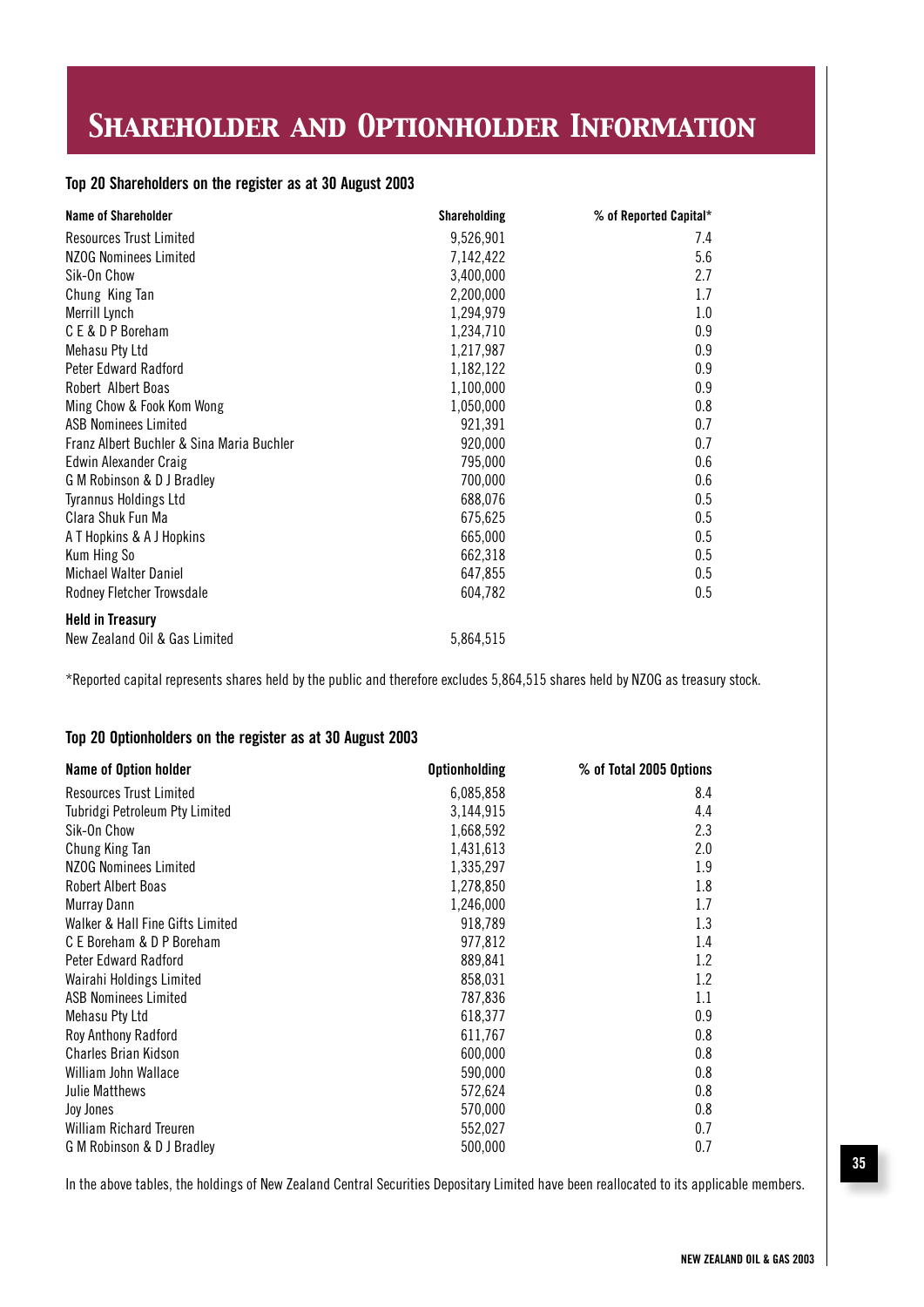### **SHAREHOLDER AND OPTIONHOLDER INFORMATION (CONTINUED)**

### **Securities on Issue**

At 30 June 2003 New Zealand Oil & Gas Limited had the following securities on issue.

| <b>Reported Capital</b>               | 128,086,817 |
|---------------------------------------|-------------|
| <b>Treasury Stock</b>                 | 5.864.515   |
| <b>Total Ordinary Shares on issue</b> | 133,951,332 |
|                                       |             |
| 2005 Options                          | 72,177,752  |

### **Voting Rights**

Article 26 of the Company's Constitution provides that on a show of hands every shareholder present in person or by representative shall have one vote, and upon a poll, shall have one vote for each share held.

### **On-market Buy-back**

The company is not involved in an on-market buy-back.

### **Trading Statistics**

The company's securities are quoted on the New Zealand and Australian Stock Exchanges.

### **Trading – 12 months ended 30 August 2003**

|                            | NZX<br>Shares (NOG)* | NZX<br>Options (NOGOC)* |
|----------------------------|----------------------|-------------------------|
|                            |                      |                         |
|                            | NZ\$                 | NZ\$                    |
| Year's low-high            | $26c-41c$            | $5.2c - 15.5c$          |
| Year's total volume traded | 18,173,314           | 14.007.738              |

#### **Trading – 12 months ended 30 August 2003**

|                            | ASX<br>Shares (NZO)*<br>A\$ | ASX<br>Options (NZOOA)*<br>AS |
|----------------------------|-----------------------------|-------------------------------|
|                            |                             |                               |
|                            |                             |                               |
| Year's low-high            | $20c-38c$                   | $4c-17.5c$                    |
| Year's total volume traded | 4,446,761                   | 1,885,058                     |

\*Trading codes

### **Distribution of Holdings**

Ordinary Shares as at 30 August 2003

| Holding          | <b>No of Shareholders</b> | <b>Total Shares</b> |
|------------------|---------------------------|---------------------|
| $1 - 1,000$      | 6,468                     | 2,796,252           |
| 1,001-5,000      | 4,196                     | 10,553,088          |
| 5,001-10,000     | 1,237                     | 9,845,605           |
| 10,001-100,000   | 1,566                     | 43,798,732          |
| 100,001 and over | 140                       | 66,957,655          |
|                  | 13.625                    | 133,951,332         |

### 2005 Options as at 30 August 2003

| Holding          | <b>No of Optionholders</b> | <b>Total Options</b> |
|------------------|----------------------------|----------------------|
| $1 - 1,000$      | 1,658                      | 900,699              |
| 1,001-5,000      | 1.634                      | 4,314,170            |
| 5,001-10,000     | 500                        | 3,875,190            |
| 10,001-100,000   | 683                        | 21,212,746           |
| 100,001 and over | 112                        | 41,874,947           |
|                  | 4.587                      | 72,177,752           |

A minimum holding as defined by the NZX listing rules is 1000 NZOG shares, and 1000 options. As defined by the ASX a marketable parcel is 1667 NZOG shares, and 1667 options (at the market price on 30 August 2003).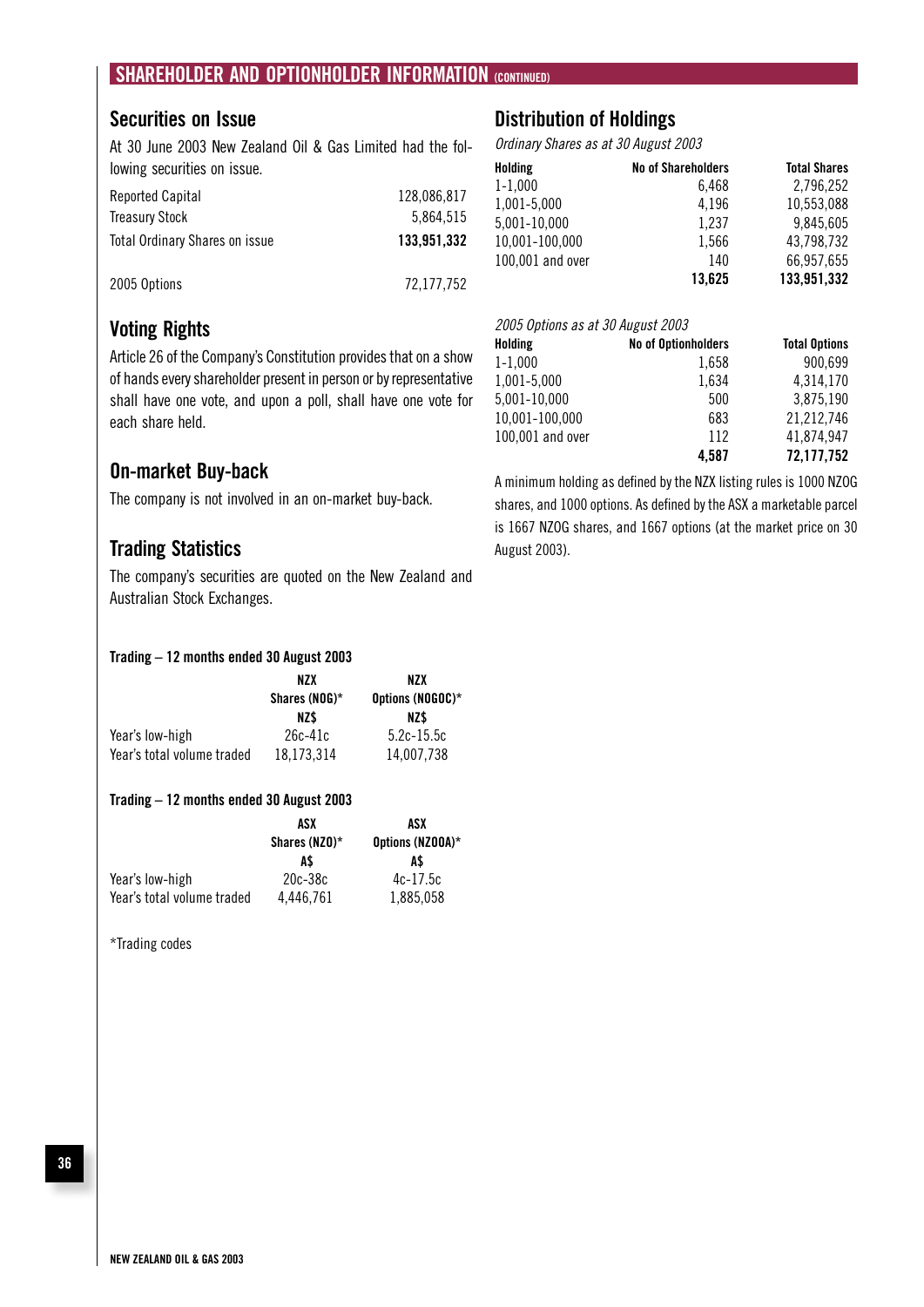# *Corporate Directory*

### *Directors*

R A Radford ACA, NZ, executive chairman and managing director R F Meyer ONZM, BE, PhD, DistFIPENZ, deputy chairman P G Foley BCA, LLB S J Rawson BSc, MSc D R Scoffham MA, MSc

### *Management*

R A Radford chief executive E R Matthews PhD, MSc, BSc, exploration manager G A Ward BBS, CA (NZ), finance manager B W Roulston ACA, FCIS, company secretary

### *REGISTERED AND HEAD OFFICE SYDNEY BRANCH OFFICE*

9th Floor 3rd Floor The Shortland Centre 76 Berry Street 51-53 Shortland Street **North Sydney, NSW 2060** Telephone: 64 9 377 0941 Facsimile: 64 9 377 5468

PO Box 3198 Telephone: 61 2 9957 2177 Auckland, New Zealand Facsimile: 61 2 9925 0564

### *Auditors*

KPMG KPMG Centre, 135 Victoria Street Wellington, New Zealand

## *Shareholder Information*

For information on number of shares or options held, holding statements and changes of address contact the registrars:

### **New Zealand Australia**

BK Registries Limited 138 Tancred Street Street Sydney NSW 1223 Telephone: 64 3 308 8887 Facsimile: 61 2 9279 0664 Facsimile: 64 3 308 1311

PO Box 384 PO Box R67, Royal Exchange Ashburton, New Zealand Telephone: 61 2 9279 0677

For company information contact the company: Toll free 0800-000-594 (within New Zealand) or (02) 9957 2177 (within Australia)

## **Website: www.nzo.co.nz 37**

E-mail enquiries: enquiries@nzog.net

**Shareholders are encouraged to receive company announcements directly via the internet at the above website.**